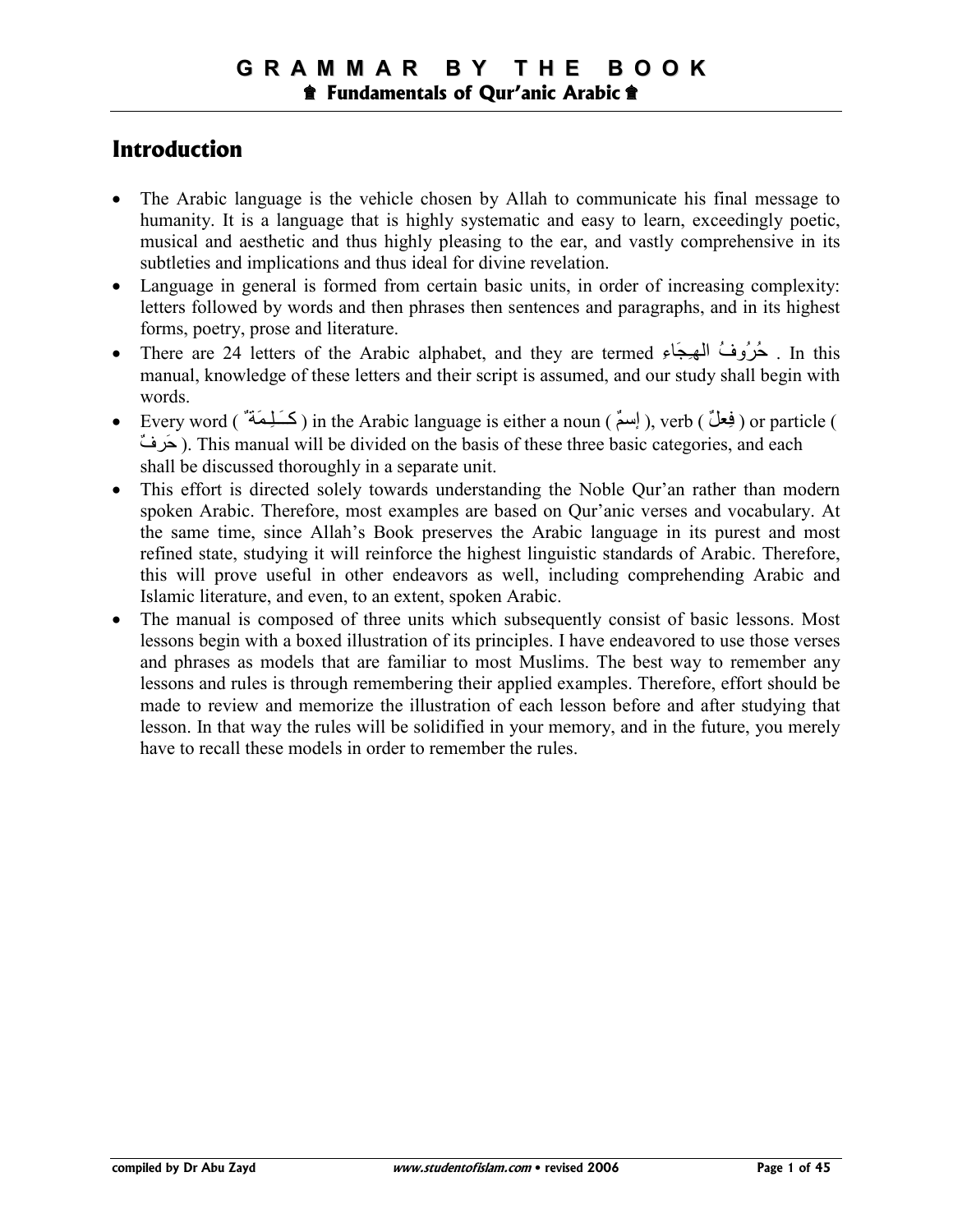## **TABLE OF CONTENTS**

**UNIT 1: The Noun The Noun and its 4 Attributes The Adjective Nominative Sentences The Possessive Construct The Five Nouns The Pronouns Detached Pronouns Attached Pronouns The Demonstrative Pronoun Demonstrative Phrases Demonstrative Sentences The Relative Pronoun Definite Relative Clauses Indefinite Relative Clauses Interrogative Pronouns UNIT 2: The Particle Conjunctions Prepositions Independent Prepositions Inseparable Prepositions UNIT 3: The Verb Perfect Tense Imperfect Tense Future Tense The Verbal Sentence The Verbal Noun The Command Passive Voice The Active Participle The Passive Participle UNIT 4: Advanced Topics Means of Emphasis Sisters of Inna The Conjunction Inna**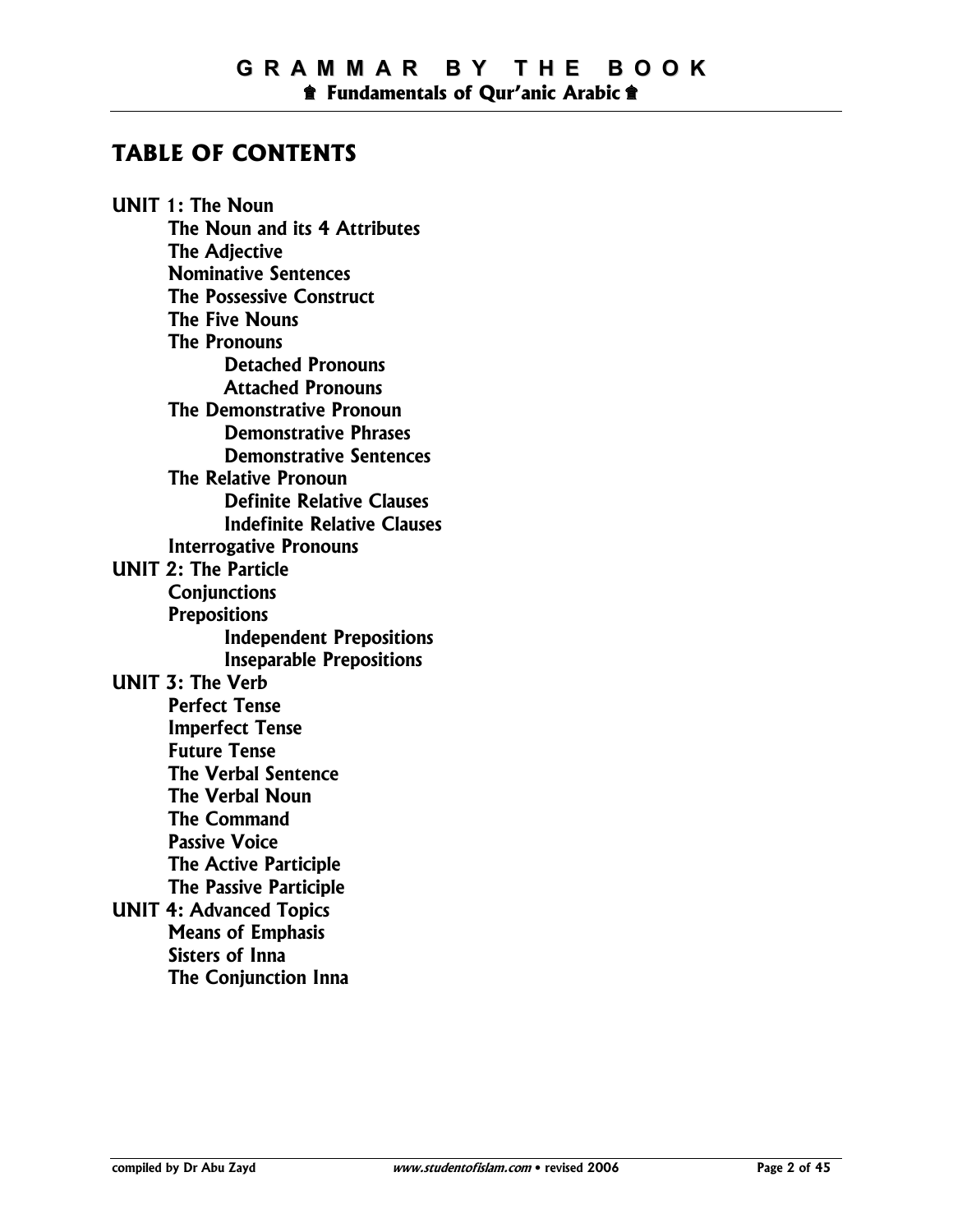## **UNIT 1: THE NOUN**



## **The Noun and its 4 Attributes**

- A noun is simply a person, place or thing. Nouns can serve as subjects or objects of verbs.
- All nouns have three basic attributes: definiteness, gender and number. Of these, the attribute of gender is generally fixed (that is, all nouns are either masculine or feminine in all cases) while the others are variable depending on the situation and context. A fourth attribute is the case, which is governed by the context and position of the word in each sentence.

### **ٌ اَ
ـَ Definiteness 1: Attribute**

• This is an extremely important distinction in Arabic grammar, and serves as a suitable starting point and base upon which the understanding of nouns are built. Basically, all nouns are either definite ( مَعْرُوفٌ ) or indefinite ( مُنكَرٌ ). Definite nouns refer to



specific things or objects (e.g. "the book"), while indefinite nouns refer to generic things rather than specific ones (e.g. "a book").

- Most definite nouns are either proper nouns (which are names of people or places) or common nouns (which are nouns other than names). Note that all names, or proper nouns, are always definite since a specific person or place is being referred to. Common nouns, on the other hand, can be made definite or indefinite.
- It is critical to be able to recognize this attribute of nouns. Indefinite nouns are recognized by the fact that they end in tanween (a double vowel, appearing either as ', 'or  $\Box$ ). This can be considered the default state for all nouns. To convert indefinite nouns into definite ones, you must add the prefix *al-* (  $\downarrow$ ) and drop one vowel from the ending tanween:

|                   | Indefinite | Definite              |            |  |  |
|-------------------|------------|-----------------------|------------|--|--|
| كتابٌ<br>Kitaabun | "a book"   | الكتابُ<br>Alkitaabu  | "the book" |  |  |
| خَوفٌ<br>Khawfun  | "fear"     | الخـَـوفُ<br>Alkhawfu | "the fear" |  |  |

- As for names or proper nouns, most of them end in tanween for masculine names:
	- o مُحَمَّدٌ م
	- o ٌZ]َز Zayd
	- $\circ$  فُوحٌ  $\circ$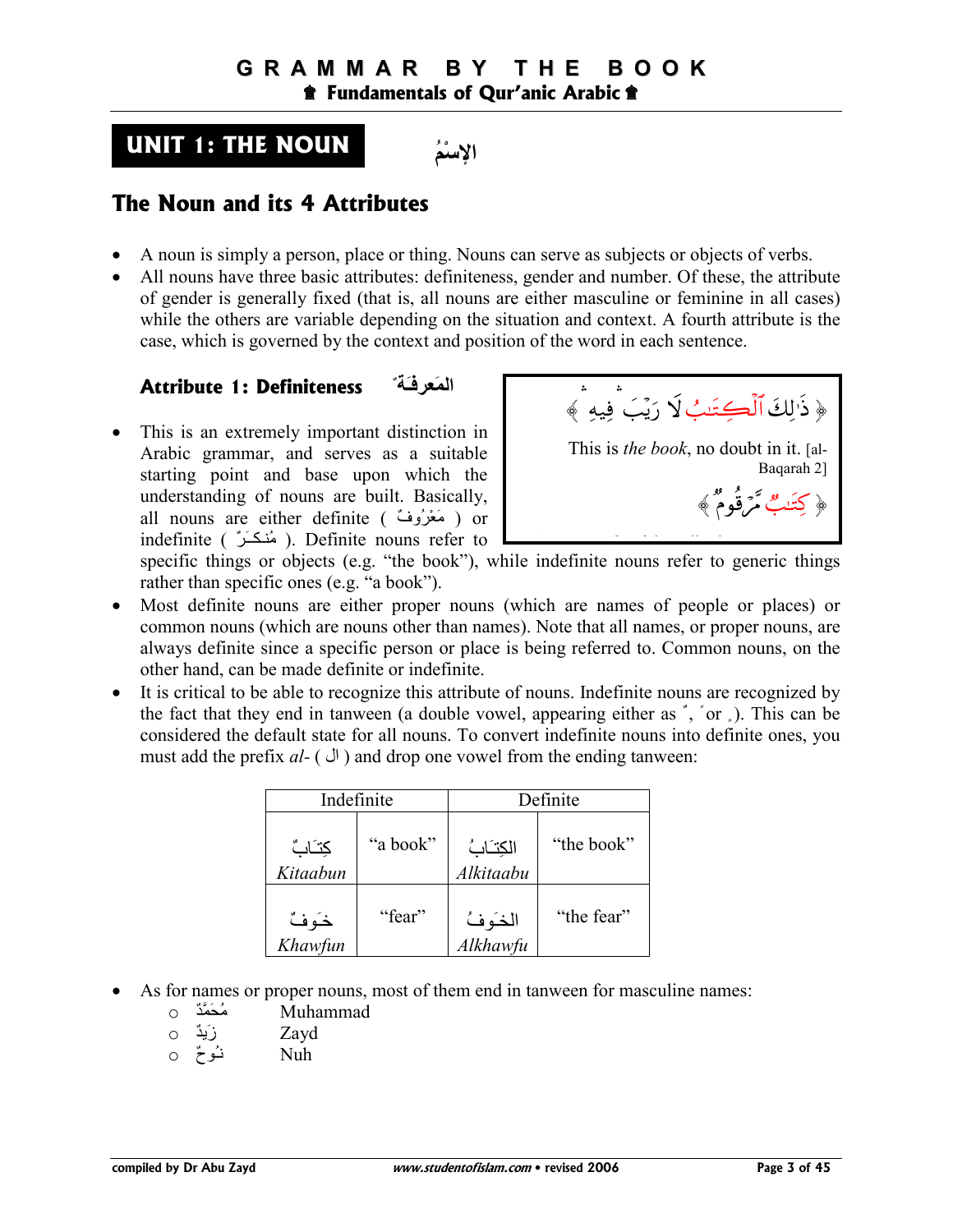- Female names, however, do not end in tanween as a general rule, but usually end in *ta marbutah* ( $\epsilon$ ) with a single vowel.
	- خَدِيجَة' 0 فَاطِمَةٌ م
	- o ُ8َ]-َK (The only female name mentioned in the Qur'an)
- *Practice:* List all of the nouns that appear in the following verse [al-Baqarah 255]:

َوُ ۱ۜلَّهُ لَاَ إِلَّهَ إِلَّا هُوَ  اَلَحَيُ  اَلَقَيُّومُ  لَا تَأَحُدُهُر سِنَةُ وَلَا تَوَمُ
$$
|
$$

| الله                       | "Allah"          |
|----------------------------|------------------|
| الْحَيُّ<br>القَـَيُّومُ 0 | "the Living One" |
|                            | "the             |
|                            | "sleep"          |
| نوم ن                      | "slumber"        |
| السَّمَـٰوٰلْتِ 0          | "the heavens"    |
| الأرض                      | "the earth"      |

- Of these, the first is a proper noun, the name of Allah.
- The second noun  $\int$  is a definite noun that is an attribute describing Allah. Because this attribute is referring to a definite noun (Allah), it must also be definite. To convert this noun to the indefinite form, you must drop the definite article from the beginning and end it with tanween:  $\sum_{n=1}^{\infty}$ .
- فَــنُومٌ is another definite noun that is also an attribute of Allah. Its indefinite form is . فَــنُومُ الق
- السِّنْسَةُ \* is an indefinite noun that describes and abstract thing. Its definite form is و مبينسَة \* Similarly, the definite form of نَــوَمٌ would be .
- أَللسَّمَـٰولُتِ is the plural form of the noun ُعَلَّهُ (we will learn plurals shortly). Its indefinite form would be يَسْمَوَنْ فِي .
- The indefinite of  $\Delta$  is  $i$ أرض is  $i$ الأرض

## **اـِـُ Gender 2: Attribute**

- Unlike some languages such as English, in Arabic all nouns possess a fixed gender. In other words, all Arabic nouns are either masculine or feminine. In some cases, their gender can be recognized by certain features, but in other cases, you just have to know the gender (or look it up).
- A common sign of a feminine noun is the *ta marbutah* ( ة ( ending:
	- "a wise woman"
	- o ٌ 34ِ(#َx "a woman of knowledge"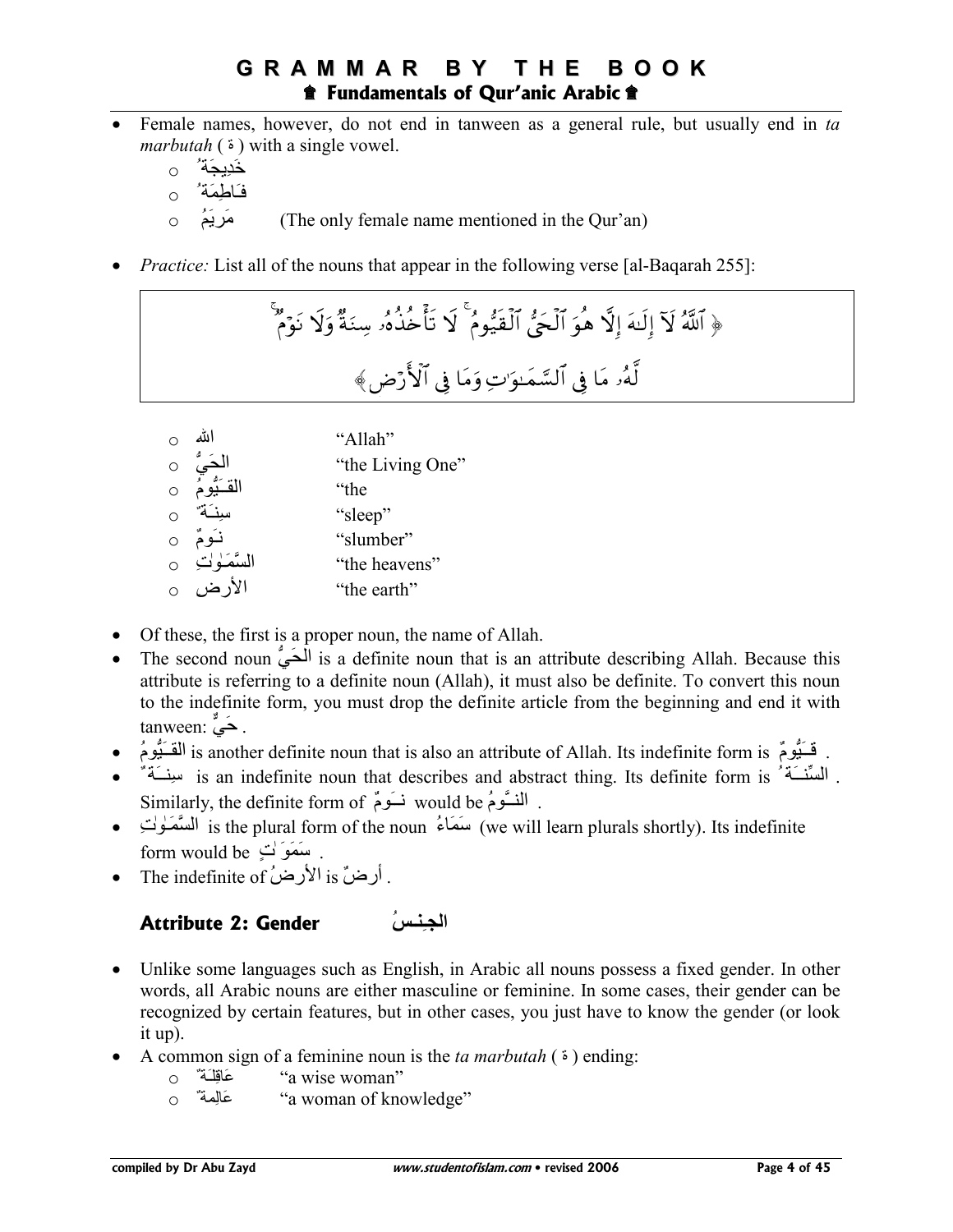- $\circ$  وَصِيَّةٌ  $\circ$  a will"
- Although most nouns have a fixed gender, some can be converted between masculine and feminine by the use of the *ta marbutah* ( $\epsilon$ ) ending. These nouns are usually those pertaining to professions or characteristics. Some examples include:

| Masculine | Feminine |             |
|-----------|----------|-------------|
|           |          | "Muslims"   |
| مُؤمِرُ ٌ |          | "Believers" |

- In general, nouns that are considered feminine are the following:
	- o All nouns ending in *taa marbutah* ( $\epsilon$ ), which includes not only most female names but many objects as well
	- o Some female names that don't happen to end in *taa marbutah*, like  $\alpha$ كريَمَ
	- o Body parts that exist in pairs, like "hand"
	- o Letters of the Arabic alphabet
	- o Names of places, like cities, towns and countries
	- o Other nouns considered feminine traditionally, like "sun" and "أرضّ earth"

#### **Attribute 3: Number**

- Most languages have two forms for most nouns: a singular form for single objects and a plural form for two or more objects. In Arabic there are three numbers for most nouns: singular, dual (for two) and plural (three or more).
- Most common nouns follow the following pattern in forming their plurals:

|          |         | Masculine   | Feminine    |
|----------|---------|-------------|-------------|
| Singular | مُفرَدٌ | مسلِم       | مُسلَّمَةٌ  |
| Dual     | منتنگ   | مُسلِمَان ِ | مُسلِمَتَان |
| Plural   | جمع     | مسلِمَو ن   | مسلِمَانٌ   |

- These are called sound plurals [ الْمَجْمَعُ السَّالِمُ], and they generally involve only nouns and adjectives applying to human beings. However, sound feminine plurals can sometimes be used for non-human objects as well.
	- o E.g. Companies شَرِكَاتٌ
- Adjectives following the fa'eel pattern also generally have sound masculine plurals.

o E.g. فَــَصلِيلٌ

- Most female adjectives ending in ta marbutah also take the sound feminine plurals.
- In summary, there are two types of plurals: sound and broken (irregular). Sound plurals are formed in the above manner, and they are the default.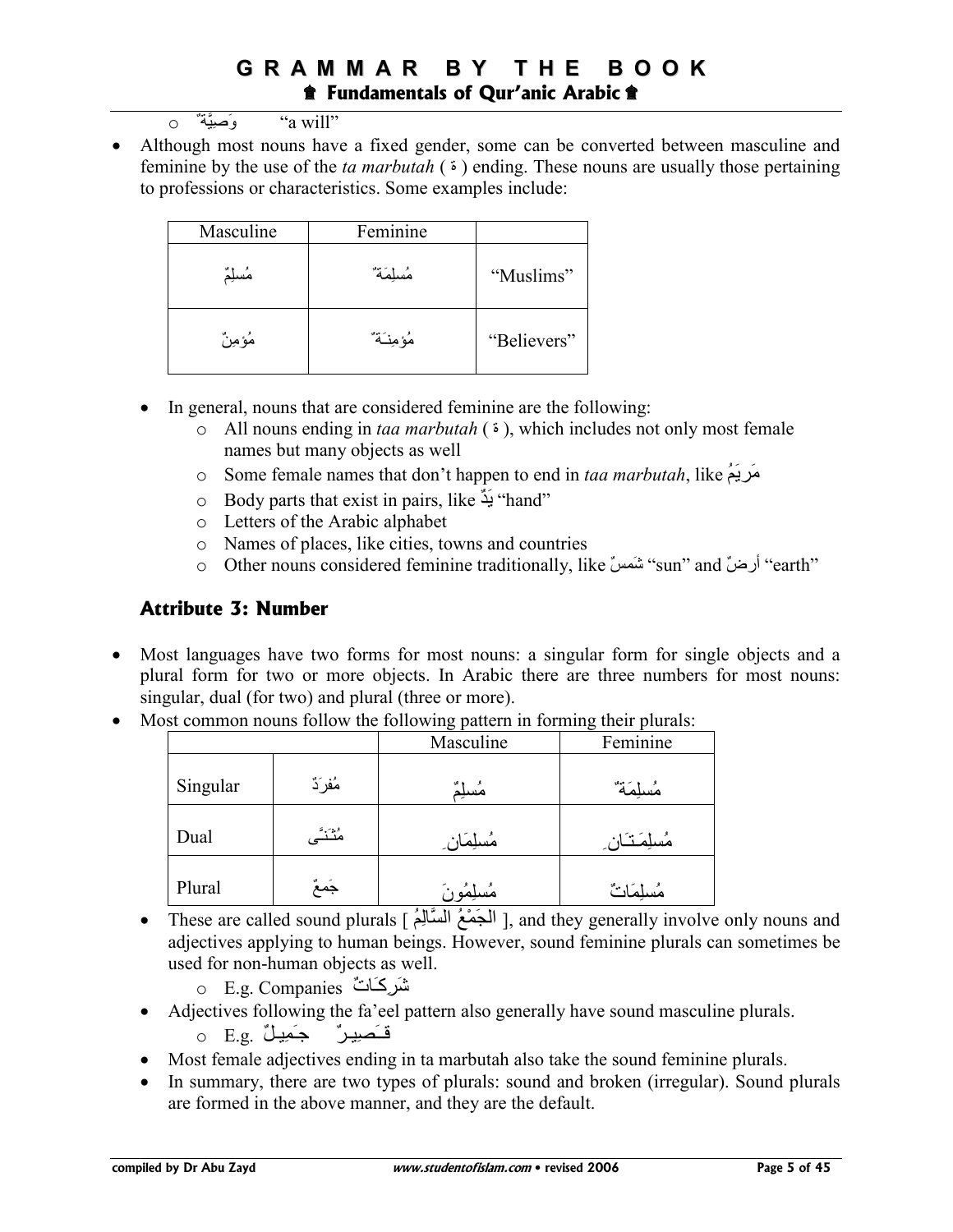• Other nouns are made plural in irregular ways (called broken plurals) that don't follow one particular pattern. They are best memorized, although there are a number of basic patterns.<sup>1</sup>

#### **Attribute 4: Cases of Nouns ِءَ-**

**ا ُَـ** 

• All nouns in Arabic must exist in one of these three cases, depending on their context within the sentence. These three cases are differentiated by their ending vowels. This is referred to as the declension of nouns ( تَـَصريفُ الأسمَاء ):

| <b>Cases:</b> |             | <b>Used for:</b>                                                                                                                                | Ends in:                                                    |
|---------------|-------------|-------------------------------------------------------------------------------------------------------------------------------------------------|-------------------------------------------------------------|
| 1. Nominative | مَرِ فَوْعٌ | Considered the default case, this is $Dhamma [ ' ]$ or $[ ' ]$<br>used for the subject of a sentence, or<br>the predicate of a nominal sentence |                                                             |
| 2. Accusative |             | Used for the object of a verb, $\vert$<br>predicate of certain particles, and<br>objects for expressing aim or purpose                          | <i>Fatha</i> $\lceil \cdot \rceil$ or $\lceil \cdot \rceil$ |
| 3. Genitive   | مَجْرُورٌ   | Used for possession and for objects of   Kasrah [.] or [.]<br>prepositions                                                                      |                                                             |

- It must be noted that some nouns are exceptional in that they do not accept certain endings.
	- o For instance, names of females and feminine proper names (e.g. names of countries which don't begin with *al-*) not only do not accept tanween in their ending, but also never take kasrah as an ending. Their genitive case, therefore, is governed by a fatha rather than kasra. These nouns end in fatha for both the accusative and genitive cases. Because the two forms are identical, the only way to distinguish the case is from the context of the sentence.
	- o The following series of verses illustrates the use of the name Maryam ( ُ8ـَ[ْ-َK ) in all three cases:
		- 1. In the following verse, Allah recalls the blessed moment that the angels came to Maryam to proclaim her exalted status. Here the word *Maryam* is being used as the subject and therefore ends in dhamma.

〈 š Ïϑn=≈yèø9\$# Ï!\$|¡ÎΣ 4'n?tã Å79xsÜô¹\$#uρ Ï8t £ γsÛuρ Å79xsÜô¹\$# © !\$# ¨ βÎ) ãΝtƒöyϑ≈tƒ èπx6Í×‾≈n=yϑø9\$# ÏMs9\$s% øŒÎ)uρ

And recall when the angels said, "*O Maryam!* Behold, Allah has chosen you, and has made you pure, and has exalted you above all the women in the world. [Aal Imran: 42]

> 2. The mother of Maryam revealed her intent to name her daughter Maryam by saying, "I have named her Maryam." Here, Maryam is used as the object of the sentence and would thus end in fatha. [Aal Imran 36]

$$
\frac{1}{2} \left( \frac{1}{2} \right)
$$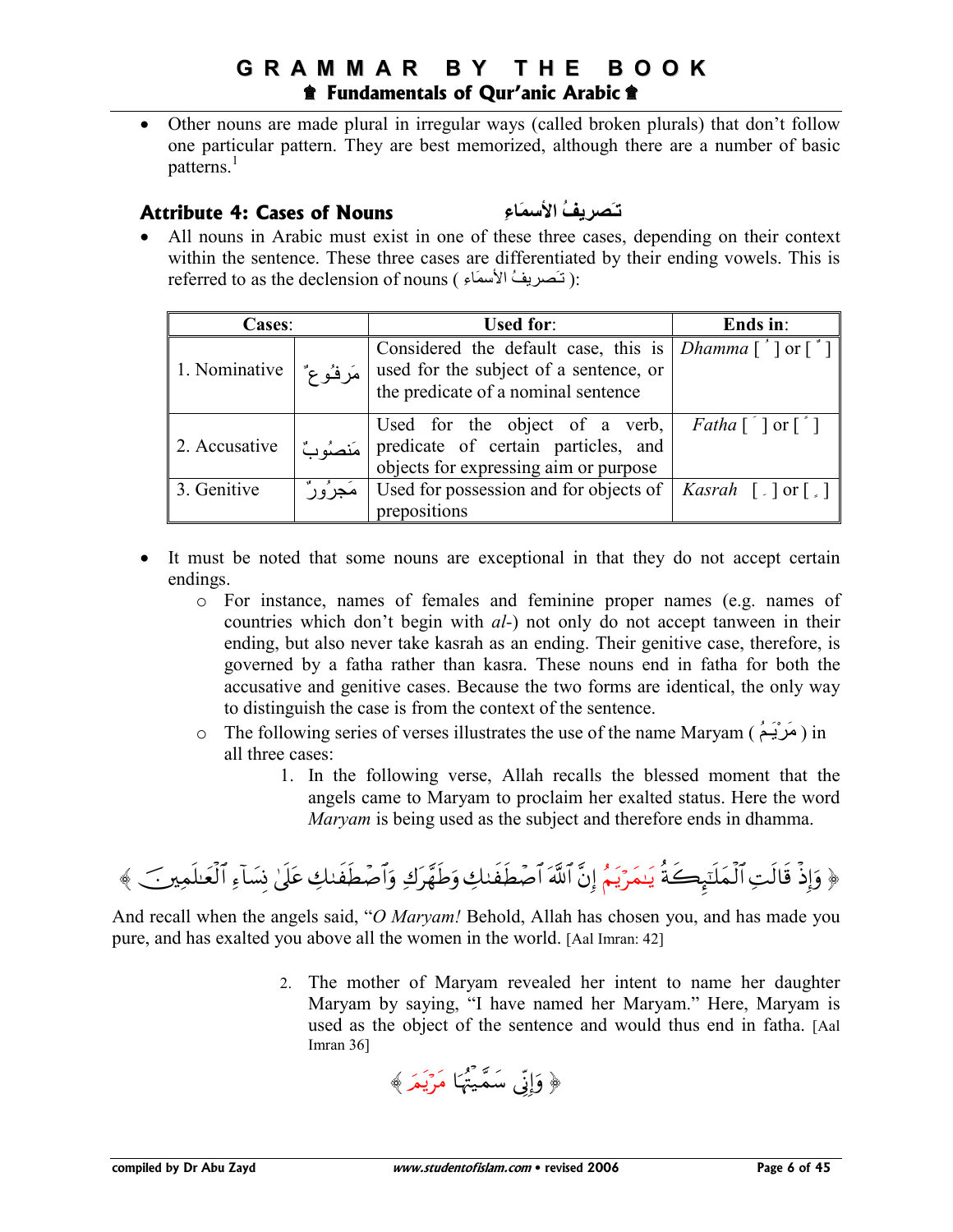3. Allah emphatically refutes the Christian claims regarding Jesus, and describes him as His command sent to Maryam. Here Maryam is the object of the preposition "to," and thus takes the genitive case, which normally ends in kasrah. However, Maryam is a female name that does not take tanween, and would therefore end in fatha.

﴿ إِنَّمَا ٱلْمَسِيحُ عِيسَى أَبَنُ مَرْيَمَ رَسُوكُ ٱللَّهِ وَكَلِمَتُهُۥٓ ٱلْقُنْهَآ إِلَىٰ مَرْيَمَ وَرُوحٌ مِّنْهُ ﴾

The Messiah, Jesus son of Mary, was no more than a Messenger of Allah and His command sent *to Mary* and a spirit from Him. [Nisaa 171]

> o To summarize, the declension of the name *Maryam* and all similar female names in the three cases would be as follows:

| Vominative |       | $\sim$ $\sim$ |
|------------|-------|---------------|
| Accusative | منصبه |               |
| Genitive   |       |               |

o Some plural forms of nouns also do not accept tanween but only carry a single vowel on their ending. Like female names, they use the fatha to indicate both the accusative and genitive case.

## **ا()ــَ ُ Adjective The**

- In Arabic, the adjectives are considered nouns, since they can stand by themselves as independent nouns or can be attached to other nouns to modify them.
- As a general rule, adjectives are always placed after the nouns they modify.

o For example, "one god" would be إلَّـٰهٌ وَاحِدٌ

• Remember that adjectives must always agree with their nouns in all of their attributes, including number, gender, definiteness and case.

## الْجُمْلَةُ ۚ الإسْمِيَّةُ \* **The Nominative Sentence**

• From nouns, you can begin to build basic sentences. These are called nominal sentences and do not require any other addition elements.

﴿ قُلْ هُوَ اللَّهُ احَدٌ ﴾ Say He Allah is one. [al-Ikhlas 1]

- A nominative sentence is one that begins with a noun, and is built upon a subject and predicate. The simple nominative sentence consists of only two nouns, the first being the subject ( الْمُبْتَدَأَ ) and the second the predicate ( الْمَبْتَدَأَ ). This is a basic descriptive sentence in which the predicate essentially provides some information about the subject. In these sentences, the subject is always definite and the predicate always indefinite.
- Consider the following examples: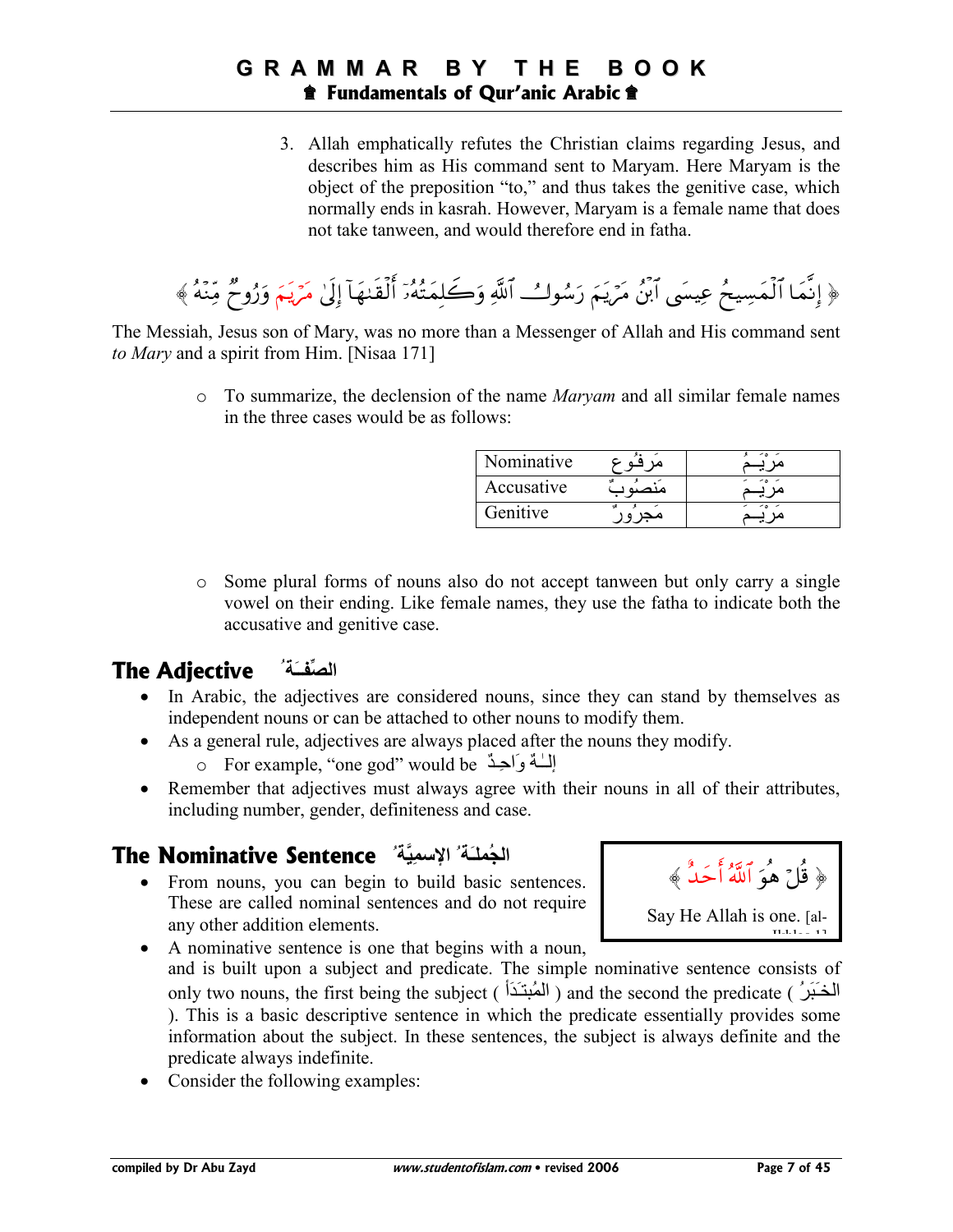| اللهُ أَجَدٌ              | "Allah is one"               |
|---------------------------|------------------------------|
| مُحَمَّدٌ رَسُولٌ         | "Muhammad is a messenger"    |
| الْمُؤْمِنْتُونَ إِخْوَةٌ | "The believers are brothers" |
| الرِّجالُ فَـَوَّامُو نَ  | "The men are maintainers"    |

- Note that the verb "to be" in the present tense ("is," "are") is understood and never written in Arabic.
- The subject must always agree with the predicate in gender and number. For instance:
	- o Singular: الرَّجُلُ فَوَامٌ الرَّجُلُ فَوَامٌ
	- o Plural of the same sentence: الرِّجَالُ فَوَامُونَ :The men are maintainers"
- In summary, you must remember three basic rules for the simple nominative sentence:
	- 1. The subject is always definite while the predicate is usually indefinite (in other types of nominative sentences the predicate may be definite as well).
	- 2. The subject and predicate must always agree in gender and number.
	- 3. Both the subject and predicate are always in the nominative case (unless there exists an element that necessitates a change of case of one of the nouns).
- In other types of nominative sentences, the predicates can be, in addition to nouns, pronouns, adjectives, adverbs, prepositional phrases and even verbal sentences.
- Note that in general, the nominative sentences cannot begin with indefinite nouns (since the subject must always be definite as a rule). To make simple sentences with indefinite nouns as subjects, you must place the predicate before the subject.
	- o For instance, consider the sentence "*The book* is in the house," which involves a prepositional phrase (more on that later) as a predicate:

ا)LِVــ#َبُ =ِh ا)َiِ

To say "*A book* is in the house" or "There is a book in the house," you would have to rearrange the sentence as follows: "In the house is a book."

=ِh ا)َiِ آِVـ#َبٌ

• However, indefinite nouns can begin nominative sentences if they are preceded by an interrogative particle or a negative particle, or if it's the first term of an idafa construction or if it is modified by an adjective. These elements are covered in later chapters, but some illustrations from the Qur'an should suffice:

$$
\frac{1}{2} \left( \frac{1}{2} \right)
$$

Is there a god alongside Allah? [Naml 64]

 〈 öΝä3t6yfôãr& öθs9uρ 7 8Îô³•Β ÏiΒ × öyz í ÏΒ÷σ•Β Ó ‰ö7yès9uρ

And surely a believing slave is better than an idolatrous [free man] though he may please you. [al-Baqarah 221]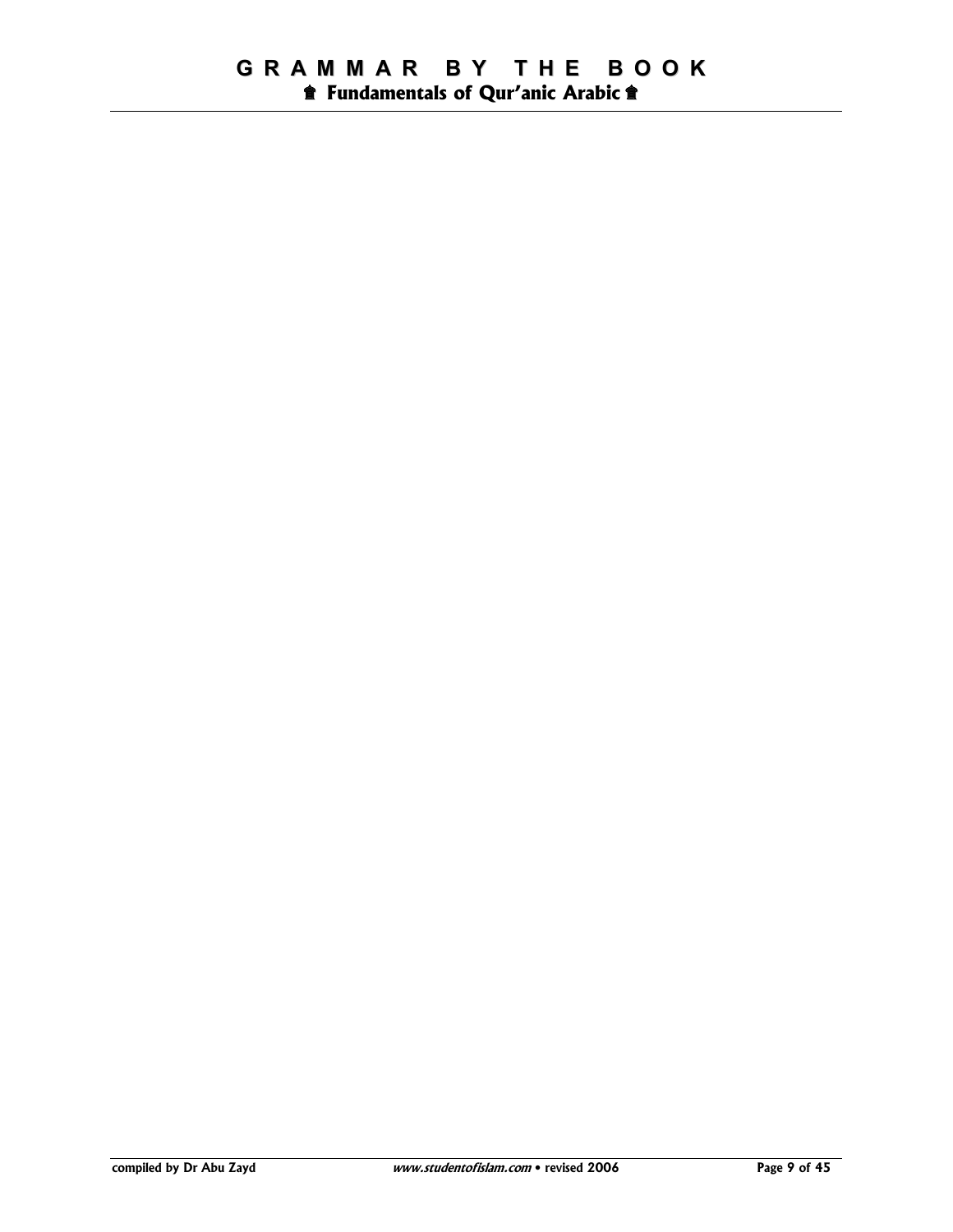## **The Possessive Construct** ُ **َـَ-ا**

• The possessive construct always involves an object ( المُضَاف ) and its owner or possessor ( المُضِنَافُ أَلْبَهِ ). To indicate possession in Arabic, three rules must always be followed:



- 1. The object is always placed before the possessor (for instance, "Allah's messenger" is converted to "messenger of Allah").
- 2. The *al-* prefix of the object is dropped.
- 3. The possessor takes the genitive ( مَجرُور ) case, which means that it will usually end with *kasrah* ( ِ ).
- Examples:

| Allah's messenger $\rightarrow$ messenger of Allah: | رَسُولُ اللهِ         |
|-----------------------------------------------------|-----------------------|
| Allah's she-camel $\rightarrow$ she-camel of Allah: | نَـَاقَـَةُ ۚ الله    |
| Day of Judgment:                                    | بَومُ الْقِيَامَةِ    |
| Night of power:                                     | لَـيِلَـة ُ القَدرِ ِ |

- Remember that since a specific person or thing is being referred to, the possessive construct as a whole is considered definite. However, if the second term ( المُضنَافَ أَلَـٰدِهِ ) is indefinite, the entire construct is considered indefinite.
	- o "A man's book" ٍ;ُُر ُب#Vِآ
- When sound masculine plurals and duals are the first term in an idhafa construct or have attached pronouns, the final nun is always dropped. o
- The possessive construct is considered as one unit, whose base is the first term (the object). Therefore, if this construct is placed in positions in sentences that require changes of case (for instance as objects of verbs or prepositions), those ending changes are made on the object only. The possessor is considered as attached to the object and is always in the genitive case.
	- o For instance, Allah declares in a well-known verse that our model in all matters is the Messenger of Allah. The original term is رَسُولُ اللهِ , and because it is the object of the preposition ("in") it must take the genitive case, which must end in kasrah. Therefore it becomes : رَسُول اللهِ

 〈 # Z ÏVx. © !\$# tx.sŒuρ tÅzFψ\$# tΠöθu‹ø9\$#uρ © !\$# (#θã\_ötƒ tβ%x. yϑÏj9 × πuΖ|¡ym î οuθó™é& «!\$# ÉΑθß™u' 'Îû öΝä3s9 tβ%x. ô‰s) © 9

Verily you have in the Messenger of Allah an excellent example, for all who yearn for Allah and the Last Day and remember Allah abundantly. [Al-Ahzab 21]

#### الأسماءُ الخَمس**َة**ُ **12 The Five Nouns**

• These are a group of special nouns which indicate their case by long vowels when they have possessive pronouns or are part of possessive constructs.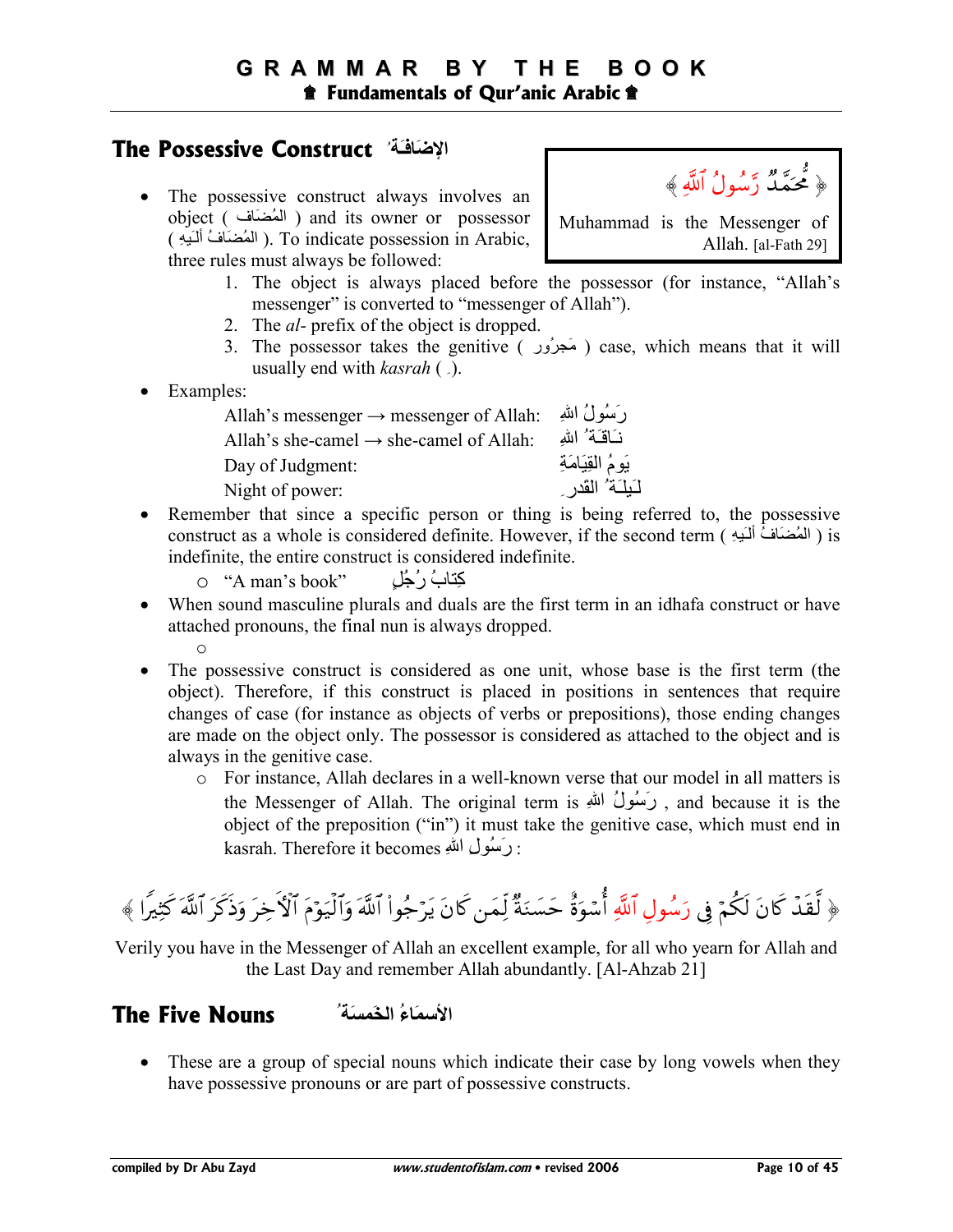These five nouns are traditionally identified in a modified form, with the attached second person pronoun (covered in a forthcoming lesson), since not all of them can exist in a solitary, unattached, unmodified form. They are: أَبُوكَ ، خَمُوكَ ، خَمُوكَ ، فَــُوكَ ، دَىْنَ مَال The last one  $(\epsilon)$  is a noun that means "owner" or "possessor" and exists only in combination with another noun. Traditionally, in examples it is given as  $\mathcal{L}(\mathbf{x})$ , which means "possessor of wealth" or "wealthy one."

|      | Nominative | Accusative | Genitive | Meaning   |
|------|------------|------------|----------|-----------|
| أبٌ  | أبُو       | أبَــا     | ابيي     | "Father"  |
| أخ   | أخُو       | أخا        | أخي      | "Brother" |
| ~ٌمٌ | حَمُو      | حَمَا      | حَمِي    | "In-laws" |
|      | فـُو       | فَـا       | فِي      | "Mouth"   |
|      | ذ'و        | ذ َا       | ذِي      | "Owner"   |

Their case variations are as follows:

• When the attached pronoun  $\epsilon$  is used with these nouns, then they remain fixed in all cases.

## **The Pronouns ُِ0َ+1ا**

- Pronouns are one of the pillars of the Arabic language, and serve as the basis for the study of verbs. Their mastery is essential to effectively learning the Arabic language.
- Grammatically, pronouns are words that are used in place of nouns, such as *he, she, it, they, them, you, I ,* and *we*.
- They involve three persons: the first person (*I, we*), the second person (*you*), and the third person (*he, she*).
- There is no equivalent of the neuter pronoun ("it"), which refers to objects in English, and the appropriate masculine or feminine pronoun is used ( $\phi$  or  $\phi$ ) for singular objects, and َhِه for plural objects)**.** Note a general rule that *the feminine singular is always used to refer to non-human objects in plural*, whether they are masculine or feminine.
- Remember that since pronouns refer to specific persons or things, they are always considered definite.
- Pronouns in Arabic are of two types: detached and attached.





22]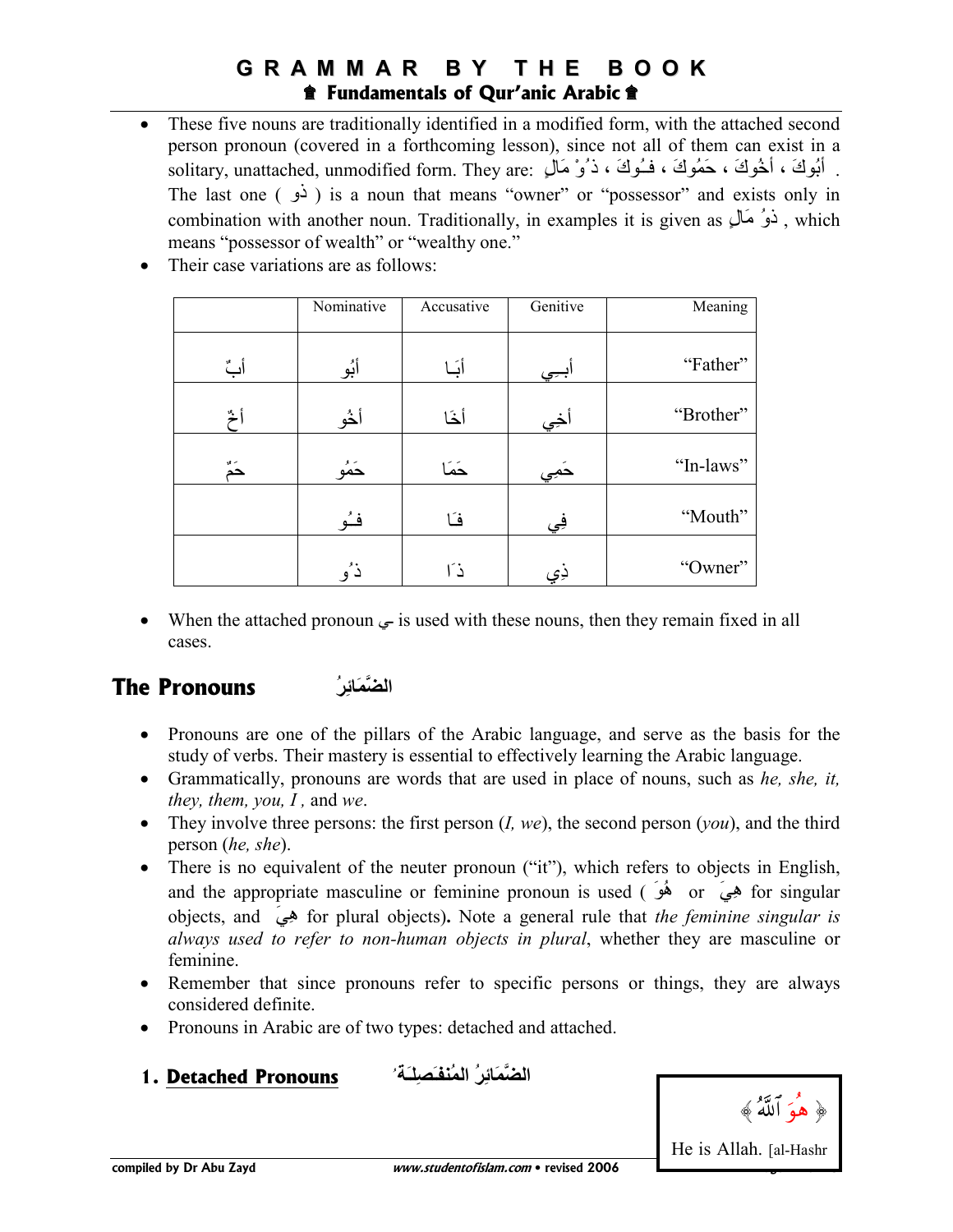- The detached pronouns are independent words that stand by themselves in place of specific nouns.
- They exist in the following forms, grouped according to number, gender and person:

|          |           |             | First Person<br>Second Person |     |         |         | Third Person |  |
|----------|-----------|-------------|-------------------------------|-----|---------|---------|--------------|--|
| Singular | Masculine | $\mathbf I$ | أنا                           | You | أنت     | He, it  | ۿؙۯؘ         |  |
|          | Feminine  |             |                               | You | أنت     | She, it | هِيَ         |  |
| Dual     | Masculine | We          | نَحنُ                         | You | أنتثما  | They    | ۿؘڡؘٵ        |  |
|          | Feminine  |             |                               | You | أنتثما  | They    | هُمَا        |  |
| Plural   | Masculine |             |                               | You | أنتثم   | They    | هُم          |  |
|          | Feminine  |             |                               | You | أنثثنَّ | They    | ۿؙڽۜٞ        |  |

• From these pronouns, you can begin to form basic sentences. Remember that the verb "to" be" in the present tense is understood and not written in the Arabic language. Also remember that the pronoun must always agree in gender and number with whatever it refers to. Here are some examples:

| أنسا اللهُ           | I am Allah.         |
|----------------------|---------------------|
| هُوَ مُحَمَّدٌ       | He is Muhammad.     |
| أنتَ زَيدٌ           | You are Zayd.       |
| هِيَ عَائِشَةُ'      | She is Aisha.       |
| نَحنُ مُسلِمُونَ     | We are Muslims.     |
| نَحِنُ الْمُسلِمُونَ | We are the Muslims. |

• Note that these are nominal sentences since they begin with nouns (in this case, pronouns), although they are slightly different from the basic descriptive nominal sentences we have seen. Those previous sentences consisted of a subject that was a definite noun and a predicate which was an indefinite noun that served as a description of the subject. In this case, the subject is a pronoun (which is always definite) while the predicate can be either a definite or indefinite noun that the pronoun is referring to. In other words, when pronouns are the subjects, they can take either definite or indefinite nouns as predicates.

## **اِ0َ+1ُ ا3ُــِ+\*ـَ** ُ **Pronouns Attached 2.**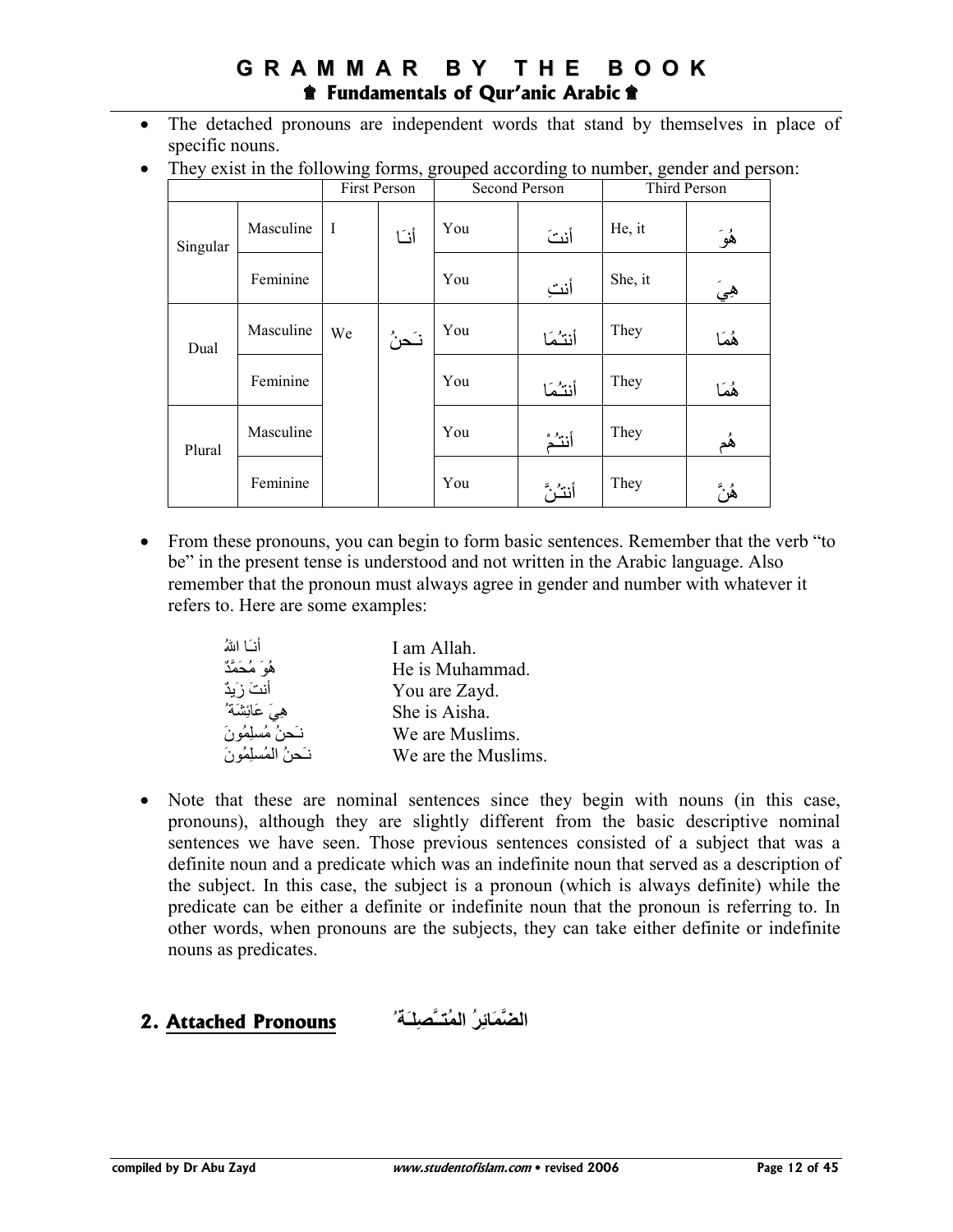- These are pronouns that are attached to nouns to indicate possession (such as "*his* book*,*" *"your* pen," *"our* lord," etc*.*) or to verbs to indicate their objects (such as *"*Allah created *them,"* or "Muhammad wrote *it*").
- They are also classified according to number, gender and person as follows:

|          |                       | <b>First Person</b>  |      |                      | Second Person |           | Third Person |             |           |
|----------|-----------------------|----------------------|------|----------------------|---------------|-----------|--------------|-------------|-----------|
| Singular | Masculine             | Attached<br>to noun: | ىپ   | Attached<br>to verb: | لمِي          | Your, You | <u>ائ</u>    | His, Him    |           |
|          | Feminine              |                      |      |                      |               | Your, You | <u>ا</u> ک   | Her         |           |
| Dual     | Masculine<br>Feminine |                      |      |                      |               | Your, You | كُمُا        | Their, Them | يُهمَا    |
| Plural   | Masculine             | Our, $Us$            | أثرا |                      |               | Your, You |              | Their, Them | جم        |
|          | Feminine              |                      |      |                      |               | Your, You | سرو ت        | Their, Them | فريق<br>٩ |

• To illustrate this, here is the word  $\overrightarrow{C}$  with all the pronouns:

|          |           |          | First Person |           | Second Person                      |            | Third Person |
|----------|-----------|----------|--------------|-----------|------------------------------------|------------|--------------|
| Singular | Masculine | My lord  |              | Your lord |                                    | His lord   |              |
|          |           |          | رَبِّــي     |           | رَبُّـكَ                           |            | رَبُّهُ      |
|          | Feminine  |          |              |           |                                    |            |              |
|          |           |          |              | Your lord | رَبُّـكِ                           | Her lord   | رَبُّــهَا   |
| Dual     | Masculine |          |              |           |                                    |            |              |
|          | Feminine  | Our lord | رَبُّـنَـا   | Your lord | رَ بُّــكُمَا                      | Their lord | ربــهم       |
| Plural   | Masculine |          |              |           |                                    |            |              |
|          |           |          |              | Your lord | ر <sup>َبُّــكُ<sup>ر</sup>ُ</sup> | Their lord | ربسهم        |
|          | Feminine  |          |              | Your lord |                                    | Their lord |              |
|          |           |          |              |           |                                    |            |              |

- When the first person pronoun is attached to any word, its final vowel is always changed to kasrah, according to Arabic reading rules.
- When these possessive pronouns are attached to any noun, the definite article (*al-*) must always be deleted. In that case, the noun is always considered definite.
- Note that all the third person attached pronouns apart from the singular feminine will change their *dhamma* to a *kasrah* with nouns in the genitive case. For example:
	- آِVـ#َـِِ becomes آِVـُُ#َ o
	- o لِكِتَـابِهَا retains the same pronoun in the genitive, becoming لِحَسَّابُهَا  $\sim$
	- آِVـ#َـِ'ـ#َ4ِ becomes آِVـُ#َ'#ُ4ُ o
	- آِVـ#َـِ'ـ8ِ becomes آِVـُ#َ'8ُ o
	- كِتَـٰابِـهِـنُّ becomes كِتَـبُهُنَّ ⊙
- All other pronouns remain as they are in all cases, though their nouns may be in any case with any vowel.
- Also remember the golden rule: *The singular feminine third person pronoun* ( #َ'ـ ، َhِه( *is always used to refer to plural objects*.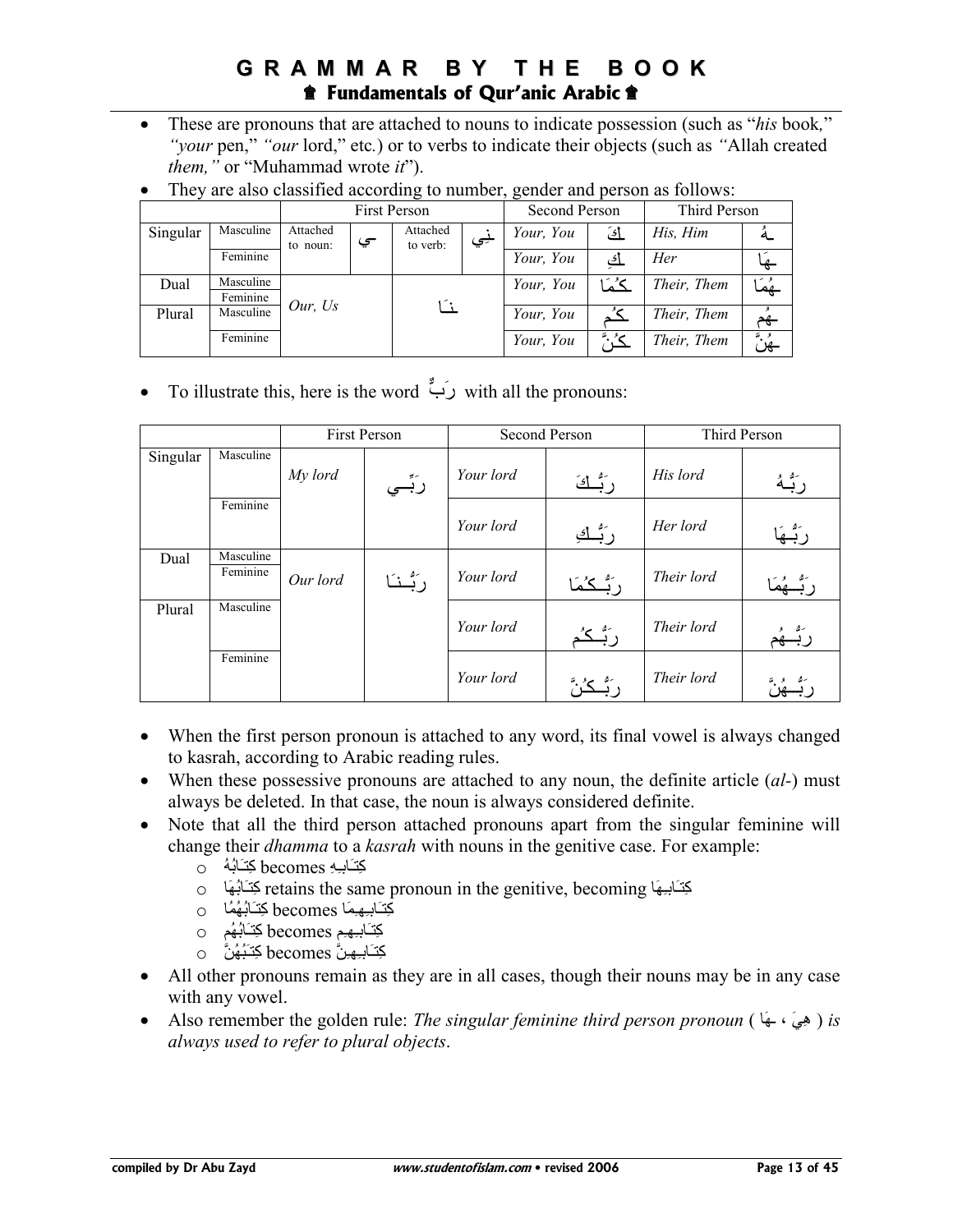#### إ**سمُ الظَّرفِ** Adverbs

- Adverbs in Arabic are basic nouns that modify other nouns by expressing some relation of space or time. They are technically classified as nouns in Arabic, although they function very much like prepositions (covered in the next chapter). Adverbs are generally regarded as being in the accusative case (that is, they end in fatha).
- In general, adverbs cause their nouns or pronouns to take the genitive case.
- They are as follows, classified according to time and place:

|                  | ظَرفُ مَكَان ِ<br><b>Adverbs of Time</b> | ظَـرفُ زَمَان ٍ<br><b>Adverbs of Place</b> |                    |
|------------------|------------------------------------------|--------------------------------------------|--------------------|
| قَبْلَ           | before                                   | <u>فَوقَ</u>                               | above, on          |
| بَعدَ            | after                                    | تكحت                                       | below              |
| الْيَوْمَ        | Today                                    | عِندَ                                      | near, beside, with |
| امس              | yesterday                                | - -<br>مع                                  | with               |
| غَذًا            | tomorrow                                 | مَامَ                                      | in front of        |
| $\tilde{\Omega}$ | now                                      | خاف                                        | behind             |
|                  |                                          |                                            |                    |
|                  |                                          |                                            | between            |

- Inda for those things in your possession but not necessarily with you at the moment, while maa is for those things with you at the moment.
- Inda also used to indicate an action near an object, or to indicate being with a person at his place or home.
- Min indi = to indicate "from" as an element of eloquence Aal Imran  $3:78$

#### Lesson: **Special Pronouns**

#### **The Demonstrative Pronoun**

إ**سعُ الاشَارَةِ** 

- There are two types of demonstrative pronouns, one for close objects or things ("this") and another for distant objects ("that").
- The demonstrative pronoun for close things is  $\frac{d}{dx}$ , and is generally translated as "this" or "these." It exists in the following forms:

| إسمُ الإشَارَةِ لِلْقَرِيبِ                 |             |             |  |
|---------------------------------------------|-------------|-------------|--|
| <b>Demonstrative Pronouns for Closeness</b> |             |             |  |
|                                             | Masculine   | Feminine    |  |
| Singular                                    | هٰذَ        | هدِهِ       |  |
|                                             | [all cases] | [all cases] |  |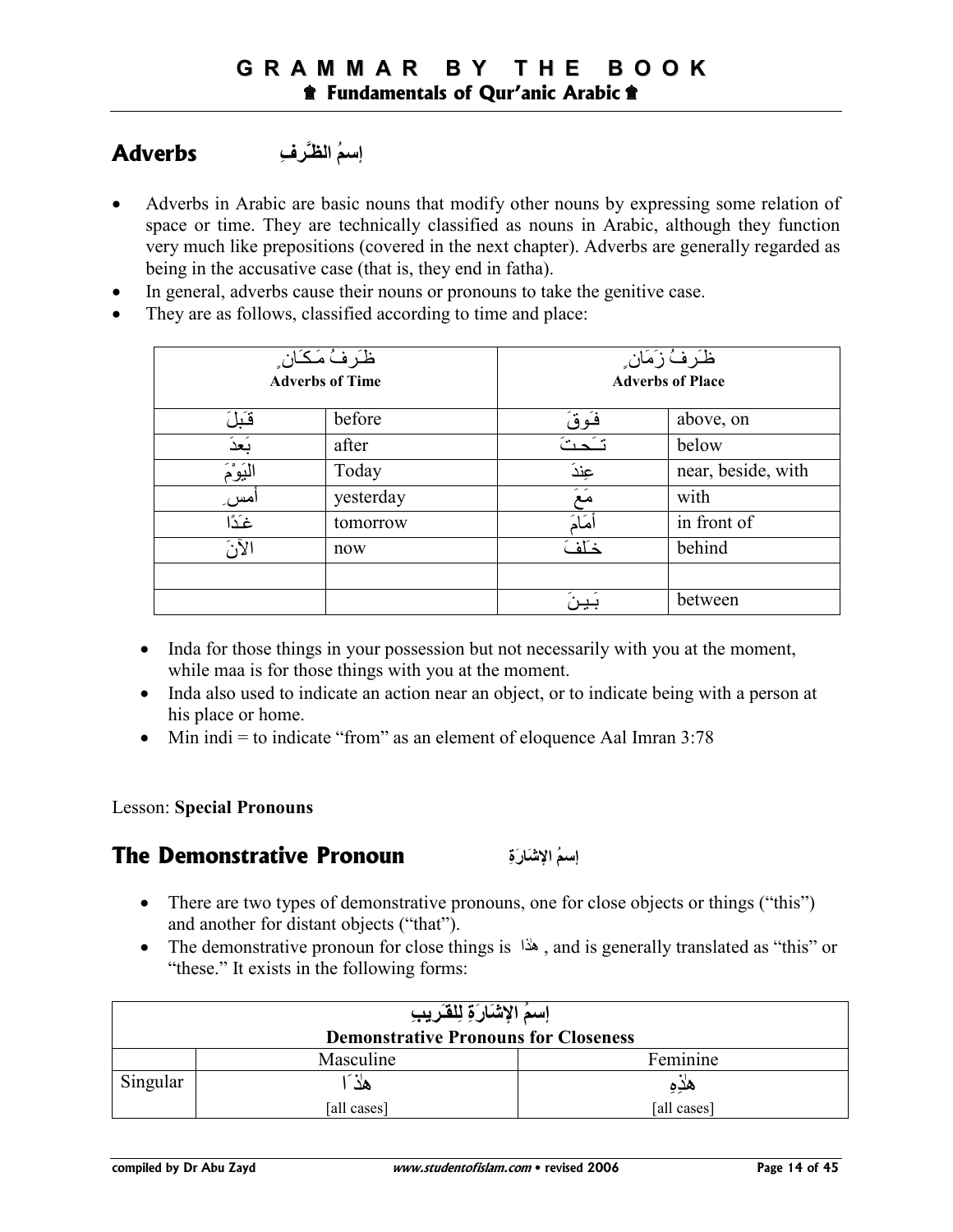| Dual   | هد<br>[Nominative case] | مد<br>[Genitive, accusative<br>cases] | ھانہ<br>[Nominative case] | [Genitive, accusative<br>cases] |
|--------|-------------------------|---------------------------------------|---------------------------|---------------------------------|
| Plural |                         |                                       |                           |                                 |
|        | [all cases and genders] |                                       |                           |                                 |

• The demonstrative pronoun for distant things is ذالِكَ , and is generally translated as "that" or "those." It exists in the following forms:

| إسمُ الإشَارَةِ لِلْبَعِيدِ |                         |                                            |                   |                       |
|-----------------------------|-------------------------|--------------------------------------------|-------------------|-----------------------|
|                             |                         | <b>Demonstrative Pronouns for Distance</b> |                   |                       |
|                             |                         | Masculine                                  | Feminine          |                       |
| Singular                    | ز' لكَ                  |                                            | تلكَ              |                       |
|                             |                         | [all cases]                                | [all cases]       |                       |
|                             | ذكايك                   |                                            | تنازات            |                       |
| Dual                        | [Nominative case]       | [Genitive, accusative                      | [Nominative case] | [Genitive, accusative |
|                             |                         | cases]                                     |                   | cases]                |
| Plural                      | أأأكئ                   |                                            |                   |                       |
|                             | [all cases and genders] |                                            |                   |                       |

• The dual form above is an extremely rare form and does not appear in the Qur'an nor in modern usage. You can therefore effectively ignore it.

#### **Demonstrative Phrases**

• These demonstrative pronouns are considered definite, and when used before other definite nouns, they form simple phrases called Demonstrative Phrases:

| هـٰذا الرَّجُلُ     | "This man"     |
|---------------------|----------------|
| هلاا النَّبِيُّ     | "This prophet" |
| ذا لِكَ الْكِتَـاتُ | "That book"    |
| هاؤُلاءِ القَوْمُ   | "These people" |

• When these demonstrative pronouns are used with definite nouns that have attached pronouns or are part of possessive constructs, the demonstrative pronoun is placed after the noun:

| دَ خُلُسْنَا هَـٰذَا  | "This man of ours"      |
|-----------------------|-------------------------|
| نَدِيُّكَ هَذَا       | "This prophet of yours" |
| كِتَـَابِـِي ذَٰ لِكَ | "That book of mine"     |
| قَومُنَا هَؤُلاءِ     | "These people of ours"  |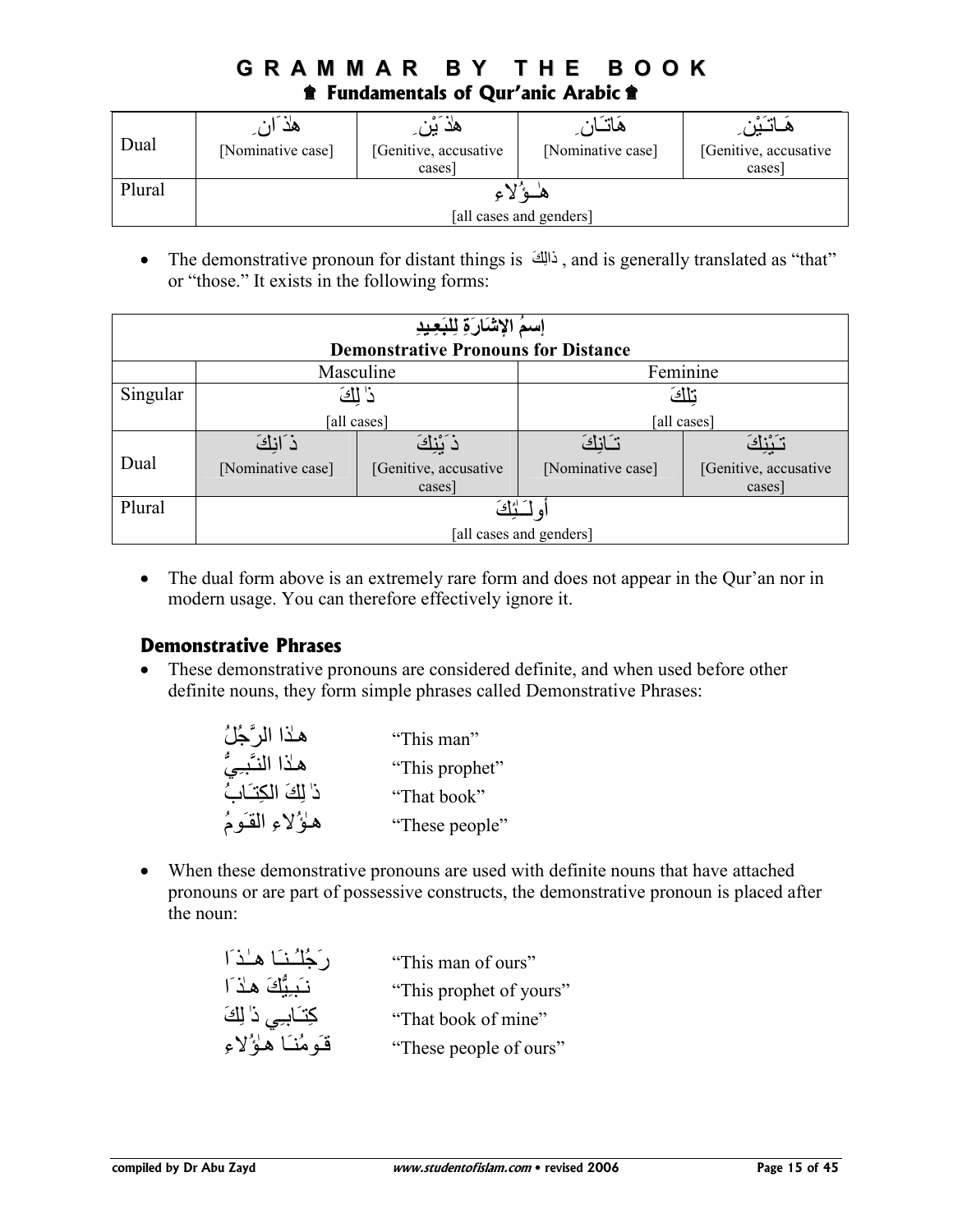ٰهـ¬اـَ َziِ4ِ5mُ4(ا ُ;َُر" This man from the Muslims" "This prophet of Allah" مَـٰـَـبِـيُّ اللهِ هِـلاَ اللهِ<br>"That book of the Lord" مَّـَـّـاَتُ اللهَ يَـنَّ ذَٰ اللهَ "That book of the Lord" كِتَـابَ الرَّبِّ ذُ' لِكَ<br>"These neople of Hijaz" قَوْمُ الْحِجَازِ هِؤُ لِاءِ "These people of  $Hijaz$ "

#### **Demonstrative Sentences**

• When these demonstrative pronouns are used with indefinite nouns, they form nominative sentences:

| هـٰذا رَجُلٌ       | "This is a man."      |
|--------------------|-----------------------|
| هلاا نَبِيٌّ       | "This is a prophet."  |
| ذَا لِكَ كِتَـَابٌ | "That is a book."     |
| هاؤُلاءِ قَـومٌ    | "These are a people." |

• To use these demonstrative pronouns as subjects with simple definite nouns as predicates, you must insert the appropriate personal pronouns before the nouns to avoid confusion with the demonstrative phrases.

| هـٰذا هُوَ الرَّجُلُ      | "This is the man."      |
|---------------------------|-------------------------|
| هـٰذا هُوَ النَّبِـِيُّ   | "This is the prophet."  |
| ذَا لِكَ هُوَ الْكِتَـابُ | "That is the book."     |
| هاؤُلاءِ هُم القَومُ      | "These are the people." |

﴿ هَنذَا هُوَ الْخَقُّ﴾

"This is the truth." [al-Anfal 32]

• And finally, these demonstrative pronouns can be used as subjects with definite nouns with attached pronouns or those that are part of possessive constructs as predicates:

> َziِ4ِ5mُ4(ا ُ;َُر اَ¬ ـ ٰهـ" This is a man from the Muslims." ِّتِ اللهِ "This is the prophet of Allah" مِــٰذا نَـبِـيُّ اللهِ ِّبَّ ) '''That is the book of the Lord. '' These are the people of Hijaz." هُؤُلاءِ قَومُ الْحِجَازِ

## **The Relative Pronoun**

**إسمُ المَوصُول** 

- The relative pronoun introduces a relative clause, and is generally translated as "who," "that," or "which," as in the sentence: "I am *the one who* created you."
- It always reflects the gender and number of the noun or pronoun which precedes it.
- It exists in the following forms: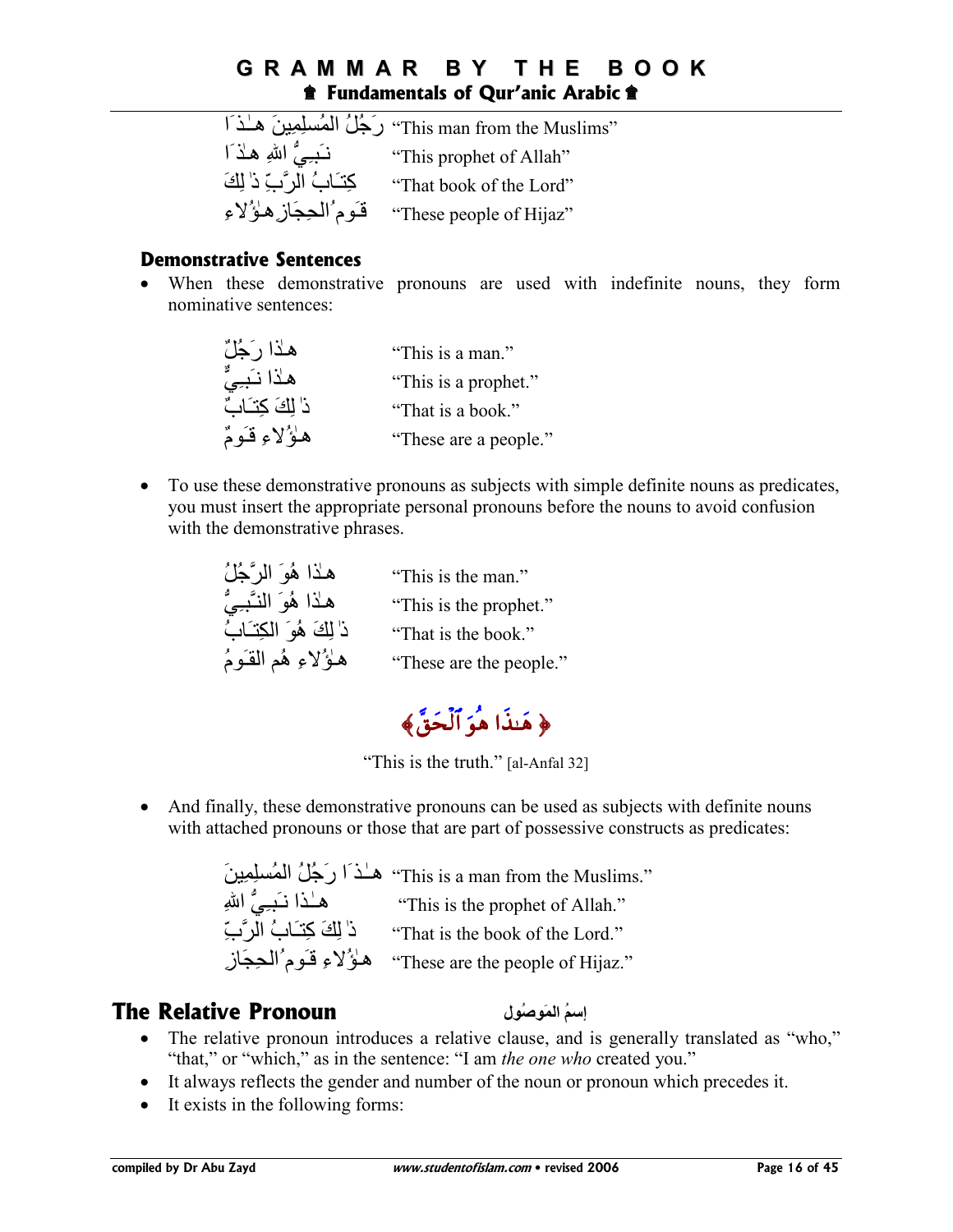|                                                   | إسمُ المَوصُول    |                       |                                   |                       |
|---------------------------------------------------|-------------------|-----------------------|-----------------------------------|-----------------------|
| <b>Relative Pronouns</b><br>Feminine<br>Masculine |                   |                       |                                   |                       |
| Singular                                          | 'گذِی             |                       |                                   |                       |
|                                                   | [all cases]       |                       | [all cases]                       |                       |
|                                                   | التّذانِ          | التَّذَيَّن           | $\cdot$ $\mathbb{C}$ $\mathbb{C}$ |                       |
| Dual                                              | [nominative case] | [genitive, accusative | [nominative case]                 | [genitive, accusative |
|                                                   |                   | cases]                |                                   | cases]                |
| Plural                                            | ؖٚٵۦۜٞۮؾڹ         |                       | <sub>or</sub>                     | ۵۱<br>s.              |
|                                                   | [all cases]       |                       | [nominative case]                 | [genitive, accusative |
|                                                   |                   |                       |                                   | cases                 |

#### **Definite Relative Clauses**

• Note that the relative pronoun, like all pronouns, is definite, but unlike the others, it can only be used with a definite noun.

﴿ هُوَ الَّذِي خَلَقَكُمْ مِّن نفس وَ'حِدَةٍ وَجَعَلٍ مِنْهَا زَوَّجَهَا ﴾

"He is the one *who* created you from a single soul and created from it its mate." [al-A'raf 189]

o In this verse the relative pronoun المَّدْي is qualifying the definite pronoun . هُوَ



"This is the Day of Reckoning *which* you used to deny." [al-Saaffaat 21]

o In this verse الْذَي is qualifying the definite *Idafah* construct . يَومُ الْفَصلِ

#### **Indefinite Relative Clauses**

- Indefinite relative clauses (e.g. "This is a book that I read.") in Arabic are written without the relative pronouns.
- From the latter verse above, if we wanted to use the indefinite form of the word "Day," the sentence would be as follows:

"This is *a day* which you used to deny."

هٰذا يَومٌ كُنتُم بِهِ تُكَذِّبُونَ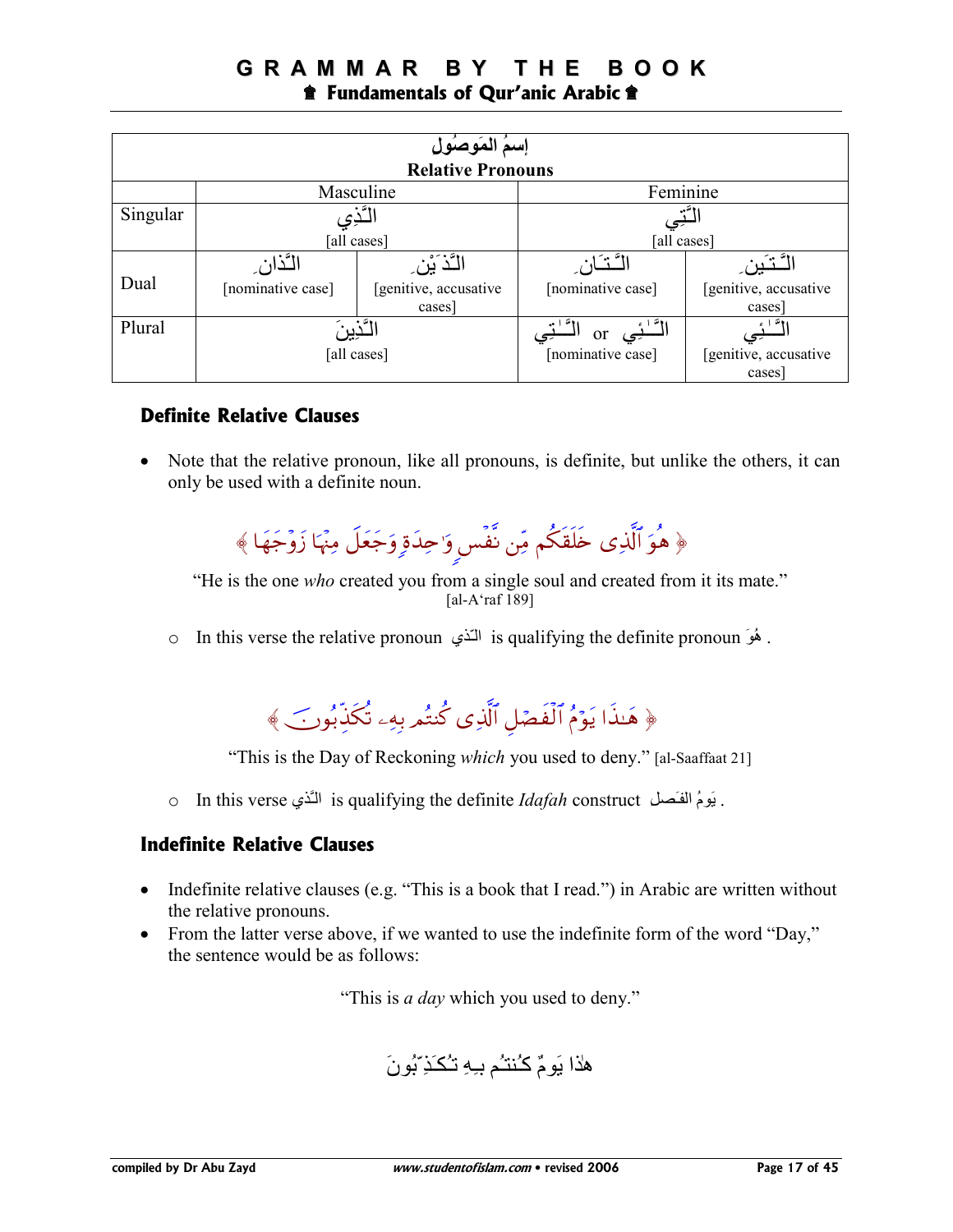## **G R A M M A R B Y T H E B O O K**  $\hat{\mathbf{r}}$  Fundamentals of Qur'anic Arabic  $\hat{\mathbf{r}}$

Note that there is no relative pronoun  $\lceil \frac{1}{2} \rceil$  used in this Arabic sentence, since the word it qualifies is indefinite.

#### إسمُ الإستِ **Interrogative Nouns**

- There are two interrogative nouns which convert sentences into simple questions, where the response would be yes or no: هَلْ and أ
- These are often used interchangeably, but هَلْ is preferred before the hamzat-ul-wasl of the definite article and a is preferred before negatives beginning with laysa.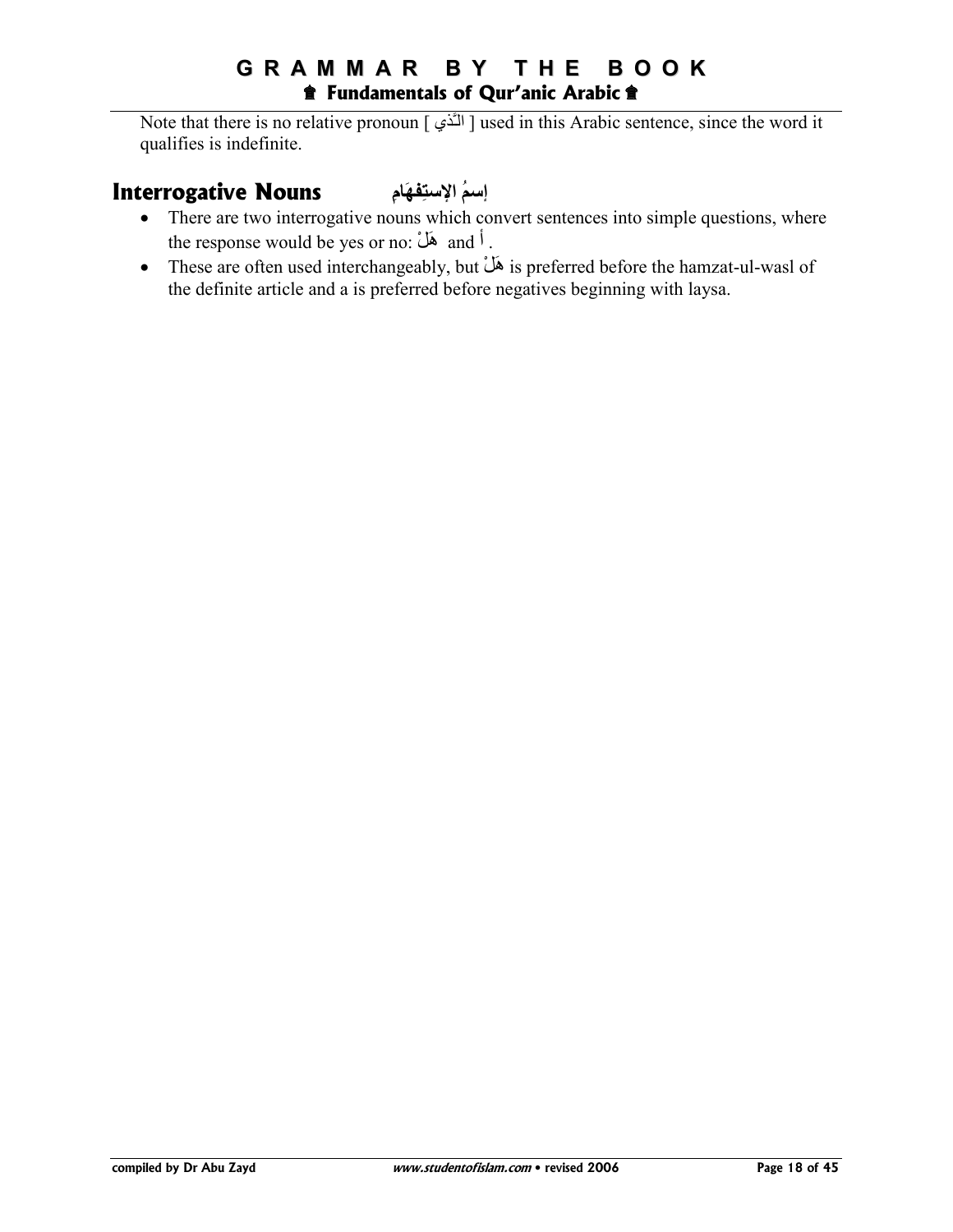## **UNIT 2: THE PARTICLE ُفْَQا**

Particles are articles of speech other than nouns and verbs.

### **Conjunctions** العَطْـفُ

- Conjunctions are basic particles that connect together words, phrases, clauses or sentences. They simply connect and join words, and do not alter them in their cases or in any other way. The words they connect may be nouns, verbs or other particles such as prepositions.
- The basic conjunctions in Arabic are as follows:

| ۅؘ           | And                | Simply "and," without any chronological order or sequence                                  |
|--------------|--------------------|--------------------------------------------------------------------------------------------|
| فَ           | And then           | Implies sequence (the second thing comes after the first) but<br>without any long interval |
| ثدٌ مَّ      | And then           | Implies sequence with a longer interval                                                    |
| أوْ          | <b>Or</b>          | Without any sense of choice or doubt                                                       |
| أمٌ          | <b>Or</b>          | After an interrogative, or question                                                        |
| بَلْ         | <b>But</b>         | "But"                                                                                      |
| للكن         | <b>But</b>         | "But"                                                                                      |
| $\mathsf{Y}$ | <b>Not</b>         | Simple negative particle                                                                   |
|              | Even,<br>Including |                                                                                            |

• Conjunctions join nouns or verbs that are equivalent, and thus are always in the same case.

## **Prepositions** *ِ***ّفُرُوفُ جَرِّ**

- Prepositions are simple words that are used in conjunction with nouns to indicate certain specific meanings.
- Grammatically, they always cause their objects to take the genitive case.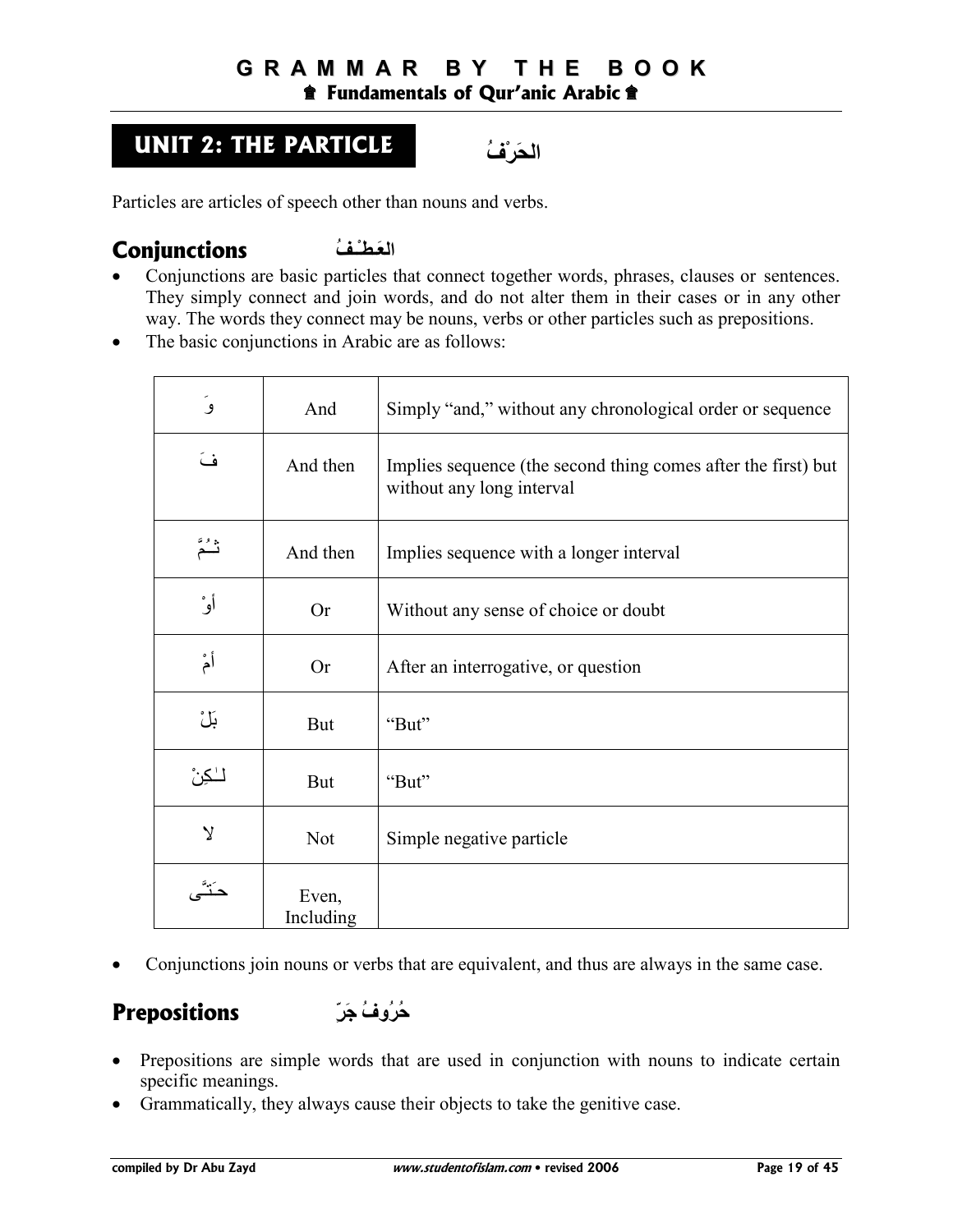## **GRAMMAR BY THE BOOK** *T* Fundamentals of Qur'anic Arabic  $\hat{\mathbf{r}}$

There are two types of prepositions: independent (which stand by themselves as separate words) and inseparable (which are attached to the nouns).

#### A. Independent Prepositions

- Independent or separate prepositions are distinct words that stand independently in front of their nouns.
- There are seven basic independent prepositions:

|            | <b>Meaning</b>            | <b>Qur'anic Examples</b>                                                                                                                                                          |
|------------|---------------------------|-----------------------------------------------------------------------------------------------------------------------------------------------------------------------------------|
| فِي        | "in, within"              | ﴿ ذَٰ إِلَٰ ٱلۡكِتَنِبُ لَا رَيۡبَ فِيهِ ﴾                                                                                                                                        |
|            |                           | This is the book, no doubt <i>in</i> it. [al-Baqarah 2]                                                                                                                           |
| مِنٌ       | "from, of"                | ﴿ خَلَقَ ٱلۡإِنسَـٰنَ مِنۡ عَلَقٍ﴾                                                                                                                                                |
|            |                           | He created the human being from a clot. [al-Alaq 2]                                                                                                                               |
|            |                           | ﴿ ٱلرَّجَالُ قَوَّامُورَ} عَلَى ٱلنِّسَآءِ بِمَا فَضَّلَ ٱللَّهُ بَعۡضَهُمۡ                                                                                                       |
| عَلَىَ     | "on, above, on<br>top of" | عَلَىٰ بَعۡضِ وَبِمَآ أَنفَقُوا۟ مِنۡ أَمۡوَٰ لِهِمۡ ﴾                                                                                                                            |
|            |                           | Men are the protectors and maintainers <i>over</i> women<br>because Allah has made the one excel over the other, and<br>because they spend out of their possessions. [al-Nisa 34] |
| إلى        | " $t_0$ "                 | ﴿ إِنَّ إِلَىٰ رَبِّكَ ٱلرُّ جَعَىٰٓ ﴾                                                                                                                                            |
|            |                           | Surely to your Lord is the return. [al-Alaq 8]                                                                                                                                    |
| عَنْ       | "about,                   | ﴿ فَوَيْلٌ لِّلْمُصَلِّينَ ۞ ٱلَّذِينَ هُمْ عَنِ صَلَاتِهِمْ سَاهُونَ ﴾                                                                                                           |
|            | concerning,<br>away from" | Woe, then, to those who pray, but are heedless about their<br>prayers. [al-Maun 4-5]                                                                                              |
|            | "until"                   | ﴿ سَلَـٰهُ هِيَ حَتَّىٰ مَطْلَعِ ٱلْفَجْرِ ﴾                                                                                                                                      |
|            |                           | It [the Night of Power] is peace until the rising of dawn. [al-<br>Qadr 5]                                                                                                        |
| مُنْــُـٰذ | "ever since"              |                                                                                                                                                                                   |

• The first of these prepositions ( فِي ) is in fact the most common word in the Arabic language, followed by the second ( $\omega$ ).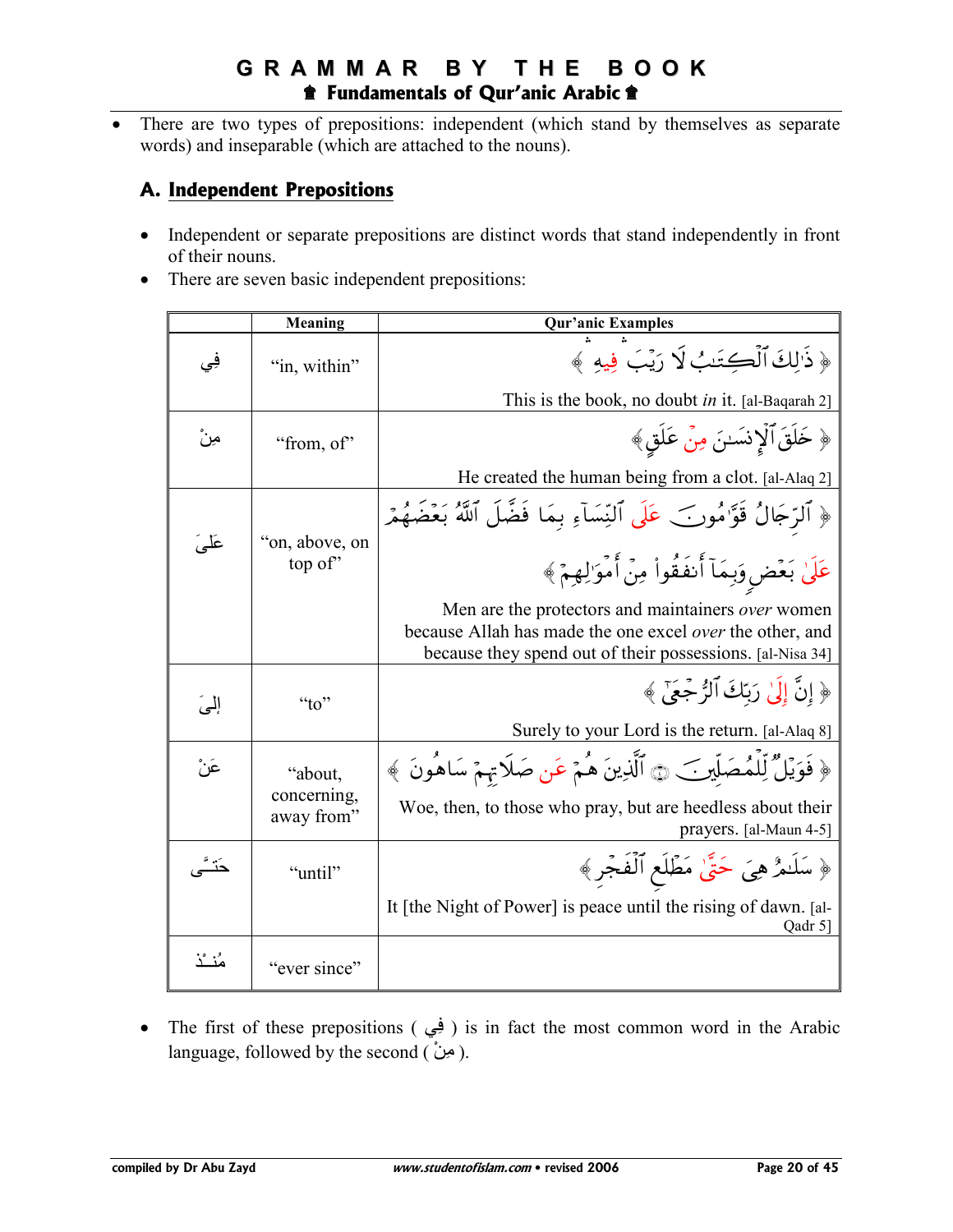• When the preposition [ ْzِK ] is followed by a definite noun, which begins with the prefix *al-* ( $\perp$ ), the *nun* of the preposition carries the vowel *fatha* as a linking vowel in order to avoid the joining of two sukoons.

o ْzِK + ِ3[ـMَ%(ا = ِ3]ـMَ%(ا َzِK

- The preposition مِنْ can be combined with the word  $\sim$  ("who") to form a single word ِمِعَنْ, indicating the general meaning "from whom."
	- o  $\hat{X}$  مِمَّنِ الْكِتَـَابُ  $\rightarrow$  "From whom is the book?" or "Who is the book from?"
	- o [Fussilat 33]
- rhe preposition  $\overline{\mathbf{v}}$  can also be combined with the interrogative particle  $\overline{\mathbf{v}}$ ) ("where") to indicate the general meaning "from where."
	- $_{\circ}$  ° مِنْ أَينَ أَنتَ  $_{\circ}$  \* "From where are you?" or more properly, "Where are you from?"
- The ending *ya* of the prepositions َ5َx and َ(إ is called *alif maksoorah* and is pronounced as an alif when the preposition stands by itself, but when the prepositions are combined with the attached pronouns, the *alif maqsoorah* is converted to a full *ya.* For example:

| عَلَىٰ ٥              |  | $\rightarrow$ | عَلَـَيْهِ |
|-----------------------|--|---------------|------------|
| $\circ$ عَلَى $\circ$ |  | $\rightarrow$ | عَلْىَنْكَ |
| + إِلَــَى 0          |  | $\rightarrow$ | إلىيه      |

• The prepositions مَنْ and مَنْ are used in conjunction with the adjectives " close" and "far" respectively in the following way, and not interchangeably:

> ِ3َ9َرZَ4(ا َzِK ٌµ]-َـs ُZِـ%mَ4(ا" The masjid is close *to* the school." ِ3َـj]ِZَ\(ا ِzَx ٌZiِ<َ ُ 3َ9َرZَ4(ا" The school is far *from* the park."

## **B. Inseparable Prepositions**

- Inseparable prepositions consist of single letters and are always attached to their nouns in writing.
- The first three of these are called the Oath Prepositions (حُرُوفُ الْمَقْسَمَرِ), and are used to swear by persons or things:

|                | Example: | وَاللهِ |
|----------------|----------|---------|
| 2.<br>ب        | Example: | بياللهِ |
| 3 <sub>1</sub> | Example: | تنالله  |

• In some cultures it is common to swear by Allah using all three prepositions:

بْـِاللهِ وَاللهِ نَـَاللهِ !

• The other three are as follows:

|    | ل 4. | "to, for" |
|----|------|-----------|
|    | ب .ر | "with"    |
| 6. | ائی  | "like"    |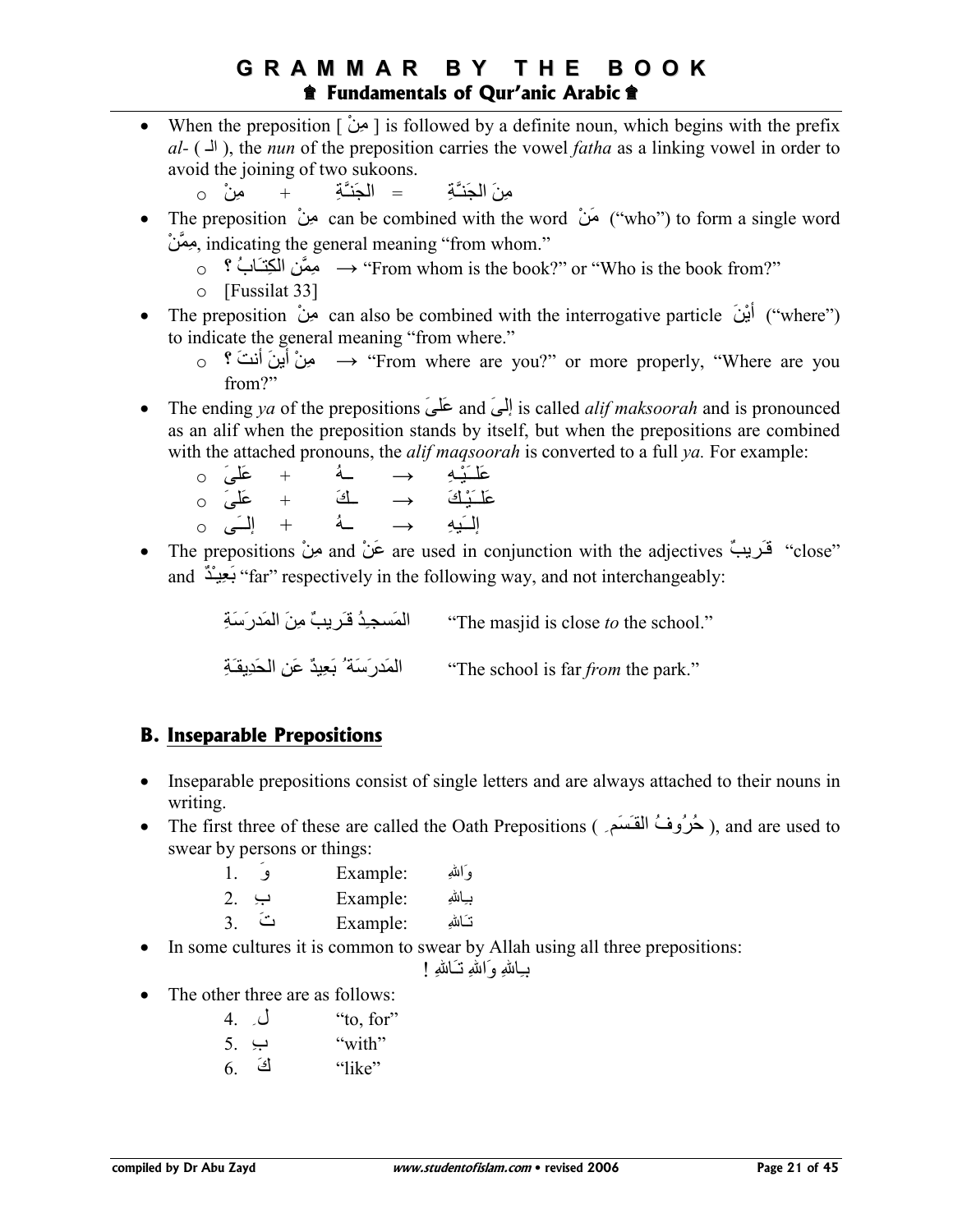#### **BOOK** GRAMMAR BY THE *f* Fundamentals of Qur'anic Arabic  $\hat{\mathbf{r}}$

The prepositions  $\overline{a}$  is used with the verb  $\overline{a}$  ("to say") to indicate to whom the speech  $\bullet$ is directed. And whenever it is used with an attached pronoun, it becomes  $\hat{U}$  with a fatha. For example:

﴿ إِذْ قَالَ لَهُۥ رَبُّهُۥٓ أَسۡلمۡ ۖ قَالَ أَسۡلَمۡتُ لِرَبِّ ٱلۡعَلَمِينَ﴾

When his Lord said to him, "Submit!" He said, "I have submitted to the Lord of the Worlds. [al-Bagarah 131]

This preposition is also used with the meanings "in order to" or "for the purpose of," as in  $\bullet$ the following important verse:

He is the one who has sent His Messenger with the guidance and the religion of truth in order to make it dominant over all other religions, however the idolaters dislike that. [al-Saff 9]

• It is also used for the sense of "belonging to," as in the oft repeated verse:

To Allah belongs whatever is in the heavens and the earth. [al-Baqarah 284]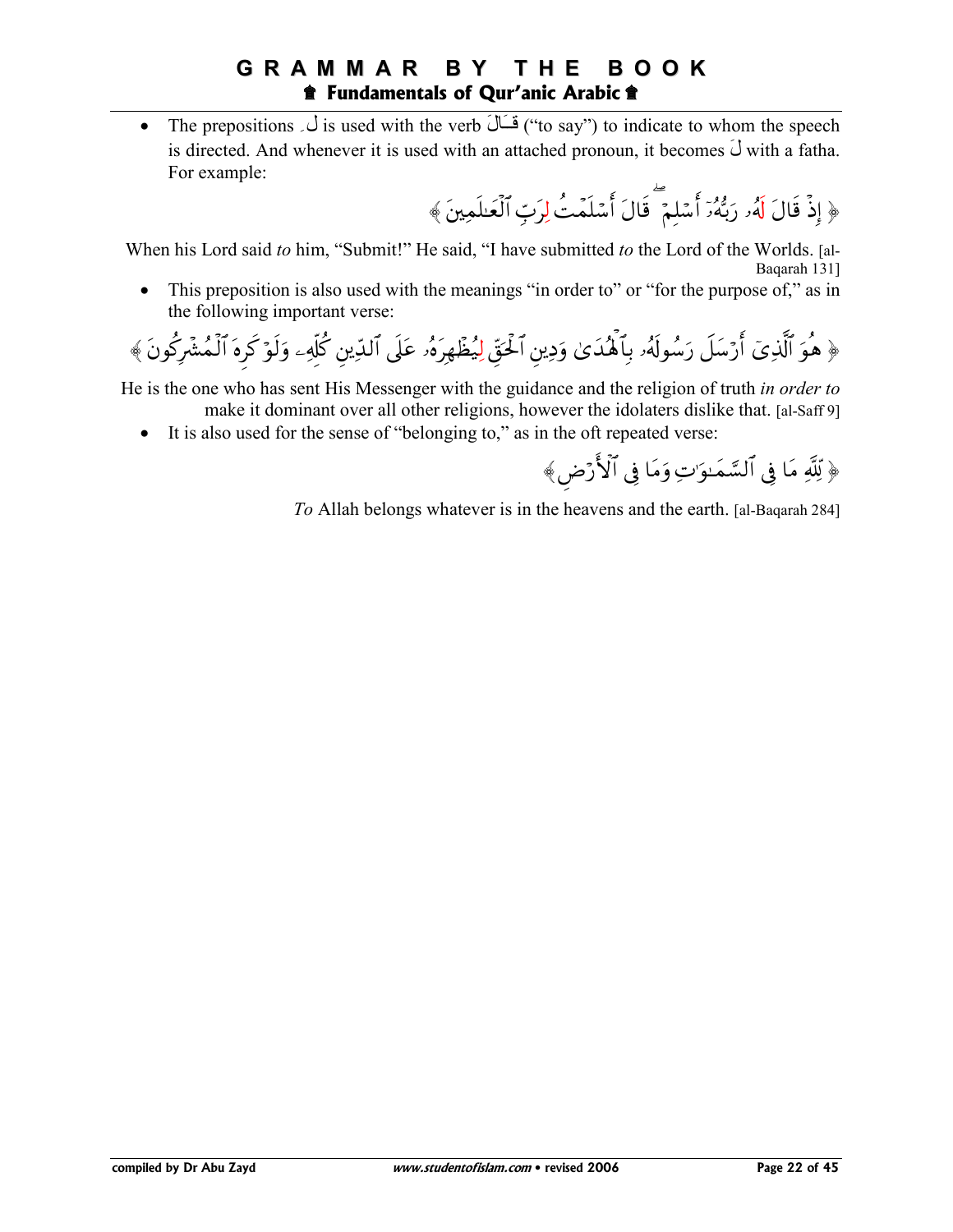## **UNIT 3: THE VERB ـُ [ْ
ِ)ا**

- Verbs are words that denote action or states. They form the substance of any language, and must be understood and mastered in order to understand and work with that language in any meaningful way.
- In Arabic, all verbs are based on root forms, and most verbs are based on a root of three letters. They are termed tri-literal ( شُلائِی ) verbs. Others are based on a four letter root ( ر رُبَاعِي) .
- The trilateral root form of verbs is based on the verb  $\stackrel{\sim}{\longrightarrow}$ , which literally is the verb "to do." This is the basic model verb used in nearly all Arabic texts, both traditional and contemporary.
- All verbs are conjugated according to the corresponding pronouns representing their subjects.

## **Perfect (Past) Tense ^ِ-َا ُ
[ِ)ا**

• The conjugation of the verb "to do" ( $\acute{a}$ ) is as follows in the past tense:

|          |           | <b>First Person</b> |        | <b>Second Person</b> |        | <b>Third Person</b> |       |
|----------|-----------|---------------------|--------|----------------------|--------|---------------------|-------|
| Singular | Masculine |                     |        |                      |        |                     |       |
|          |           | فَعَلْنُتُ          | أنسا   | فَعَلْتَ             | أنتَ   | فَعَلَ              | ۿؙۅؘ  |
|          | Feminine  |                     |        |                      |        |                     |       |
|          |           |                     |        | فَعَلْتُ             | أنت    | فَعَلَتْ            | هِيَ  |
| Dual     | Masculine |                     |        |                      |        |                     |       |
|          |           | فَعَلْنُا           | نـَحنُ | فكلتئما              | أنتثما | فَعَلا              | ۿؘڡؘٵ |
|          | Feminine  |                     |        |                      |        |                     |       |
|          |           |                     |        | فكلتئما              | أنتثما | فكعلكتا             | ۿؘڡؘڶ |
| Plural   | Masculine |                     |        |                      |        |                     |       |
|          |           |                     |        | فَعَلْنُمْ           | أنتث   | فَعَلْوا            | ۿؙم   |
|          | Feminine  |                     |        |                      |        |                     |       |
|          |           |                     |        | فَعَلْنْتُنُ         | أنثث   | فَعَلْرْ            | ۿؙڽۜ  |

• The past tense is negated with the particle  $\overrightarrow{b}$  by placing it before the verb.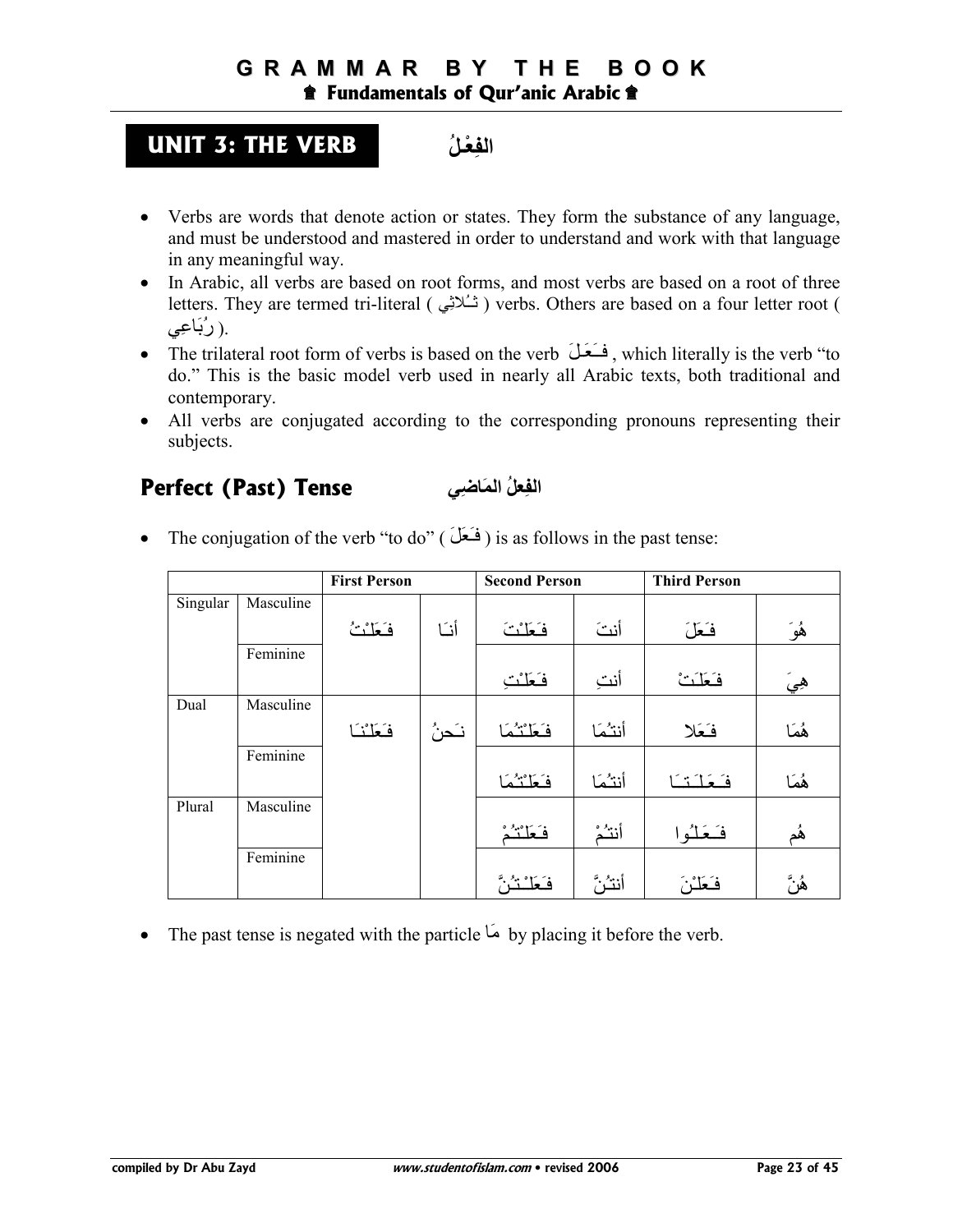## **ا)ِ
[ُ اَ1ُرِعُ Tense) Present (Imperfect**

- **First Person Second Person Third Person** Masculine هُوَ | يَفْعَلُ | أنتَ | تَـفْعَلُ Singular Feminine أنَا أفْحَلُ هِيَ | تَـَفْعَلُ | أنتِ | تَـفْعَلِيْنَ Masculine هُمَا | يَفَعَلان | أنتُمَا | تَـفْعَلان Dual Feminine هُمَا | تَـَفْـعَلان | أنتُـمَا | تَـفْـعَلان Masculine هُم | يَفْـعَلْـُونَ | أنتَـُمْ | تَـفْـعَلْـُونَ Plural Feminine نَحنُ | نَفْعَلُ هُنَّ | بَفْعَلْنَ | أنثُنَّ | تَغْعَلْنَ
- The conjugation of the same verb in the present tense is as follows:

- This is the basic pattern that applies to all verbs in Arabic. For other verbs, just substitute the three letters of the verb in place of  $\lceil \bigcup_{i=1}^{\infty}$  and follow this same pattern of conjugation.
- Note that the vowel on the third letter in the present tense is not always fatha (as in our example: غَسَلَ ، يَغْسِلُ ), but could be kasrah (for example, in the verb ) ، وَ خَسَلَ ) or dhamma (as in the verb أَحْصَلُ), depending on the word. You must consult a dictionary to determine that particular vowel. In the Hans-Wehr dictionary, for instance, the vowel is indicated by a single letter following the verb and before the text of the meaning.
- This tense is used primarily for the present tense but can also be used for the future.

| $\rightarrow$ <i>Homework</i> : Conjugate the following 10 verbs in the past and present tenses: |                                                                       |  |  |  |  |
|--------------------------------------------------------------------------------------------------|-----------------------------------------------------------------------|--|--|--|--|
|                                                                                                  | عَبَدَ دَرَسَ خَلَقَ نَصَرَ كَفَرَ عَلِمَ قَرَأَ قَتَلَ فَتَحَ كَتَبَ |  |  |  |  |

## **Future Tense**

- The future tense can be indicated by using the imperfect, or present tense, form of the verb without any modifications. In this case, only the context of the verb will indicate whether the present or future tense is intended.
- More commonly, however, the future tense is made by simply adding the prefix  $(\omega)$  or the independent word  $\omega$ i to the present tense form of the verb.
	- o "He does" ُ;َ<َ] → "He will do" ُ;َ<َiـَ9 or ُ;َ<َ] َفWَ9
	- o "She does"  $\rightarrow$  "He will do" سَتَفَعَلُ "or or "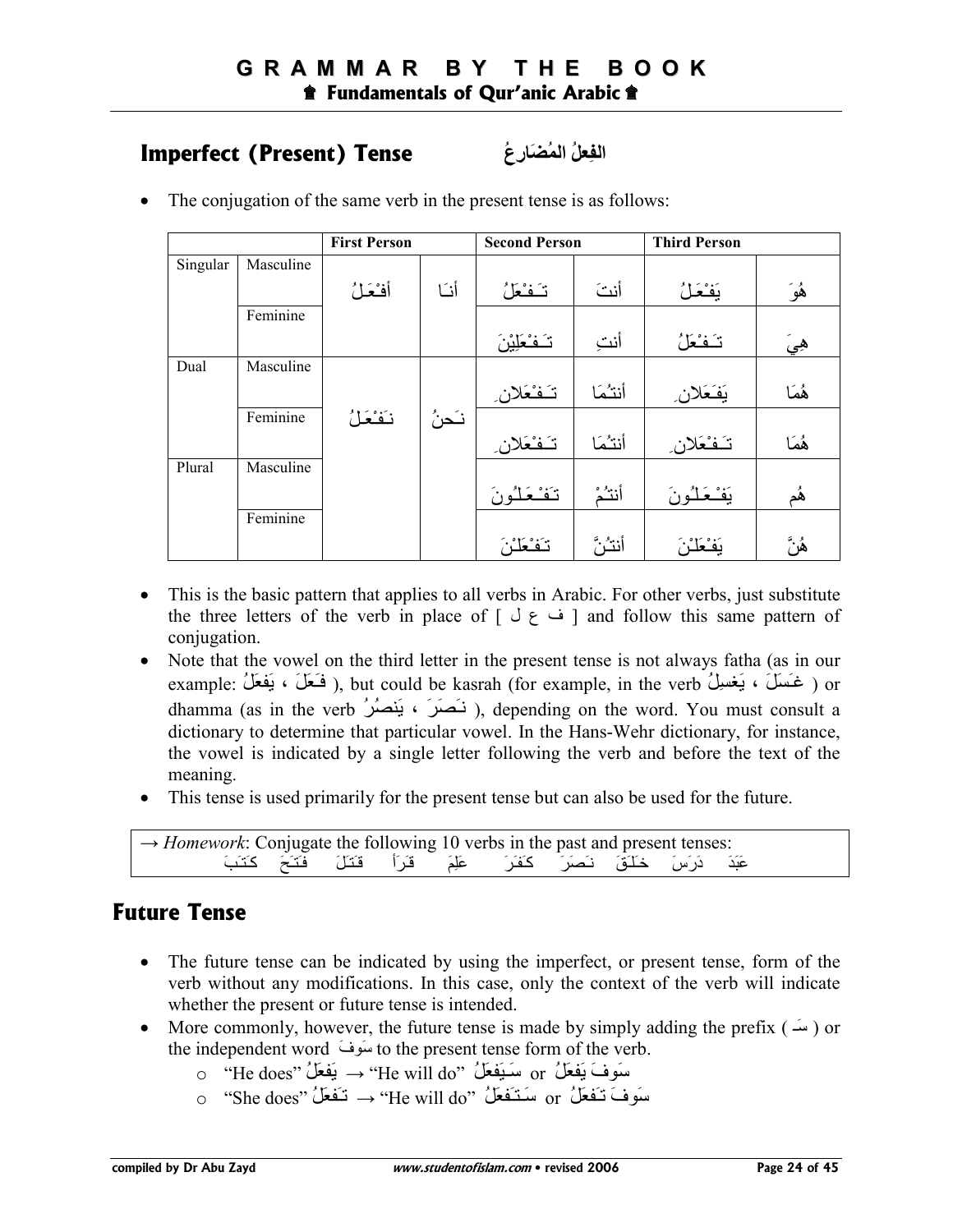## **اُ\*ـَ ُ ا)ِ
\*+,ِ ُ Sentence Verbal The**

- From verbs, you can begin to make simple sentences. In Arabic, verbs typically begin sentences and precede their subjects. These are called verbal sentences.
- By definition, a verbal sentence is one which begins with a verb and is built upon a verb ( فَسَعِلٌ ) and its subject or doer ( فِعْلٌ ).
- For example, consider this basic sentence which contains only the verb and its subject: o "Allah created."  $\rightarrow$  هَـلَـقَ اللهُ  $\rightarrow$
- Obviously, the above sentence, though grammatically correct, is incomplete because the natural object of the verb is missing. The complete sentence would include the verb, its subject and its object (for those verbs that have objects). Note that the typical word order in an Arabic verbal sentence is verb-subject-object, but this can sometimes vary for reasons of emphasis. Also remember that the subjects of verbs are always in the nominative case (indicated by *dhamma*) while their objects are in the accusative case (indicated by *fatha*).

﴿ وَقُتُلْ دَاوُرُدُ جَالُوتَ ﴾

And David killed Goliath. [al-Baqarah 251]

o In this verse, you have the following order: verb-subject-object. This order is not fixed but can be variable for reasons of emphasis. Therefore, the only way to distinguish the subject from the object is by its case ending. Thus a simple change of vowels at the ends of the last two words can potentially alter the meaning of the sentence in a significant way (for instance, by making the sentence to mean "And Goliath killed David."). In some cases in the Qur'an, the consequences would be blasphemous meanings. It is therefore imperative to learn Arabic grammar in order to be able to recite the Qur'an correctly and recognize these types of gross mistakes, which unfortunately are sometimes common among non-Arab reciters of the Qur'an.

﴿ خَلْقَ اللَّهَ السَّمَـٰوَ'تِ وَالأَرْضَ بِالْحَقُ﴾

Allah created the heavens and the earth with truth. [Ankabut 44]

- o In the above verse, there are two objects (the heavens and the earth) which are joined by the conjunction َو . Note also that the sentence ends with a simple prepositional phrase involving the preposition  $\leftrightarrow$  followed by the definite noun الْحَقُّ), which is in the genitive case due to its being the object of a preposition.
- When the verb begins a sentence, it is always in the singular form, even if the subject is plural. However, the verbs must agree with their subjects in gender.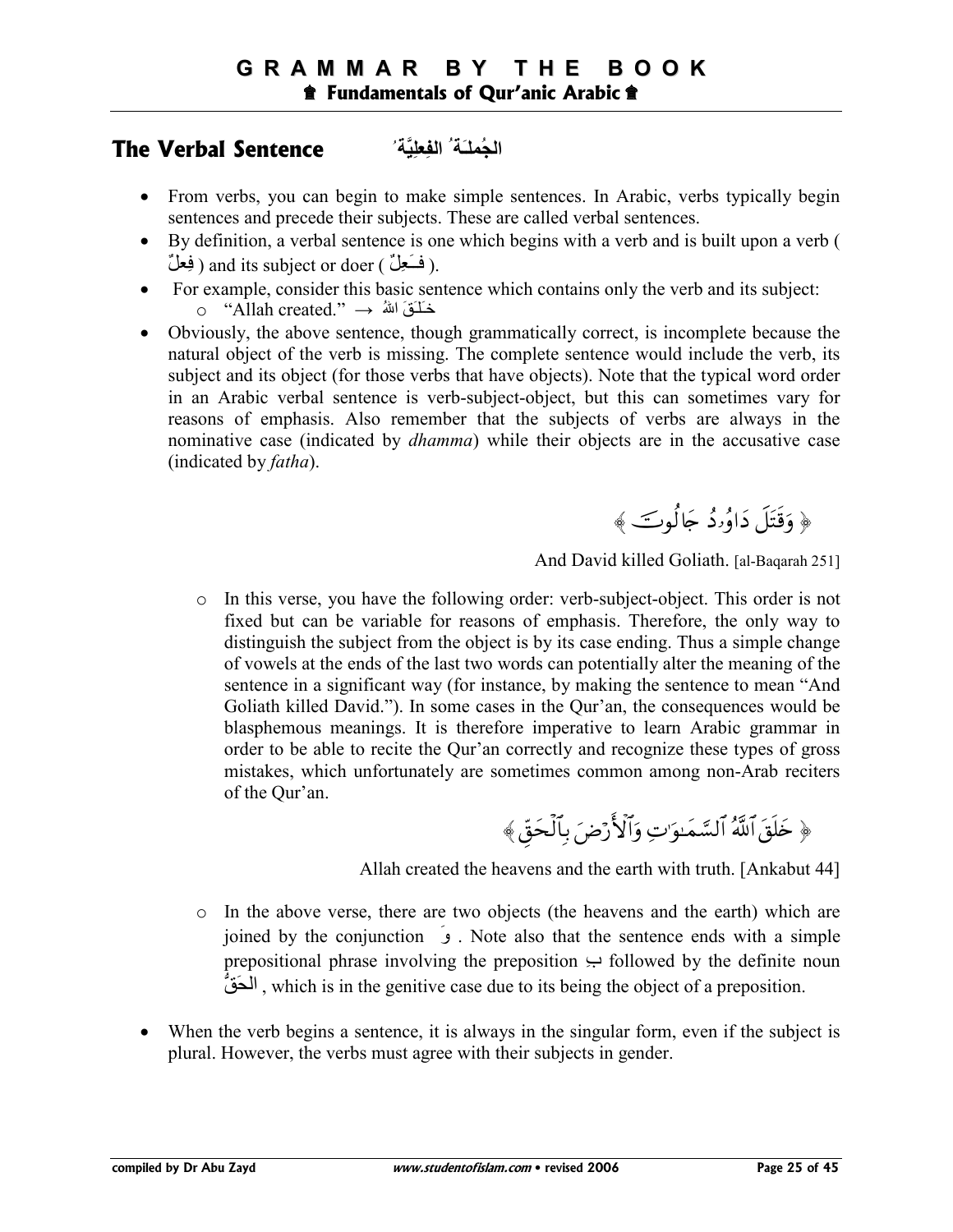o For instance, Allah states in al-Hujurat 14: "The Bedouin *Arabs* say 'We believe.'"

﴿ قَالَتِ الْأَعْرَابُ ءَامَنَّا ﴾

- Sometimes the subject is placed before the verb to emphasize it. In that case, the verb must agree with the subject in both number and gender. That is, if the subject is plural, the verb must also be in the plural form.
- If the subject is not mentioned (i.e. it is contained within the verb) or it is a pronoun, then the verb must be used with the appropriate number, whether singular, dual or plural.

## **The Verbal Noun ـُرَI َْا**

- Each verb has a corresponding noun that is derived from it and denotes "the process*"* or "act*"* of doing or performing the action of the verb. For instance, the verbal noun of the verb "to read" would be "reading" or the "act of reading," and for the verb "to open," it would be "opening."
- In Arabic, the verbal noun is closely related to its verb, and its exact form can be determined by consulting a dictionary. Remember that the verbal noun is a noun and not a verb.
	- o For instance, the verbal noun of our standard verb فِعْلٌ it o do") is بِيَّفْتُ ("the act of") doing")**.**
	- o Other examples follow:
		- َ;َــVَــs "to kill" → ٌ;ْـVَــs "murder"
		- َ8ِ5َx "to know" → ٌ85ِx "knowledge"
		- "disbelief" كُـُفرٌ → "to disbelieve" → كَـفَـرَ →

## **The Command ِ bا ُ
[ِ**

- The imperative, or command, form of the verb is derived from the present tense form of the verb in the following way:
	- o Replace the first letter (always ـ) with *hamzah al-wasl* ( هَمْزَة<sup>\*</sup> الْوَصْلْه ), which is the same alif that is in the *al-* prefix of definite nouns.
	- o Replace the final vowel with sukoon.

 $\left(\begin{matrix} \frac{1}{2} & \frac{1}{2} \\ \frac{1}{2} & \frac{1}{2} \end{matrix}\right)$ افْعَلْ  $\rightarrow$  فَعَلْ

- Remember that the *hamzah al-wasl* is not articulated in continuation but only when it begins a sentence. In that case, it is articulated in two ways, depending on the vowel on the middle letter:
	- 1. If the middle letter (in this case  $\zeta$ ) carries a fatha (  $\zeta$ ) or kasrah (  $\zeta$ ), then the beginning hamzah is articulated with a kasrah.

In our example, it is pronounced with kasrah: اِفْتَحَلْ *(if'al)*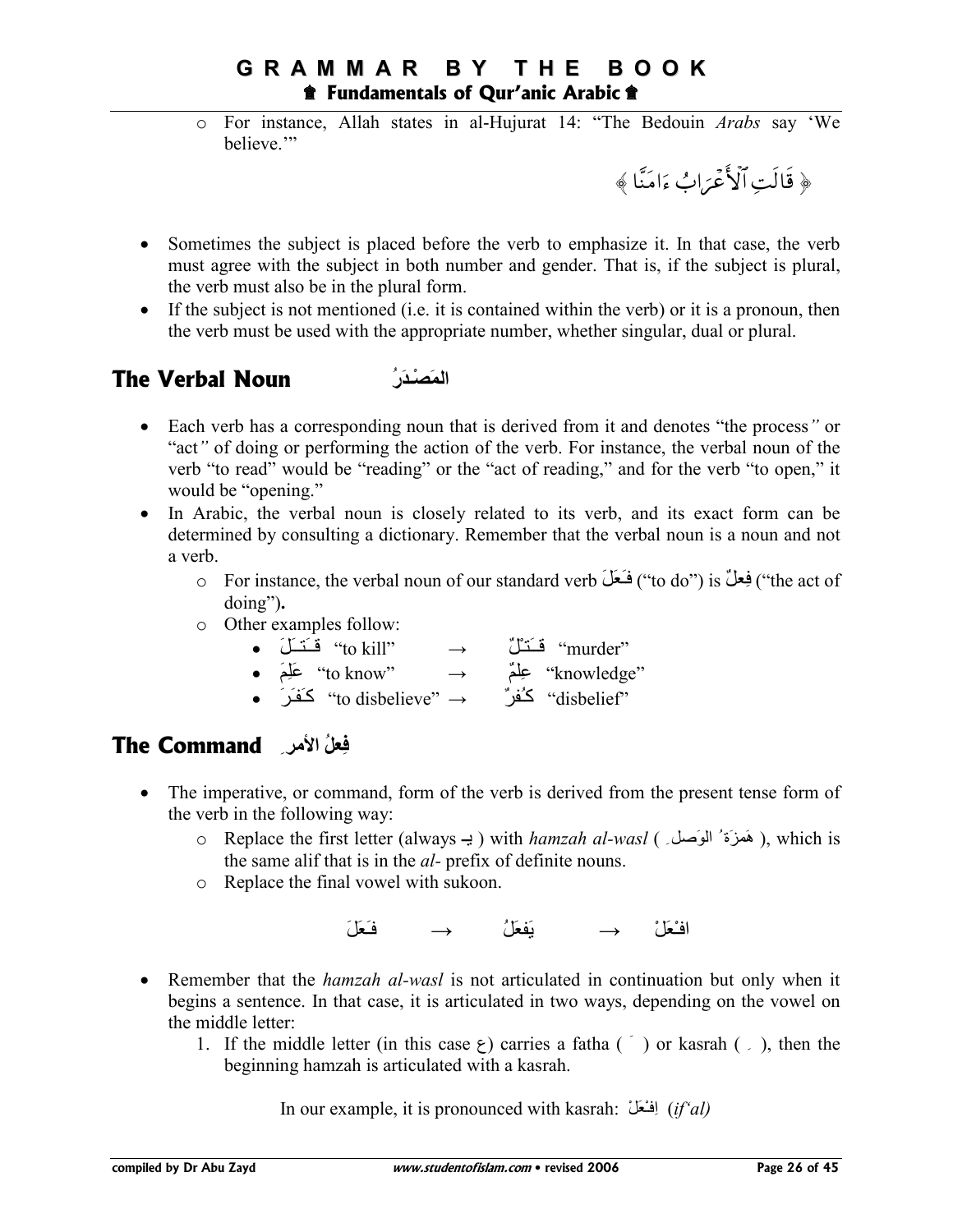2. If the middle letter has a dhamma ( ُ ) then the hamzah is pronounce with a dhamma.

For example:  $\rightarrow$   $\rightarrow$   $\rightarrow$   $\rightarrow$   $\rightarrow$   $\rightarrow$   $\rightarrow$  "Write!" (pronounced as *uktub*)

• The command form is declined according to the second person (since commands are always addressed to a person):

|            | <b>Second Person</b> |  |  |  |  |
|------------|----------------------|--|--|--|--|
| إفثعل      | أنثَ                 |  |  |  |  |
| إفْعَلِيْ  | أنتِ                 |  |  |  |  |
| إفسعكا     | أنثثما               |  |  |  |  |
| إفسعلا     | أنتثما               |  |  |  |  |
| إفشعَلْوْ  | أنتث                 |  |  |  |  |
| إفْعَلْزْ، | أنتثرَ               |  |  |  |  |

• In summary, when you learn any new verb, make it a habit of memorizing immediately the following four forms, in order: the past tense, present tense, command, and verbal noun. You can conjugate the forms according the patterns you have learned when you need to, but always have these four forms on the tip of your tongue. For example, consider the following verbs:

=ـَ>َ;َ – [َ>َ;ُ – ا=>َ;ْ - =ِ>;ٌ ٌµVَآـ - ْµُـVاآ - ُµُـVLَ] - َµَـVَآـ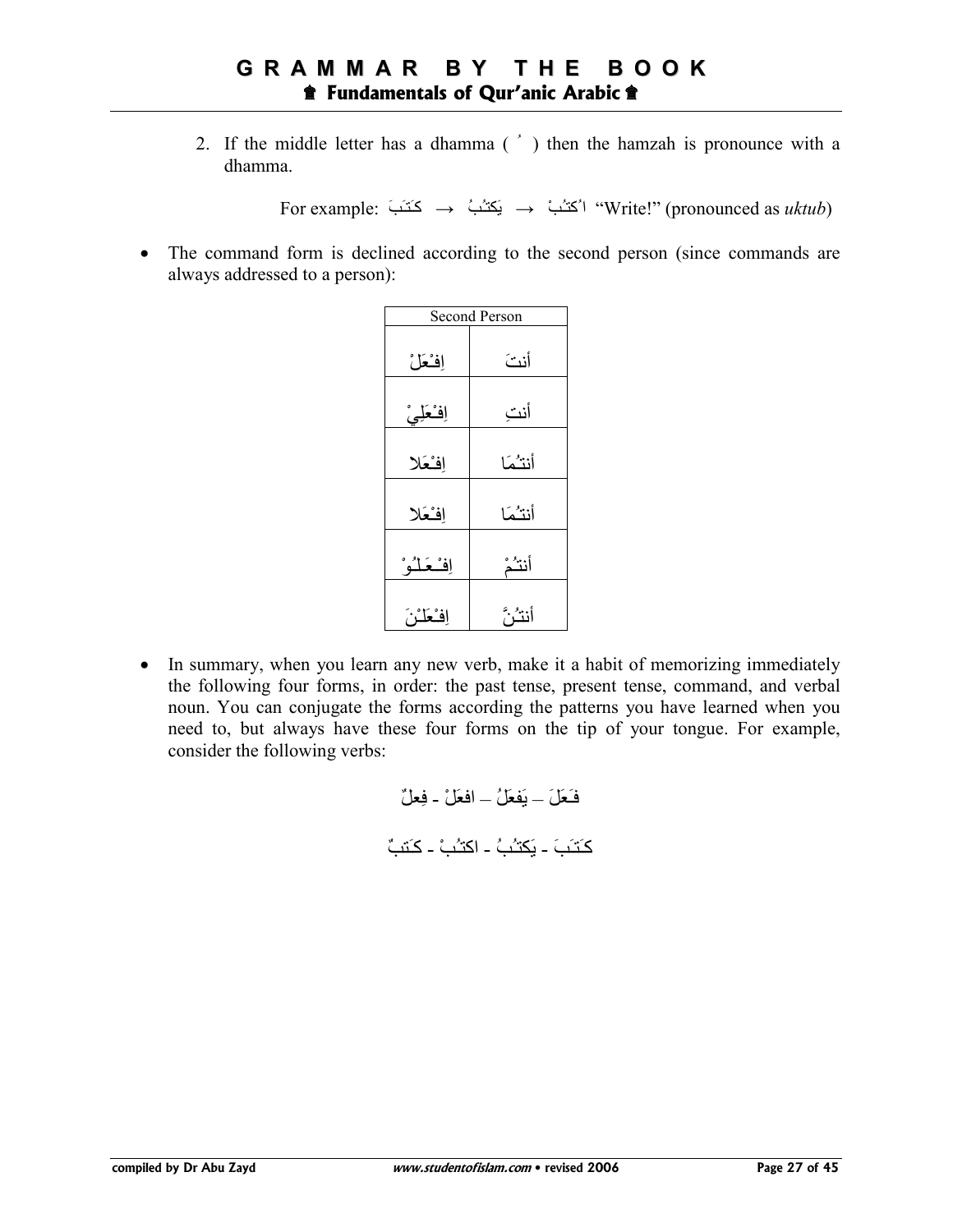### **G R A M M A R B Y T H E B O O K**  $\hat{\mathbf{r}}$  Fundamentals of Qur'anic Arabic  $\hat{\mathbf{r}}$

 $\rightarrow$  *Homework*: Learn the following 10 verbs by looking up their meanings, listing their four basic forms and conjugating their imperative forms (command) in the charts below:

| Meaning | Verbal<br>Noun | Command | Present | Past   |
|---------|----------------|---------|---------|--------|
|         |                |         |         | جَعَلَ |
|         |                |         |         |        |
|         |                |         |         |        |
|         |                |         |         |        |
|         |                |         |         |        |

| Meaning | Verbal<br>Noun | Command | Present | Past |
|---------|----------------|---------|---------|------|
|         |                |         |         | ملك  |
|         |                |         |         |      |
|         |                |         |         |      |
|         |                |         |         |      |
|         |                |         |         |      |

| Meaning | Verbal<br>Noun | Command | Present | Past   |  |
|---------|----------------|---------|---------|--------|--|
|         |                |         |         | شَهِدَ |  |
|         |                |         |         |        |  |
|         |                |         |         |        |  |
|         |                |         |         |        |  |
|         |                |         |         |        |  |

| Meaning | Verbal<br>Noun | Command | Present | Past   |
|---------|----------------|---------|---------|--------|
|         |                |         |         | صَبَرَ |
|         |                |         |         |        |
|         |                |         |         |        |
|         |                |         |         |        |
|         |                |         |         |        |

| Meaning | Verbal<br>Noun | Command | Present | Past   |
|---------|----------------|---------|---------|--------|
|         |                |         |         | حَمِدَ |
|         |                |         |         |        |
|         |                |         |         |        |
|         |                |         |         |        |
|         |                |         |         |        |

| Meaning | Verbal<br>Noun | Command | Present | Past   |
|---------|----------------|---------|---------|--------|
|         |                |         |         | غَسَلَ |
|         |                |         |         |        |
|         |                |         |         |        |
|         |                |         |         |        |
|         |                |         |         |        |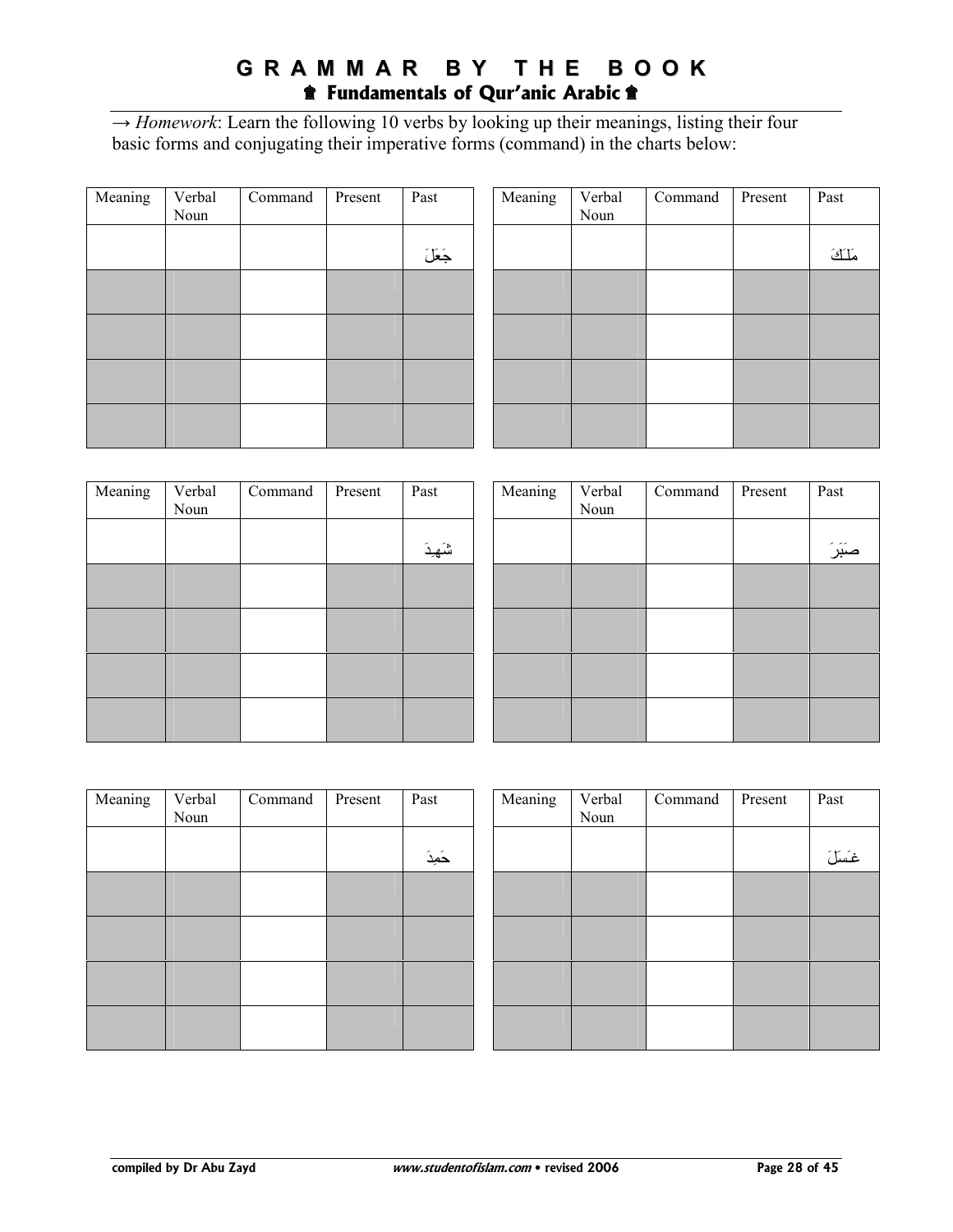| Meaning | Verbal<br>Noun | Command | Present | Past   |
|---------|----------------|---------|---------|--------|
|         |                |         |         | غَفَرَ |
|         |                |         |         |        |
|         |                |         |         |        |
|         |                |         |         |        |
|         |                |         |         |        |

| Meaning | Verbal<br>Noun | Command | Present | Past |
|---------|----------------|---------|---------|------|
|         |                |         |         | نزلَ |
|         |                |         |         |      |
|         |                |         |         |      |
|         |                |         |         |      |
|         |                |         |         |      |

| Meaning | Verbal<br>Noun | Command | Present | Past  |
|---------|----------------|---------|---------|-------|
|         |                |         |         | دَفِظ |
|         |                |         |         |       |
|         |                |         |         |       |
|         |                |         |         |       |
|         |                |         |         |       |

| Meaning | Verbal<br>Noun | Command | Present | Past   |
|---------|----------------|---------|---------|--------|
|         |                |         |         | جَلَسَ |
|         |                |         |         |        |
|         |                |         |         |        |
|         |                |         |         |        |
|         |                |         |         |        |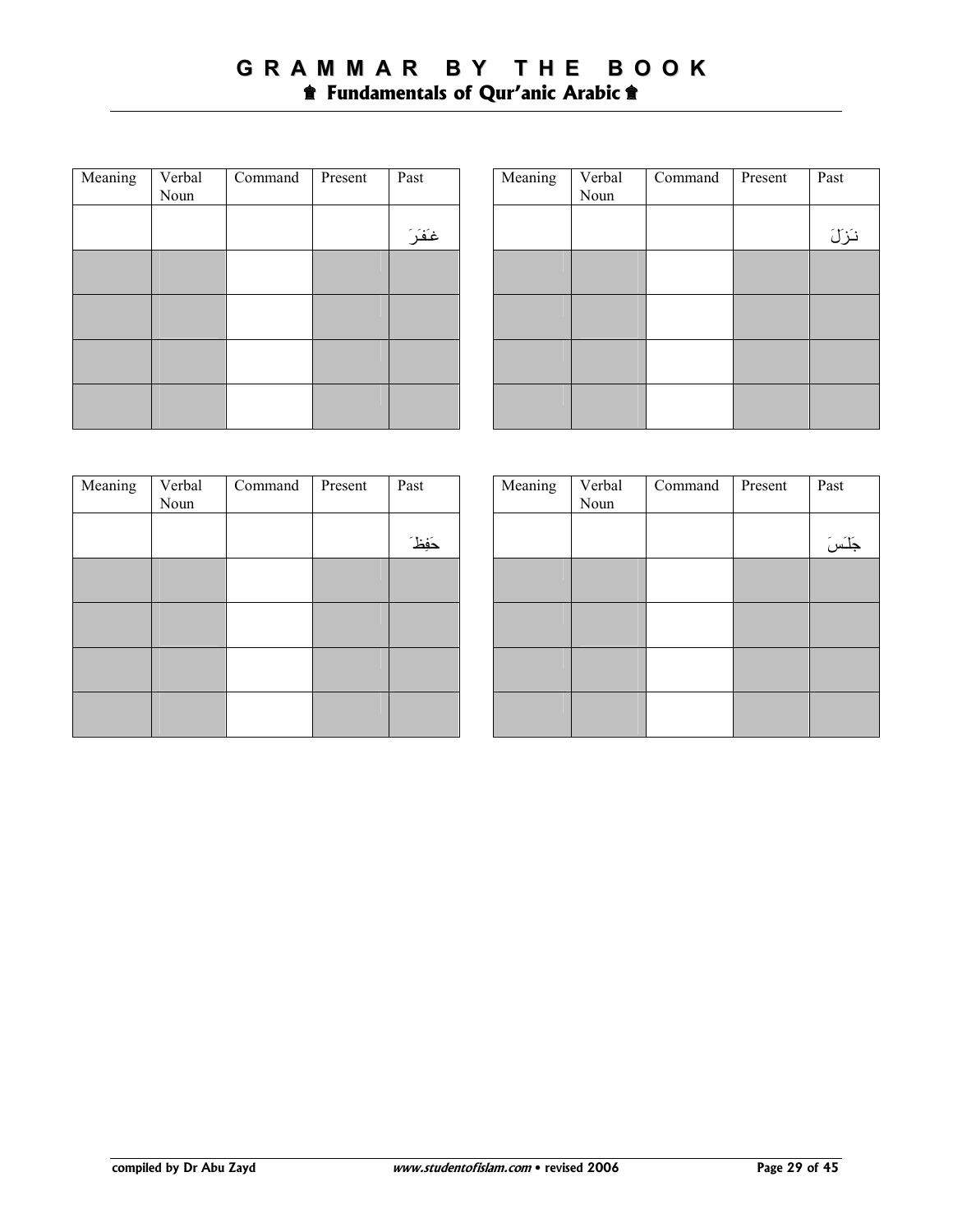## **The Passive Voice**

- The passive voice of a verb is distinguished from the active by the fact that its subject is unknown ( مَجْهُولٌ). In other words, the active voice is the normal form of the verb which inherently involves a specific subject, as in "*He opened* the door." In this example, the pronoun "he" is the subject of the verb "opened." The passive voice, on the other hand, involves a verb being used with an unknown, or unspecified, subject, as in the sentence: "The door *was opened*." Note that in passive sentences, the grammatical subject of the sentence itself is actually the real object of the verb, while the real subject of the verb (also known as the "doer") is unknown. So in the above example ("the door was opened"), the "door" is the grammatical subject of the passive sentence, but in relation to the verb, it is the object of the verb. The real subject of the verb (who is doing the opening) is not specified.
- The passive voice is formed by simply changing the vowels of the normal, active verbs in the following two ways:
	- 1. For the past tense forms, change the vowel of the first letter to a dhamma ( ُ ) and the vowel of the second to a kasrah ( ِ ).
		- For example, the word  $\epsilon$ َـنَـٰحَـٰ ("he opened") would become  $\epsilon$ بَـنَـٰحَـٰ ("it was opened.").
	- 2. For the present tense forms, change the vowel of the first letter to a dhamma ( ُ ) and the vowel of the third letter to a fatha  $(\tilde{\ })$ .
		- For example, the word ُºَـVـْـَ") [it opens") would become ُºَـVـْـُ") [it is opened.").
- Here are some more illustrations of this:

| Past Tense                                       | Passive | Present                                 | Passive         |
|--------------------------------------------------|---------|-----------------------------------------|-----------------|
| $\stackrel{\sim}{\longrightarrow}$ $\rightarrow$ | ڲؙڣۣۯ   | → یَکفُرُ                               | يُكفَرُ         |
| رُفِعَ     →     رَفَعَ                          |         | یُرفَعُ                    يَرفَعُ      |                 |
| قشُرْنَ $\rightarrow$ قَسَسْ                     |         | يُقتَنَلُ                     يَقتَنُلُ |                 |
| $\stackrel{\sim}{\longrightarrow}$ صَعِدَ        |         | يُصنْعَدُ                  يَصنْعُدُ    |                 |
| دُسُّ <i>ير</i> َ → حَشَرَ                       |         | → يَحْشُرُ                              | <b>يُحْشَرُ</b> |

These changes are consistent in all the conjugated forms of the verb. So the conjugation would look like this: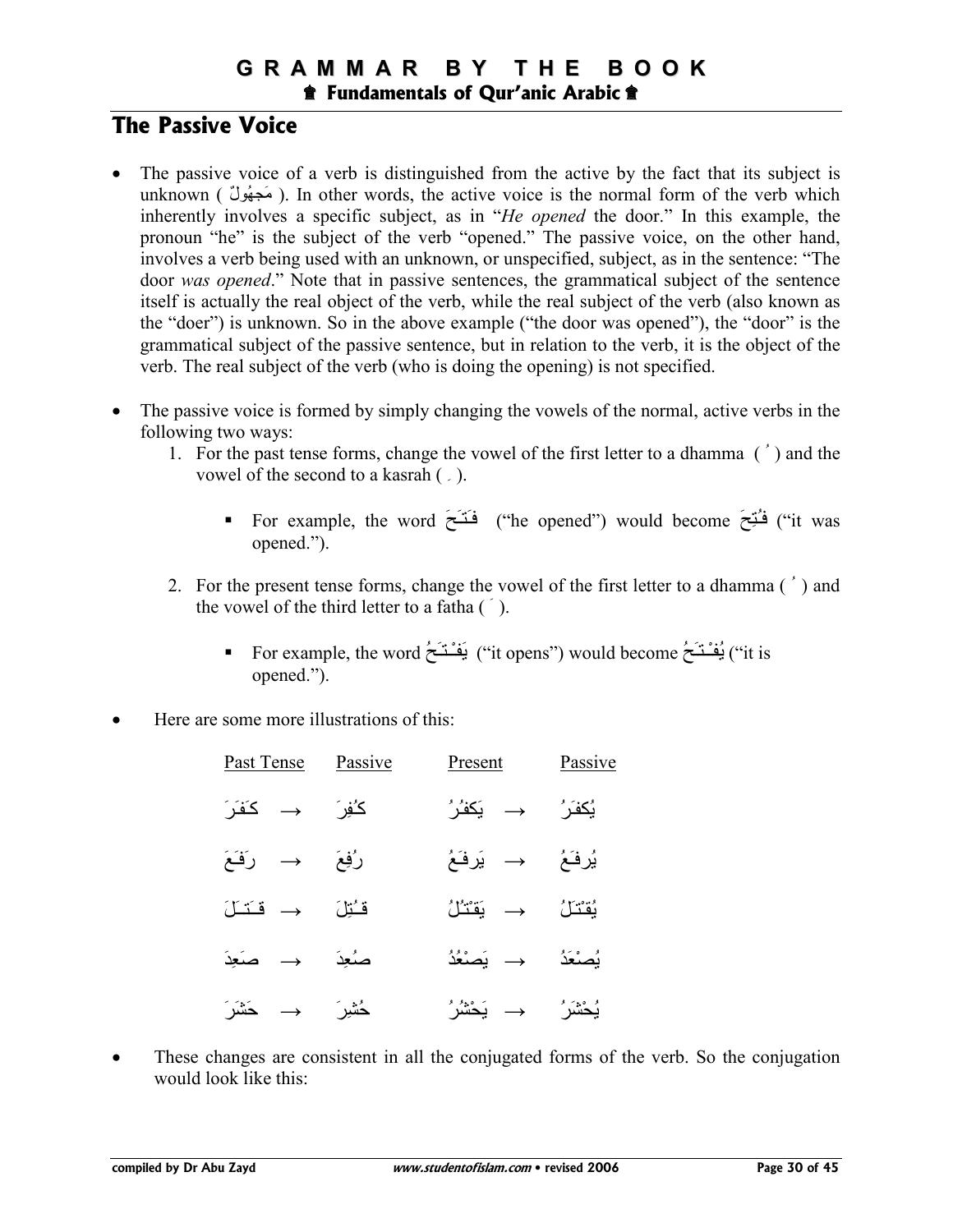|          | <b>First Person</b> |            |          | Second Person | Third Person  |           |          |
|----------|---------------------|------------|----------|---------------|---------------|-----------|----------|
|          | <b>PAST TENSE</b>   | Passive    | Active   | Passive       | Active        | Passive   | Active   |
| Singular | Masculine           |            |          |               |               |           |          |
|          |                     | فُعِلْنُتُ | فَعَلْنُ | فُعِلْنَ      | فكلث          | فُعِلَ    | فَعَلَ   |
|          | Feminine            |            |          |               |               |           |          |
|          |                     |            |          | فُعِلْنَ      | فَعَلْنَبَ    | فنعلت     | فَعَلَتْ |
| Dual     | Masculine           |            |          |               |               |           |          |
|          |                     |            |          | فُعِلْتُمَا   | فكلتئما       | فُعِلا    | فكعكا    |
|          | Feminine            | فنعلننا    | فكلننا   |               |               |           |          |
|          |                     |            |          | فكطنئما       | فكلتئما       | فعلتنا    | فكلتا    |
| Plural   | Masculine           |            |          |               |               |           |          |
|          |                     |            |          | فُعِلْتُمْ    | فكلتئ         | فسعلنوا   | فَحَلُوا |
|          | Feminine            |            |          |               |               |           |          |
|          |                     |            |          |               | فَعَلْنُنُنَّ | فُعِلْزُ، | فَعَلْنُ |

## **G R A M M A R B Y T H E B O O K**  $\hat{\mathbf{r}}$  Fundamentals of Qur'anic Arabic  $\hat{\mathbf{r}}$

|          |                      |         | First Person |             | <b>Second Person</b> | Third Person |               |
|----------|----------------------|---------|--------------|-------------|----------------------|--------------|---------------|
|          | <b>PRESENT TENSE</b> | Passive | Active       | Passive     | Active               | Passive      | Active        |
| Singular | Masculine            |         |              |             |                      |              |               |
|          |                      | أنفخل   | أفثعَلُ      | تشفنعل      | تفعل                 | يُفْعَلُ     | بَفْعَلُ      |
|          | Feminine             |         |              |             |                      |              |               |
|          |                      |         |              | تشفاظير     | تَـفْعَلِبْنَ        | تشفشعل       | تَفْعَلُ      |
| Dual     | Masculine            |         |              |             |                      |              |               |
|          |                      |         |              | تشفنعلان    | تَـفْـعَلان          | يُفَعَلان    | يَفَعَلان     |
|          | Feminine             | ننفعل   | نَفْعَلُ     |             |                      |              |               |
|          |                      |         |              | تشفنعلان    | تَـفْعَلان           | تشفحلان      | تَـفْـعَلان   |
| Plural   | Masculine            |         |              |             |                      |              |               |
|          |                      |         |              | تنفشعَلُونَ | تَفْعَلُونَ          | يُفْخَلُونَ  | يَفْحَلْنُونَ |
|          | Feminine             |         |              |             |                      |              |               |
|          |                      |         |              | تنفحلن      | تنفحذن               | بُفْعَلْنَ   |               |

• Active sentences are converted to passive ones in the following way:

Active Passive

قَــُراً القـُـرْآنُ → هــَـــوَأ القـُـرُآنَ<br>"The boy recited the Qur'an" "The Qur'an was recited." "The boy recited the Qur'an"

• Note that in passive sentences, the doer, or original subject of the verb is dropped, while the original object of the verb becomes the new grammatical subject of the passive sentence. Note that  $\overline{\text{dist}}$  in the first sentence is the object of the verb and is thus in the accusative case (ends with fatha), while in the second sentence it becomes the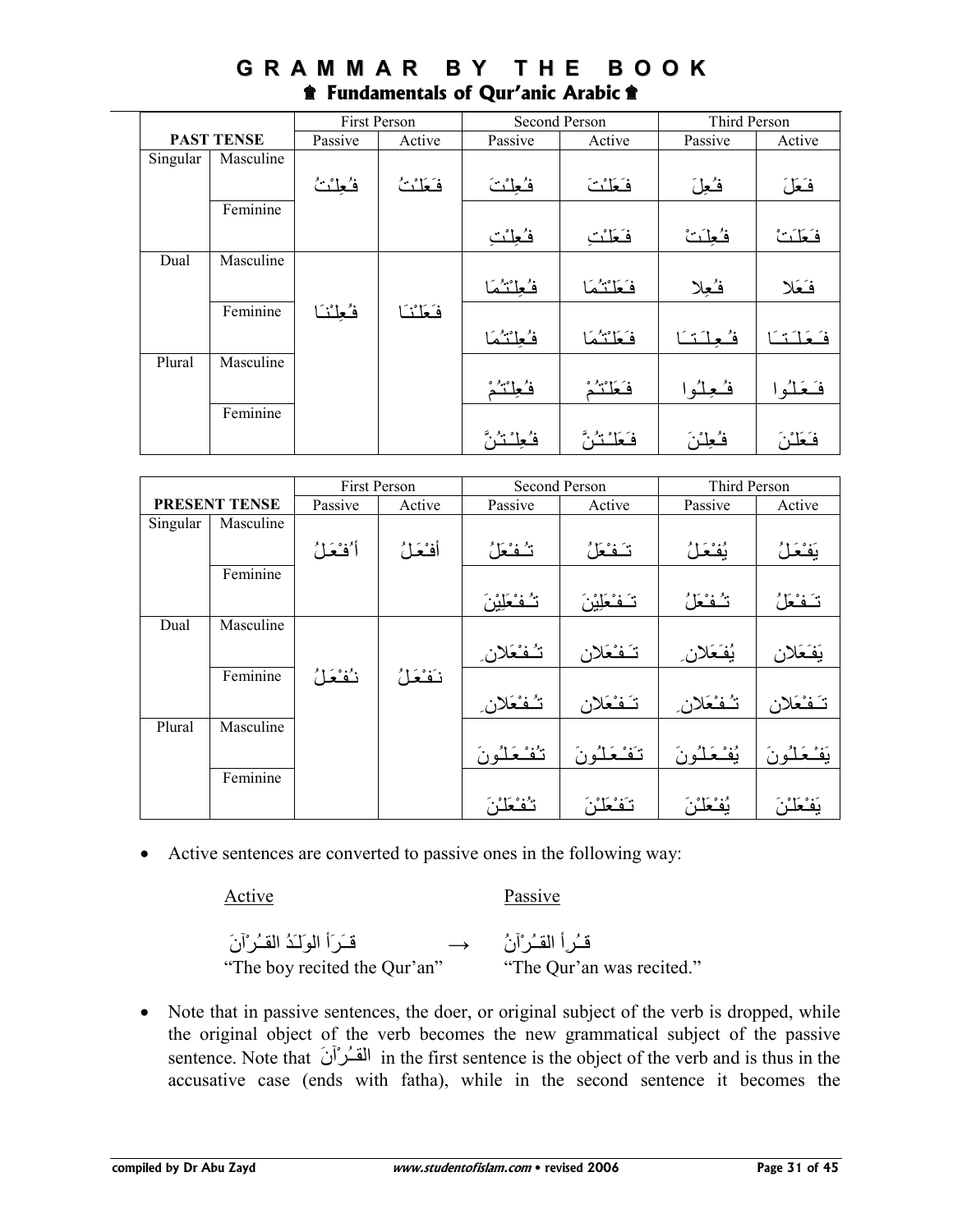grammatical subject of the sentence and is converted to the nominative case (ending with dhamma) and is written as  $\hat{u}$ <sup>1</sup>.

• Also be aware that the passive verb must agree with its new subject in number and gender, as in the following example:

| Original sentence: |                  | ''The Muslims hear the Qur'an.'' الْمُسلِمُونَ بَسمَعُونَ الْقُرْآنَ |
|--------------------|------------------|----------------------------------------------------------------------|
| Passive sentence:  | يُسمَعُ القُرآنُ | "The Qur'an is being heard."                                         |

• The subject in the active sentence is "the Muslims" and thus the verb is in the plural form. In the passive sentence, the new grammatical subject is the Qur'an and therefore the verb becomes singular to agree with the new subject.

#### **The Active Participle** إ**سمُ الفَـَاعِل**

- The active participle is a simple noun that denotes the natural subject of any verb. In other words, it is the "doer" of the verb. It is formed from the root form of a verb by adding an alif after the first letter and placing a kasrah on the second letter.
	- The verb "to write" َµَـVَآـ becomes ٌµِ#َآـ" writer."
	- The verb "to open" َºَــVَـ =becomes ٌºِ#َـ" =opener."
	- The verb "to praise" َZَ4َ. becomes ٌZِK#َ. "praiser," or "one who praises."
- Remember that these are nouns and should be treated as such.

#### **The Passive Participle إسمُ المَفْعُول**

- The passive participle is a type of noun derived from a verb which indicates the natural object of that verb. It is formed by adding letter meem with alif as a prefix  $($ three letter root, and the letter و between the second and third letter, in the following way:
	- vritten" or "that which is كَتَـبَ "becomes كَتَـبَ "written" or "that which is written."
	- ◆ The verb "to open" فَتَــَـحَ 'becomes فَقَــَـبَ' "opened" or "that which is opened
	- ► The verb "to praise" مَحْمُودٌ becomes حَمَدَ "praised" or "one who is praised."
- Remember again that these are nouns (or adjectives) and should be treated as such.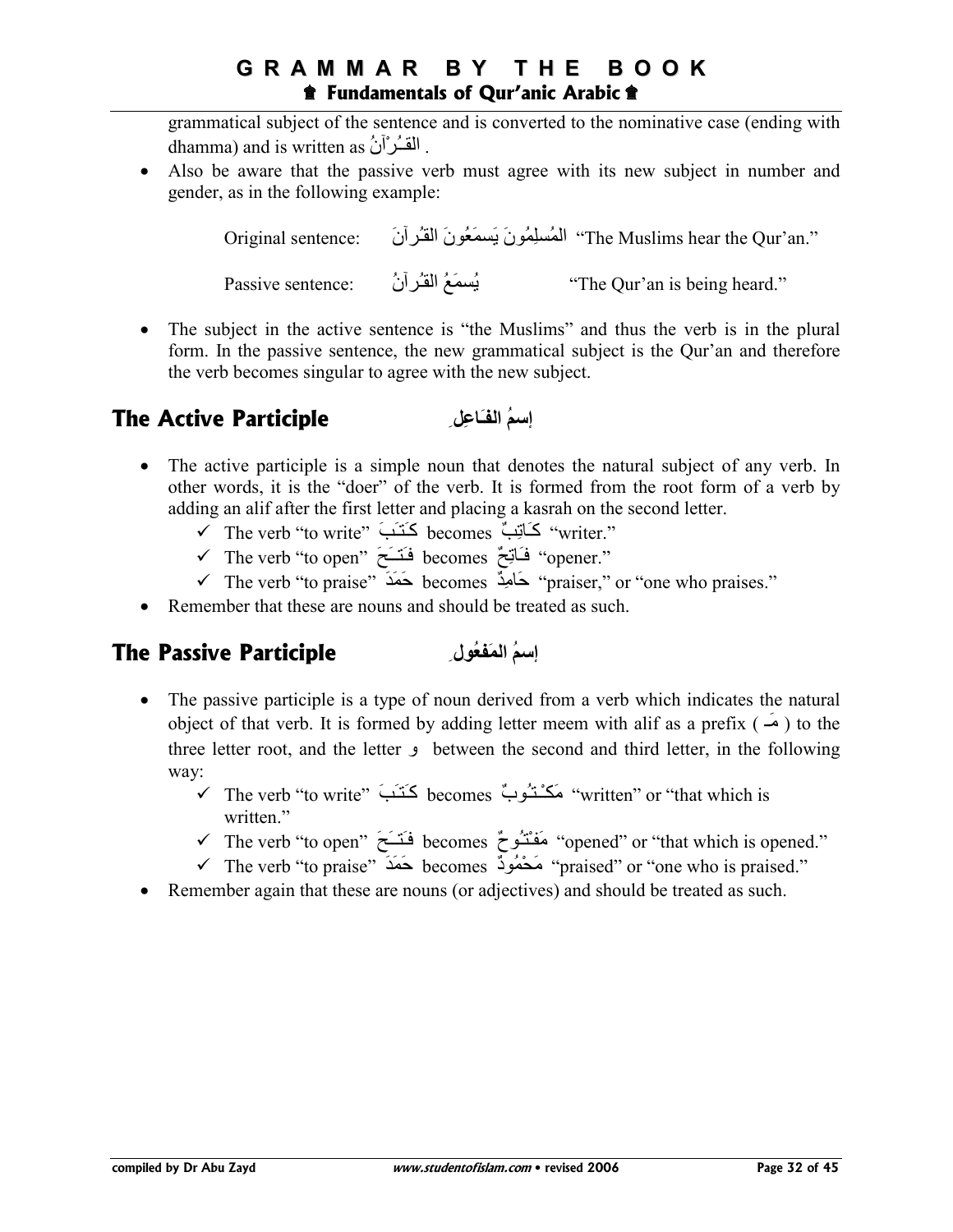#### **Passive Voice Exercises** pg 1 of 4

 $\rightarrow$  *Exercises:* Complete the following tables with the complete conjugations in the active and passive voices, and then provide the active and passive participle forms, and finally, the meaning of the root verb.

|          |                     |              | First Person |                      | <b>Second Person</b> |              | <b>Third Person</b> |
|----------|---------------------|--------------|--------------|----------------------|----------------------|--------------|---------------------|
|          | <b>PAST TENSE</b>   | Passive      | Active       | Passive              | Active               | Passive      | Active              |
| Singular | Masculine           |              |              |                      |                      |              | رَزَقَ              |
|          | Feminine            |              |              |                      |                      |              |                     |
| Dual     | Masculine           |              |              |                      |                      |              |                     |
|          | Feminine            |              |              |                      |                      |              |                     |
| Plural   | Masculine           |              |              |                      |                      |              |                     |
|          | Feminine            |              |              |                      |                      |              |                     |
|          |                     | First Person |              | <b>Second Person</b> |                      | Third Person |                     |
|          | PRESENT TENSE       | Passive      | Active       | Passive              | Active               | Passive      | Active              |
| Singular | Masculine           |              |              |                      |                      |              | ؽؘڒؙڒؙڨؙ            |
|          | Feminine            |              |              |                      |                      |              |                     |
| Dual     | Masculine           |              |              |                      |                      |              |                     |
|          | Feminine            |              |              |                      |                      |              |                     |
| Plural   | Masculine           |              |              |                      |                      |              |                     |
|          | Feminine            |              |              |                      |                      |              |                     |
|          |                     |              |              |                      |                      |              |                     |
|          | Passive Participle: |              |              |                      | Active Participle:   |              |                     |
|          |                     |              | Meaning:     |                      |                      |              |                     |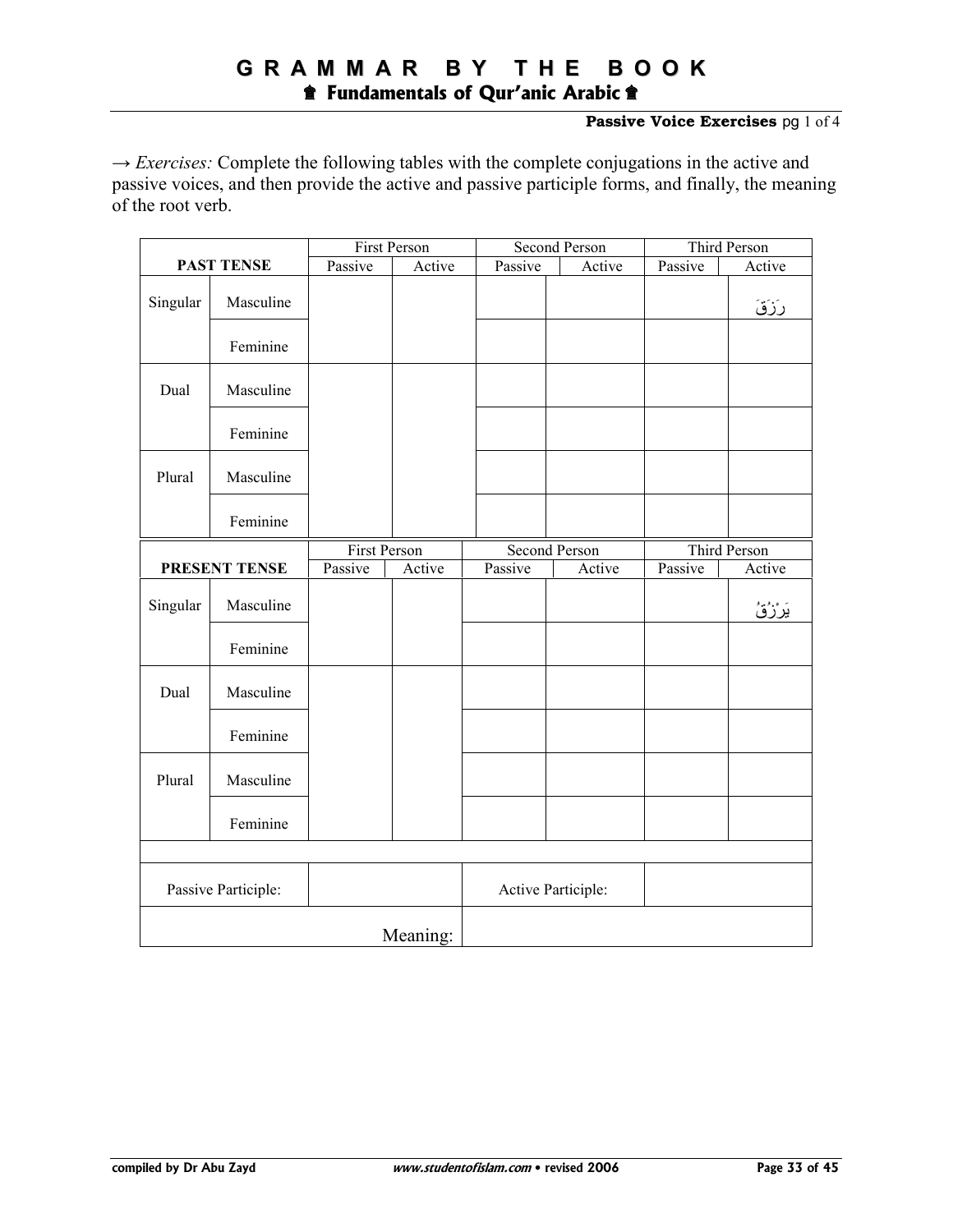# **G R A M M A R B Y T H E B O O K**

 $\hat{\mathbf{r}}$  Fundamentals of Qur'anic Arabic  $\hat{\mathbf{r}}$ 

**Passive Voice Exercises** pg 2 of 4

|          |                     | First Person        |          |         | Second Person        |         | Third Person |  |
|----------|---------------------|---------------------|----------|---------|----------------------|---------|--------------|--|
|          | <b>PAST TENSE</b>   | Passive             | Active   | Passive | Active               | Passive | Active       |  |
| Singular | Masculine           |                     |          |         |                      |         | غَفَرَ       |  |
|          | Feminine            |                     |          |         |                      |         |              |  |
| Dual     | Masculine           |                     |          |         |                      |         |              |  |
|          | Feminine            |                     |          |         |                      |         |              |  |
| Plural   | Masculine           |                     |          |         |                      |         |              |  |
|          | Feminine            |                     |          |         |                      |         |              |  |
|          |                     | <b>First Person</b> |          |         | <b>Second Person</b> |         | Third Person |  |
|          | PRESENT TENSE       | Passive             | Active   | Passive | Active               | Passive | Active       |  |
| Singular | Masculine           |                     |          |         |                      |         |              |  |
|          | Feminine            |                     |          |         |                      |         |              |  |
| Dual     | Masculine           |                     |          |         |                      |         |              |  |
|          | Feminine            |                     |          |         |                      |         |              |  |
| Plural   | Masculine           |                     |          |         |                      |         |              |  |
|          | Feminine            |                     |          |         |                      |         |              |  |
|          |                     |                     |          |         |                      |         |              |  |
|          | Passive Participle: |                     |          |         | Active Participle:   |         |              |  |
|          |                     |                     | Meaning: |         |                      |         |              |  |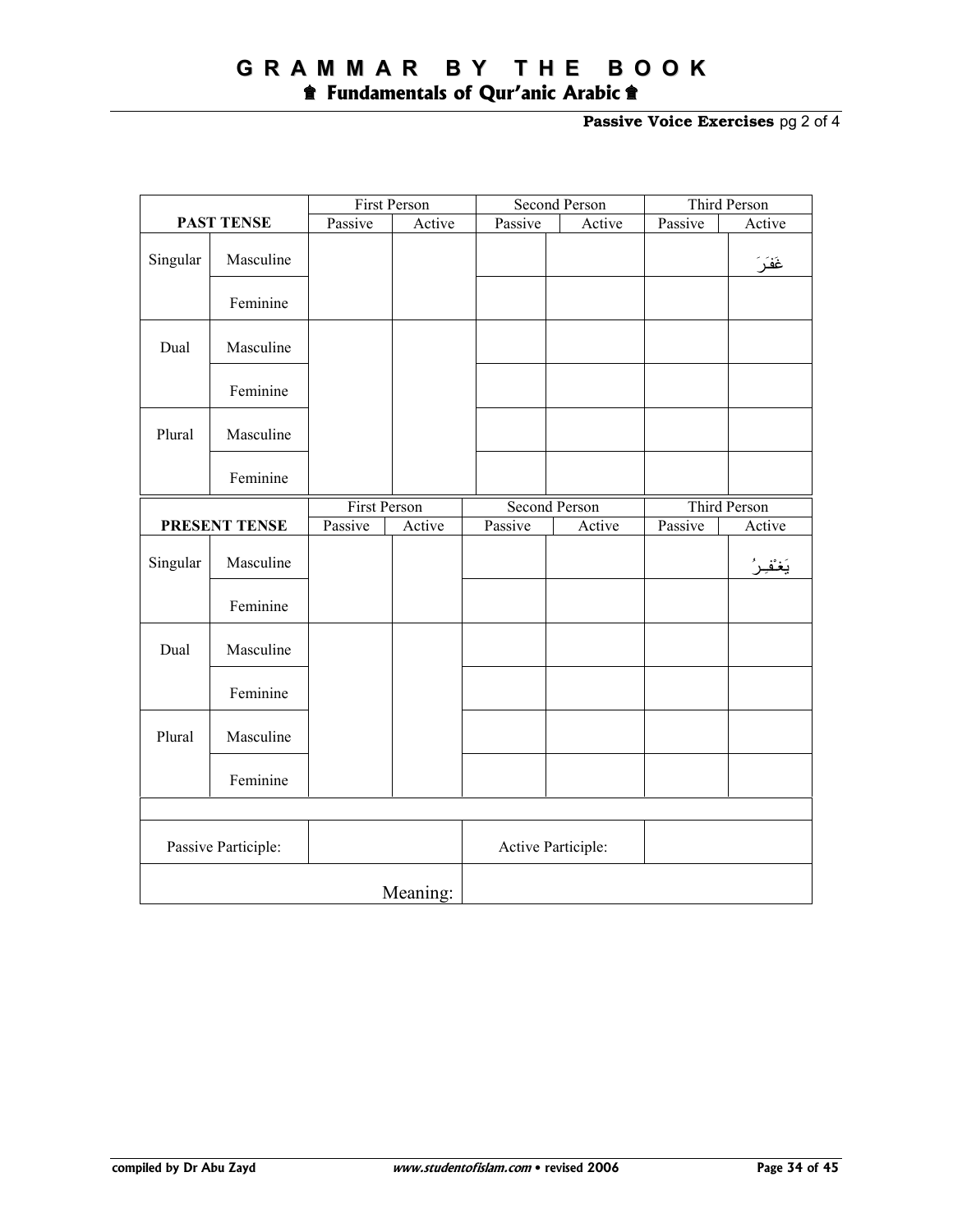## **GRAMMAR BY THE BOOK**

#### **t** Fundamentals of Qur'anic Arabic **t**

Passive Voice Exercises pg 3 of 4

Answer the following questions, based on these Qur'anic texts:

1. Surah al-Rum: verse 2

﴿ غُلَّبَتِ ٱلزُّومُ ﴾

What is the three-letter root of the above verb: What does it mean?

| الجُملَـة′ الفِعلِيَّة □<br>This is a: | الجُملة′ الإسمِيَّة′ □ |
|----------------------------------------|------------------------|
|----------------------------------------|------------------------|

What is the active voice of the verb in this verse:

2. Surah Al-Bagarah: verse 48

﴿ وَلَا يُقْبَلُ مِنْهَا شَفَعَةٌ وَلَا يُؤْخَذُ مِنْهَا عَدْلٌ وَلَا هُمْ يُنصَرُونَ ﴾

Look up the meanings of the three verbs in the above verse:

- $1.$  فَبَيلَ $1.$
- $2.$  أَخَذَ  $-$
- $3.$  نَصَلَ $\frac{1}{2}$  :

Translate the above verse completely:

| Vocabulary:            |  |
|------------------------|--|
| تشفكاعَة" Intercession |  |
| Compensation عَدلٌ     |  |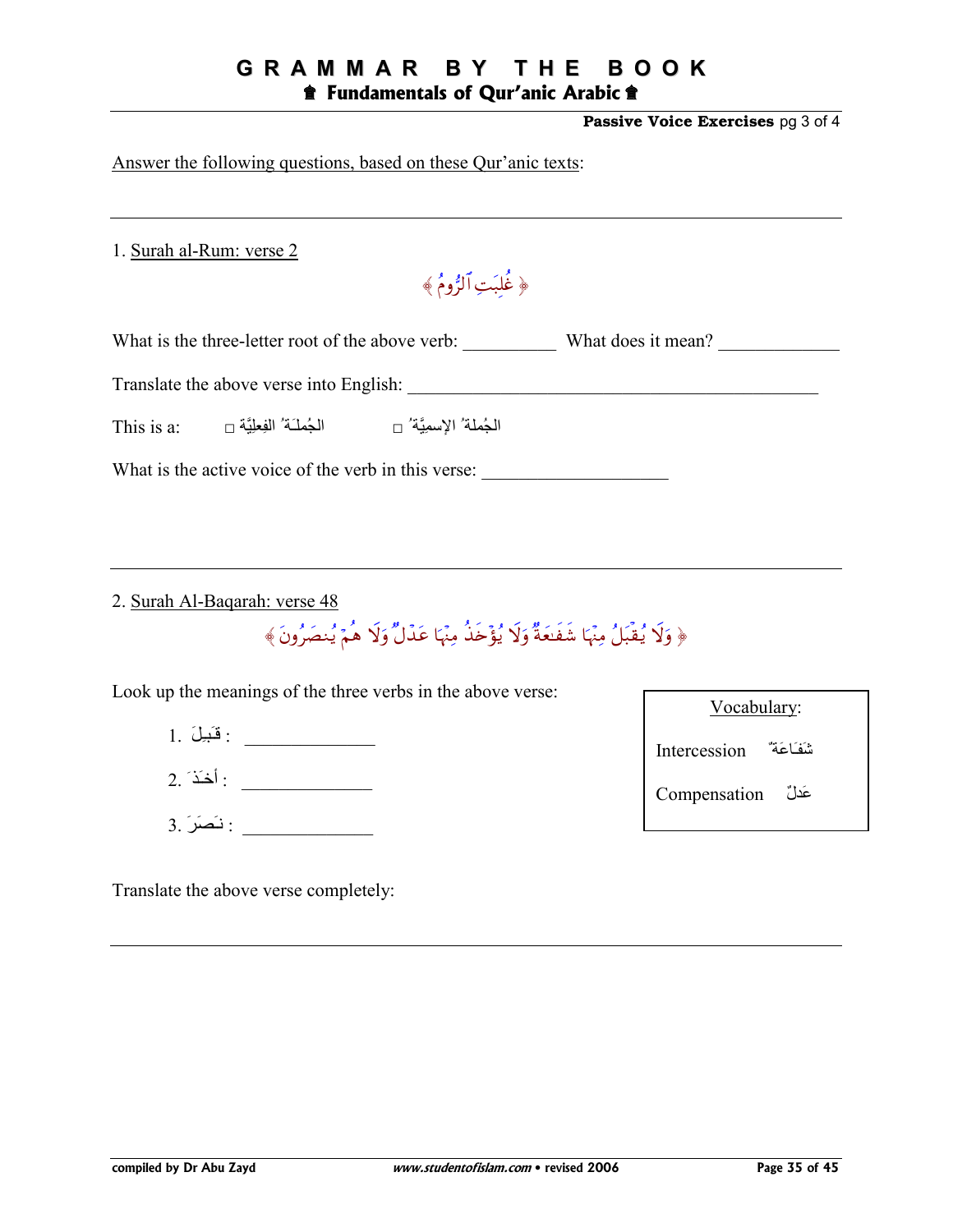#### **GRAMMAR BY THE BOOK t** Fundamentals of Qur'anic Arabic  $\triangle$

#### Passive Voice Exercises pg 4 of 4

| Translate the following active sentences and convert them into passive ones: |                    |                        |  |  |  |
|------------------------------------------------------------------------------|--------------------|------------------------|--|--|--|
|                                                                              | Meaning (English): | Passive Form (Arabic): |  |  |  |
| فَتَتَحَ الرَّجُلُ الْبَابَ                                                  |                    |                        |  |  |  |
| فَنَسَحَ الشَّيخُ بَابَ المَسجِـدِ                                           |                    |                        |  |  |  |
| يَـعْـبُـُدُو نَ اللهَ الْمُسلِمُـو نَ                                       |                    |                        |  |  |  |
| البنتُ تَحفَظُ القُرْ أنَ                                                    |                    |                        |  |  |  |
| جَمَعَ اللهُ الشَّمسَ وَ القَمَرَ                                            |                    |                        |  |  |  |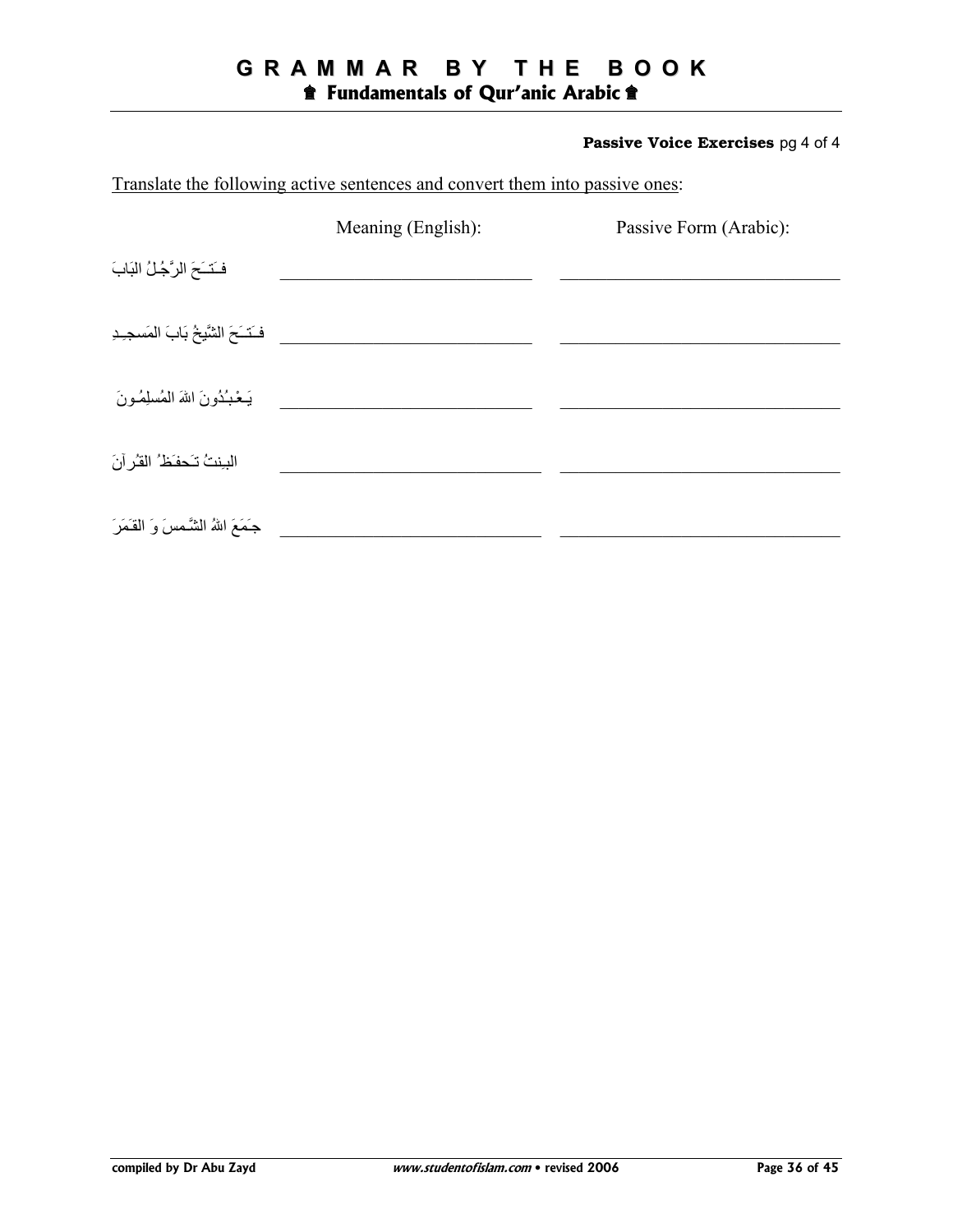## **Other Defective Verbs**

• *Laysa* is a type of defective verb that exists only in the past tense. It serves to negate nominative sentences. It is conjugated as follows:

|          |           | First Person |       | Second Person                |        | Third Person |       |
|----------|-----------|--------------|-------|------------------------------|--------|--------------|-------|
| Singular | Masculine |              |       |                              |        |              |       |
|          |           | لَسْتُ       | أنسا  | لَسْتَ                       | أنتَ   | لَبْسَ       | ۿؙۅؘ  |
|          | Feminine  |              |       |                              |        |              |       |
|          |           |              |       | لـَسْتِ                      | أنتِ   | لنَيْسَتُ    | هِيَ  |
| Dual     | Masculine |              |       |                              |        |              |       |
|          |           | لسُنَا       | نَحنُ | لستثما                       | أنتثما | لنَيْسَا     | ۿؘڡؘڶ |
|          | Feminine  |              |       |                              |        |              |       |
|          |           |              |       |                              | أنتثما | لَيْسَنَا    | ۿؘڡؘڶ |
| Plural   | Masculine |              |       |                              |        |              |       |
|          |           |              |       | أسليم                        | أنتث   | لَيْسُوا     | ۿؙۄ   |
|          | Feminine  |              |       |                              |        |              |       |
|          |           |              |       | ن مېږ <sup>ي</sup><br>سىندر، | أنثث   | لَسْنَ       | ۿؙڽۜ  |

• The verb يكنُ is used with nominative sentences in order to negate them. Like the verb بالآيا , the subject of the verb  $\overline{L}$ **Li** takes the nominative case while the predicate is in the accusative case.

| الرَّجُلُ طَـوِيْـلٌ | $\rightarrow$ | لَّبْسَ الرَّجُلُ طَوِيْلًا |
|----------------------|---------------|-----------------------------|
| "The man is tall."   |               | "The man is not tall."      |

• Sometimes the predicate of  $\overline{L}$  is used with the preposition  $\overline{L}$ , in which case the predicate would be in the genitive case. This is merely another way of writing this same sentence, and there are no differences in the meanings.

لَـبُسَ الرَّجُلُ بِـطْـوَيلَ"<br>The man is not tall."

• Here are some Qur'anic examples:

$$
\text{and} \hat{J}^{\dagger}_{\mathbf{u}} \text{ is a constant.}
$$

And the man is not like the woman. [Aal Imran 3:36]

$$
\text{supp} \hspace{0.1cm} \hat{\mathcal{L}}_{\text{max}}
$$

Am I not your Lord? [al-Araf 7:172]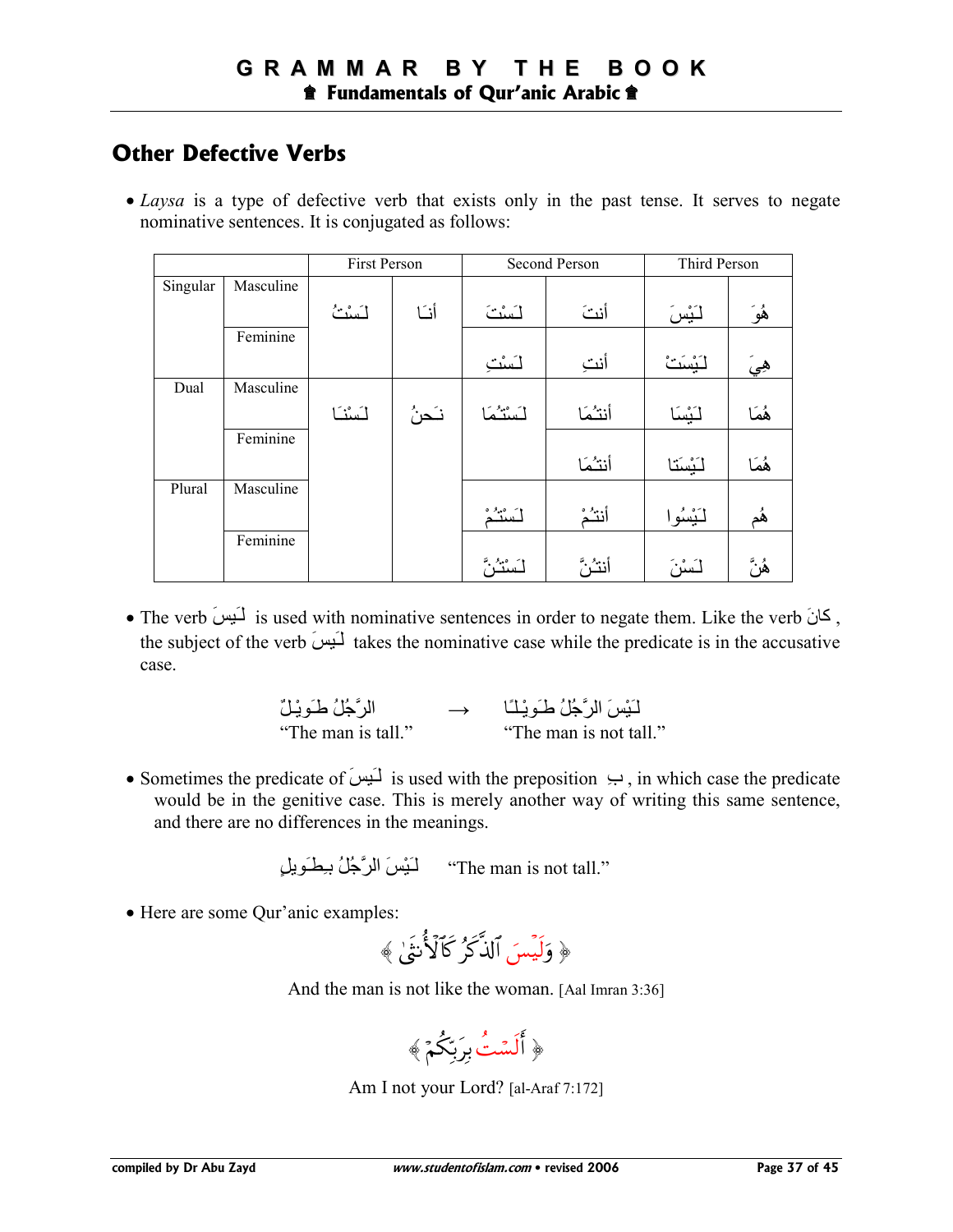#### **GRAMMAR** B Y THE **BOOK the Fundamentals of Qur'anic Arabic the Fundamentals of Qur'anic Arabic the Fundamental**

﴿ يَنَأَيُّهَا ٱلَّذِينَ ءَامَنُوٓاْ إِذَا ضَرَبْتُمۡ فِي سَبِيلِ ٱللَّهِ فَتَبَيَّنُواْ وَلَا تَقُولُواْ لِمَنۡ أَلۡقَىٰٓ إِلَيۡكُمُ ٱلسَّلَـمَ لَسْتَ مُؤْمِنًا تَبْتَغُونَ عَرَضَ ٱلْحَيَوٰة ٱلدُّنْيَا فَعِندَ ٱللَّهِ مَغَانِمُ كَثِيرَةٌ كَذَالِكَ كُنتُم مِّن قَبَلُ فَمَنَّ ٱللَّهُ عَلَيْكُمْ فَتَبَيَّنُوٓاْ ۚ إِنَّ ٱللَّهَ كَانَ بِمَا تَعۡمَلُونَ خَبِيرًا ﴾

O you who believe! When you go in the Cause of Allah, verify (the truth), and say not to anyone who greets you: "You are not a believer"; seeking the perishable goods of the worldly life. There are much more profits and booties with Allah. Even as he is now, so were you yourselves before till Allah conferred on you His Favours, therefore, be cautious in discrimination. Allah is Ever Well Aware of what you do. [al-Nisa  $4:94$ ]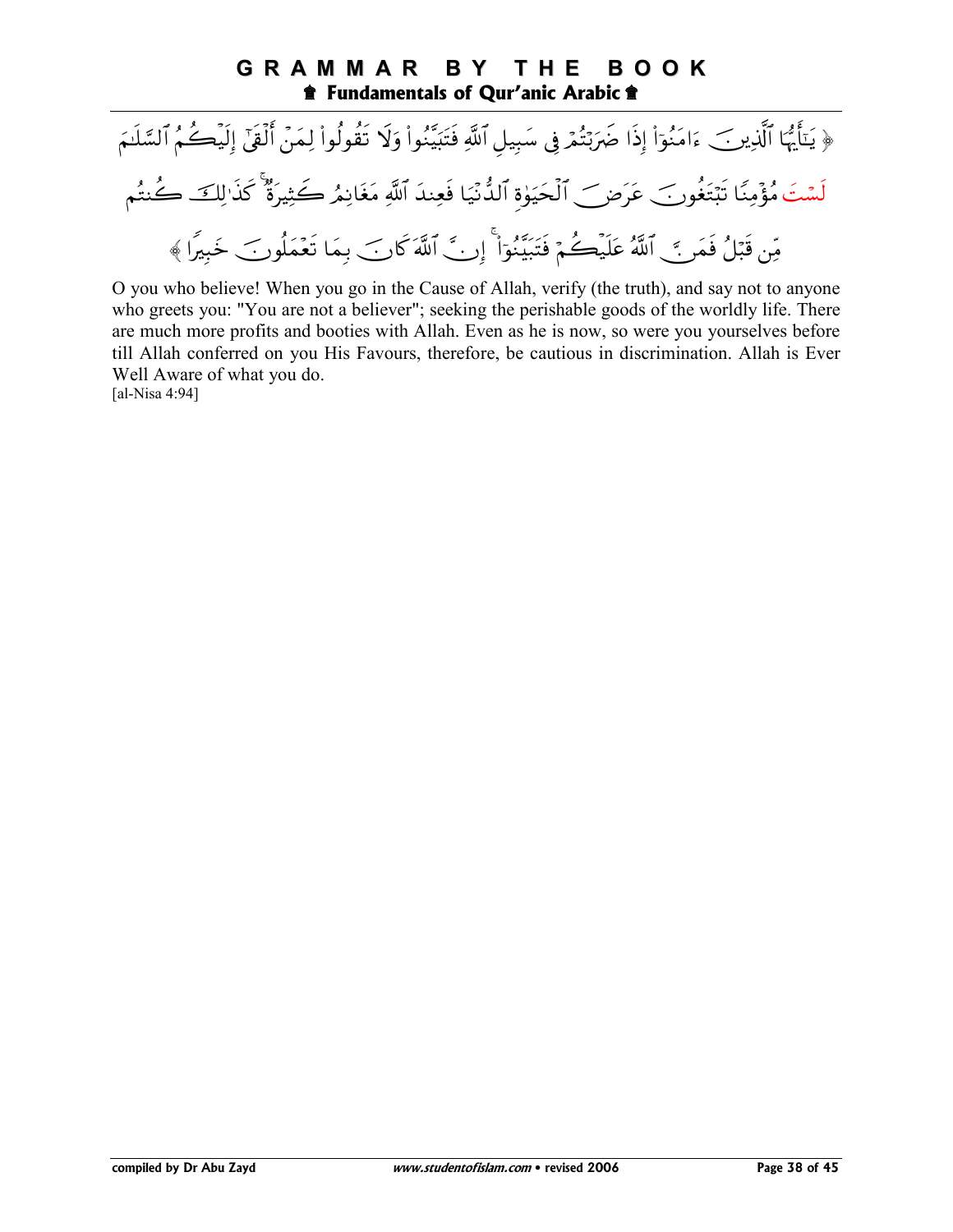## **UNIT 4: ADVANCED TOPICS**

## **MEANS OF EMPHASIS ُIْ,ِآْL+ــ3ا**

The richness of the Arabic language demands that there be numerous ways of emphasizing and asserting things. Indeed there are usually multiple approaches to making a single statement or conveying a meaning. Consequently, there are a number of common ways to make emphatic statements.

- **1. The Particle Inna +إن**
	- This particle is by far the most common form of emphasis, and is indeed among the most commonly used words in Arabic. It literally means, "verily," "indeed," "certainly," etc. It is used by placing it before a nominative sentence, and it causes the subject of the sentence to take the accusative case.
	- For instance:

اللهُ عَزِ بِز ٌ حَكِيمٌ Allah is Mighty, Wise.

becomes

#### إنَّ اللهَ عَزِ يزٌ حَكِيمٌ "*Verily* Allah is Might, Wise."

- Note that the word "Allah" in the first sentence is the subject of the nominative sentence and is in the nominative case (indicated by its ending vowel, dhamma). In the second sentence, it takes the accusative case since it is the object of the particle  $\ddot{\psi}$ , and this is indicated by the ending vowel of fatha.
- Note that the ending  $\lceil \psi \rceil$  of sound masculine plurals is changed to  $\lceil \psi \rceil$  in both the genitive and accusative cases, while the ending [ أَتْ ar مَسْنَ ] of sound feminine plurals is changed to  $\lceil$   $\frac{1}{2}$   $\lfloor$  or  $\frac{1}{2}$  in both the genitive and accusative cases.
- Verse 35 of Surah al-Ahzab illustrates this well, where Allah describes whom He has prepared forgiveness and a grand reward. In this verse, a long series of adjectives follows a single particle, and they are all objects of that particle:

# ﴿ إِنَّ الْمُسْلِمِينَ ۖ وَالْمُسْلِمَٰتِ وَالْمُؤْمِنِينَ ۖ وَالْمُؤْمِنَٰتِ وَالْقَنِيْنَ وَالْقَنِتَٰتِ وَالصَّنْدِقِينَ

وَالصَّـٰدِقْتِ وَالصَّـٰبِرِينَ وَالصَّـٰبِرَٰتِ وَالخَـٰشِعِينَ وَالخَـْشِعَـٰتِ وَالْمُتَصَلِّـٰهِينَ وَالْمُتَصَلِّـٰقِيت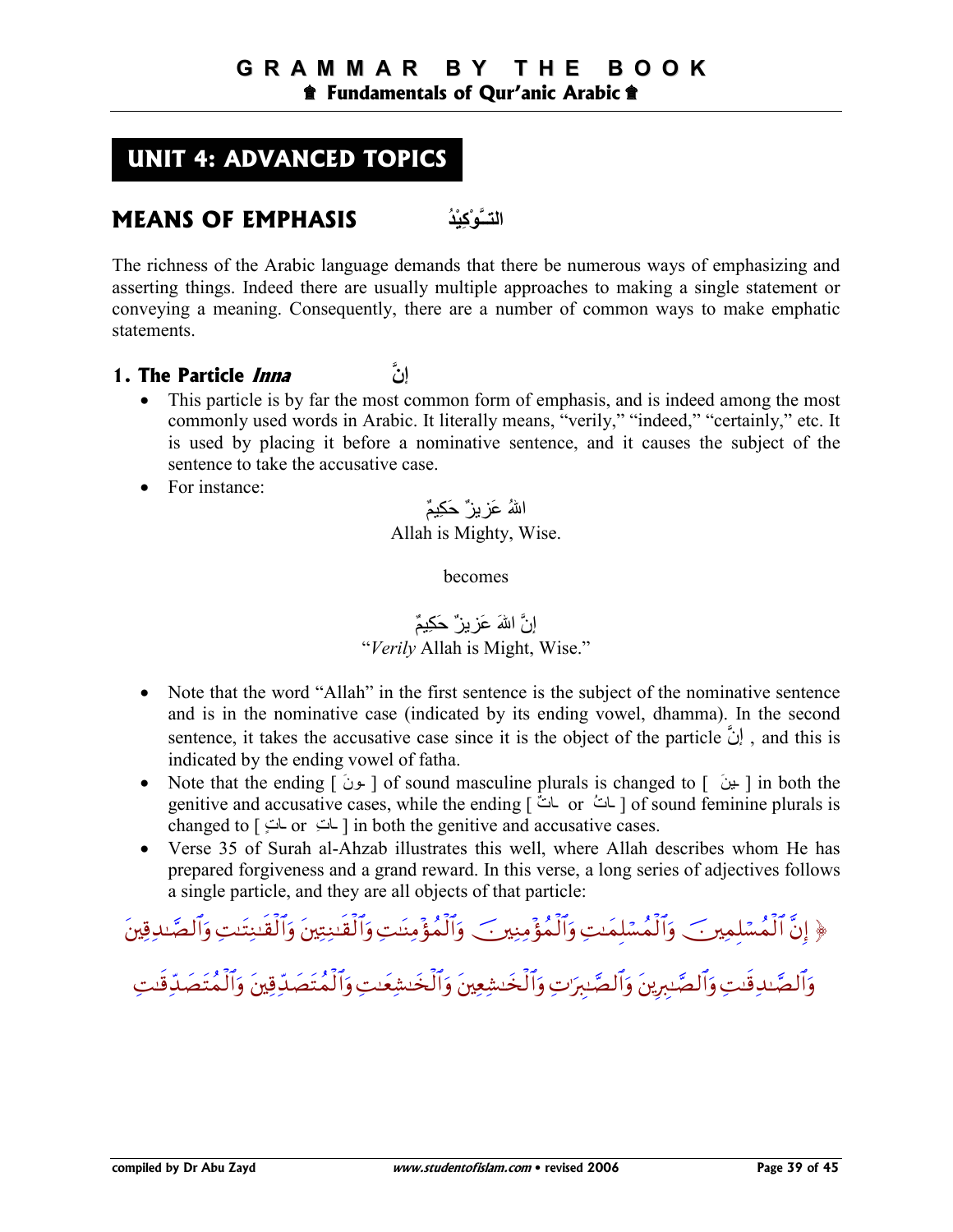#### GRAMMAR BY T H E **BOOK t** Fundamentals of Qur'anic Arabic **t**

وَٱلصَّنِهِمِينَ وَٱلصَّنِهِمَىتِ وَٱلْحَنفِظِينَ فُرُوجَهُمْ وَٱلْحَنفِظَىتِ وَٱلذَّاكِرِينَ ٱللَّهَ كَثِيرًا وَٱلذَّ'كِرَ'تِ أَعَدَّ ٱللَّهُ لَهُم مَّغْفِرَةً وَأَجْرًا عَظِيمًا ﴾

For Muslim men and women,- for believing men and women, for devout men and women, for true men and women, for men and women who are patient and constant, for men and women who humble themselves, for men and women who give in charity, for men and women who fast, for men and women who guard their chastity, and for men and women who engage much in Allah's remembrance, for them has Allah prepared for giveness and great reward.

- When  $\bigcup_{i=1}^{\infty}$  is used with pronouns, you must use the attached forms.<br>  $\bigcup_{i=1}^{\infty}$  (اِنَّكَ = أَنتَ + إِنَّ وَ Verily you . . "
	-

﴿ إِنَّكَ مَيّتٌ وَإِنَّهُم مَّيّتُونَ ﴾

Verily you will die and they will die. [al-Zumar 30]

- Note that the first person pronoun has two possible forms:
	- إِنِّـى or إِنَّـَنِى = أَنا + إِنَّ 0  $\alpha$  انسًا = نَحنُ + انَّ  $\alpha$
- لامُ التَّـأكِيدِ 2. The Lam of Emphasis
- For further emphasis, the letter *lam* ( $J$ ) with fatha can be added to the predicate of a sentence.

$$
\text{Var}(\hat{\mathbf{r}}_i)
$$

Verily all of humanity is surely in a state of loss. [Asr 2]

#### **3. Repetition of Pronouns**

Sometimes pronouns are repeated in sentences for emphasizing the subject, as in many verses where Allah is the subject.

$$
\left(\begin{array}{c|c} \downarrow & \downarrow\\ \downarrow & \downarrow \end{array}\right)
$$

Indeed it is We who have revealed the Qur'an to you in stages. [Insan 23]

## **Sisters of Inna**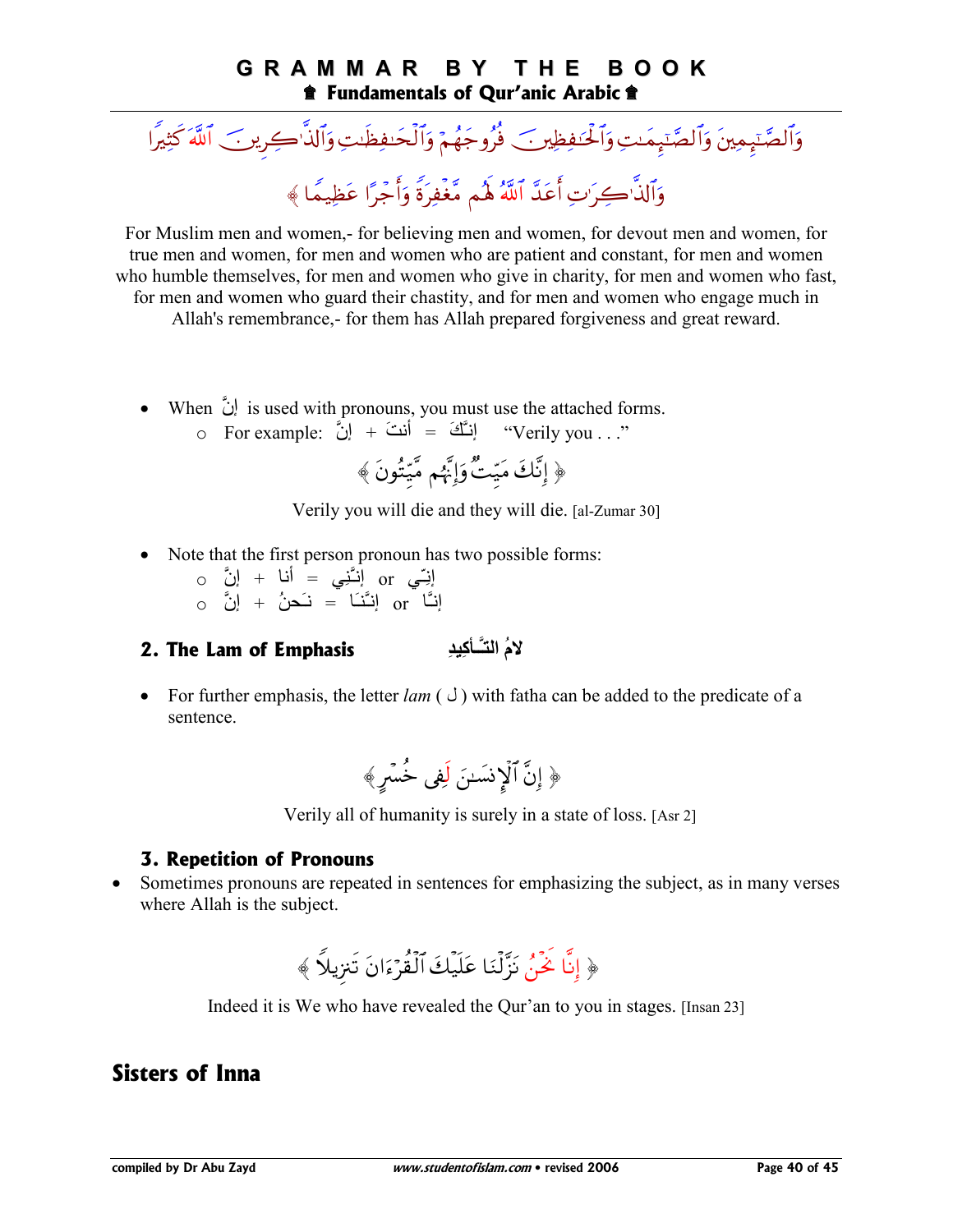#### **GRAMMAR** BY D THE **BOOK t** Fundamentals of Qur'anic Arabic **t**

- There are two other particles which share the same characteristics of *inna*, and they are traditionally referred to as its sisters. All of them are placed before nominative sentences. In other words, they can only precede nouns and not verbs.
- Like *inna*, the objects of these particles (which are the subjects of their nominative sentences) take the accusative case, while the predicates of those sentences are in the nominative case, according to the normal rules of the nominative sentences.



On the day when you witness it, every nursing mother will forget her nursling, and every pregnant one will drop her load, and you shall see mankind in a drunken state, yet they will not be drunken, but severe will be the torment of Allah. [al-Hajj 22:2]

The particle لَكِنَّ also exists without the accented noon as لَكِنَّ and in that form, its noun remains in the nominative case. It does not accept attached pronouns, and it may precede verbs.

But those among them who are well-grounded in knowledge, and the believers, believe in what hath been revealed to thee and what was revealed before thee: And (especially) those who establish regular prayer and pay Zakat (regular charity) and believe in Allah and in the Last Day: To them shall We soon give a great reward. [an-Nisa 4:162]

## **The Conjunction Inna**

The particle *inna* is commonly used after the verb *gaala* ("to say") to indicate the reported speech. In English, it is expressed most commonly by the conjunction "that." When used with the verb *qaala*, its meaning would be expressed as "He said *that* he is coming," or sometimes just by quoting the speech directly without using a conjunction, as in: "He said, 'I am coming." Although it appears similar to the *inna* of emphasis, it is a different word and not being used for emphasis.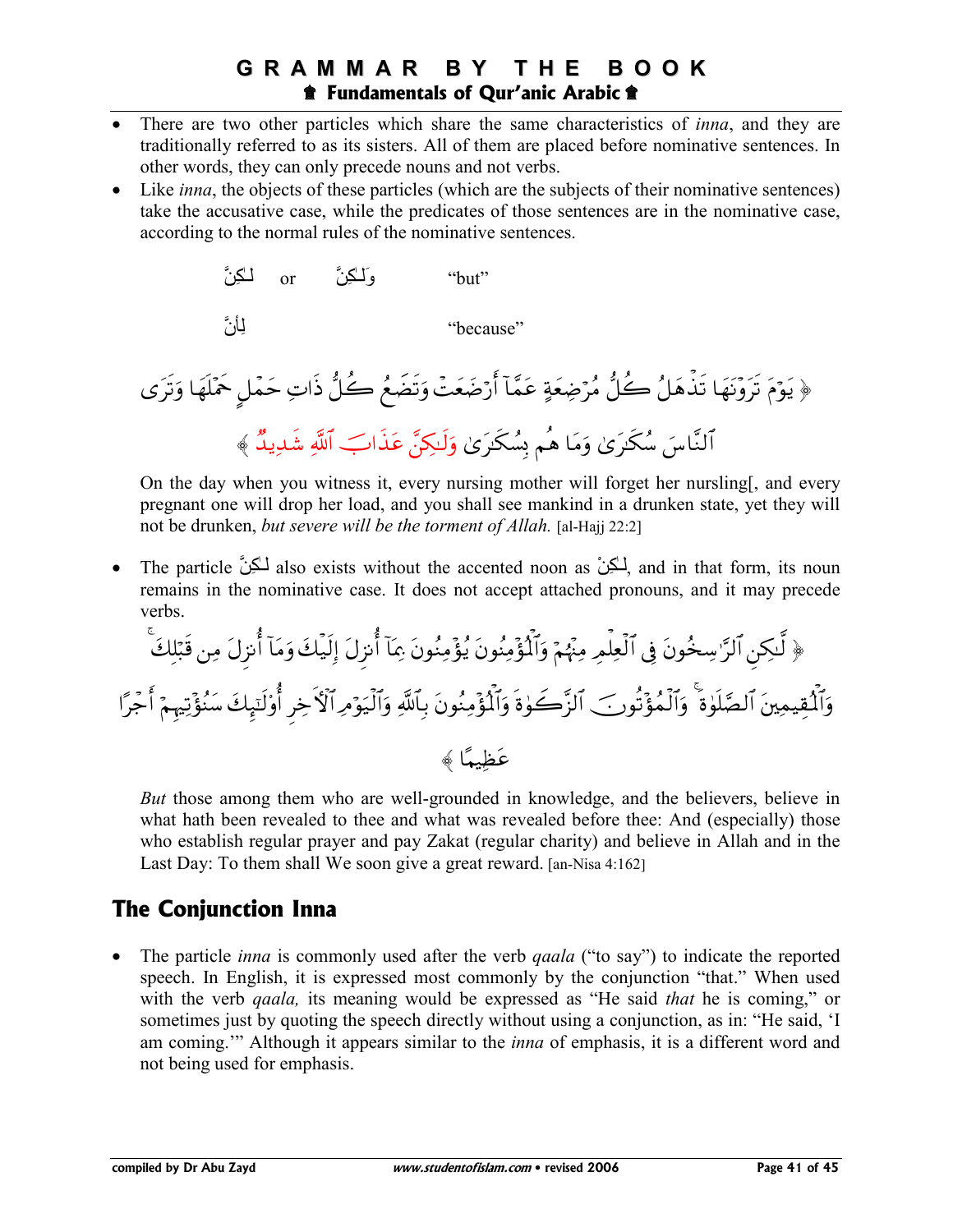#### **GRAMMAR** B Y THE **BOOK the Fundamentals of Qur'anic Arabic the Fundamentals of Qur'anic Arabic the Fundamental**

# ﴿ قَالُواْ آدۡعُ لَنَا رَبَّكَ يُبَيِّنِ لَّنَا مَا لَوۡنُهَا ۚ قَالَ إِنَّهُۥ يَقُولُ إِنَّهَا بَقَرَةٌ صَفْرَآءُ فَاقِعٌ لَّوۡنُهَا تَسُرُّ النَّنظِرِينَ ﴾

They said, "Invoke your Lord to inform us what is the color of the calf [that we are being commanded to sacrifice]. He [Musa] said that He [Allah] says that it is a calf that is yellow, bright in color, pleasing to the beholder. [al-Baqarah 2:247]

With other verbs it is written as  $\phi$  (anna).  $\bullet$ 



And know that Allah is with the God-fearing [al-Tawbah 9:36]



And know *that* there is no god but Alah. [Muhammad 47:19]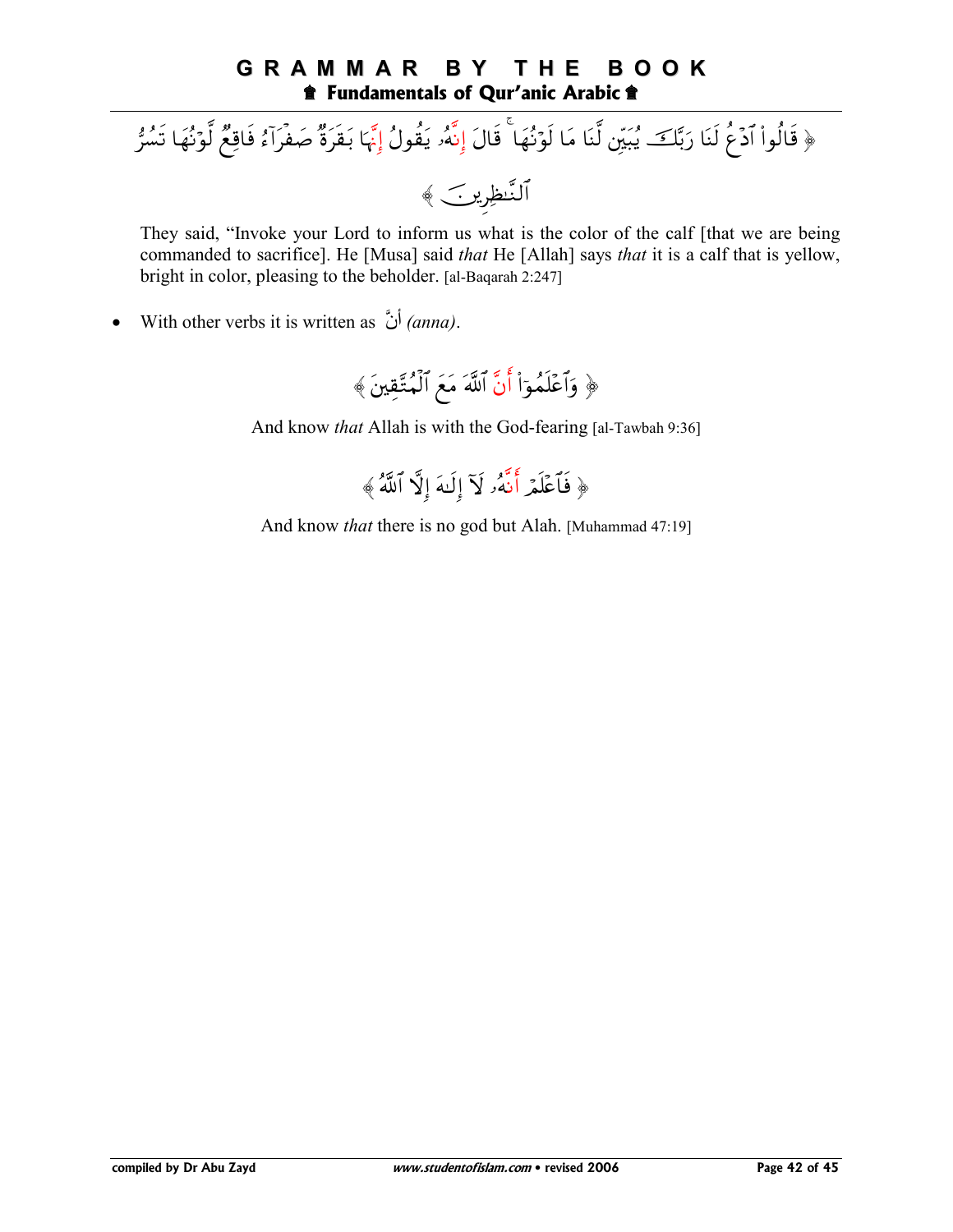#### **GRAMMAR BY THE BOOK** *f* Fundamentals of Qur'anic Arabic  $\hat{\mathbf{r}}$

#### $\rightarrow$  Exercise

# ﴿ إِنَّ ٱللَّهَ مَعَ ٱلصَّـٰبِرِينَ ﴾

: إنَّ Rewrite the sentence without the particle

Rewrite the sentence by replacing the last word as a singular noun:

Rewriting the sentence by replacing the last word as a plural feminine noun ("patient women"):